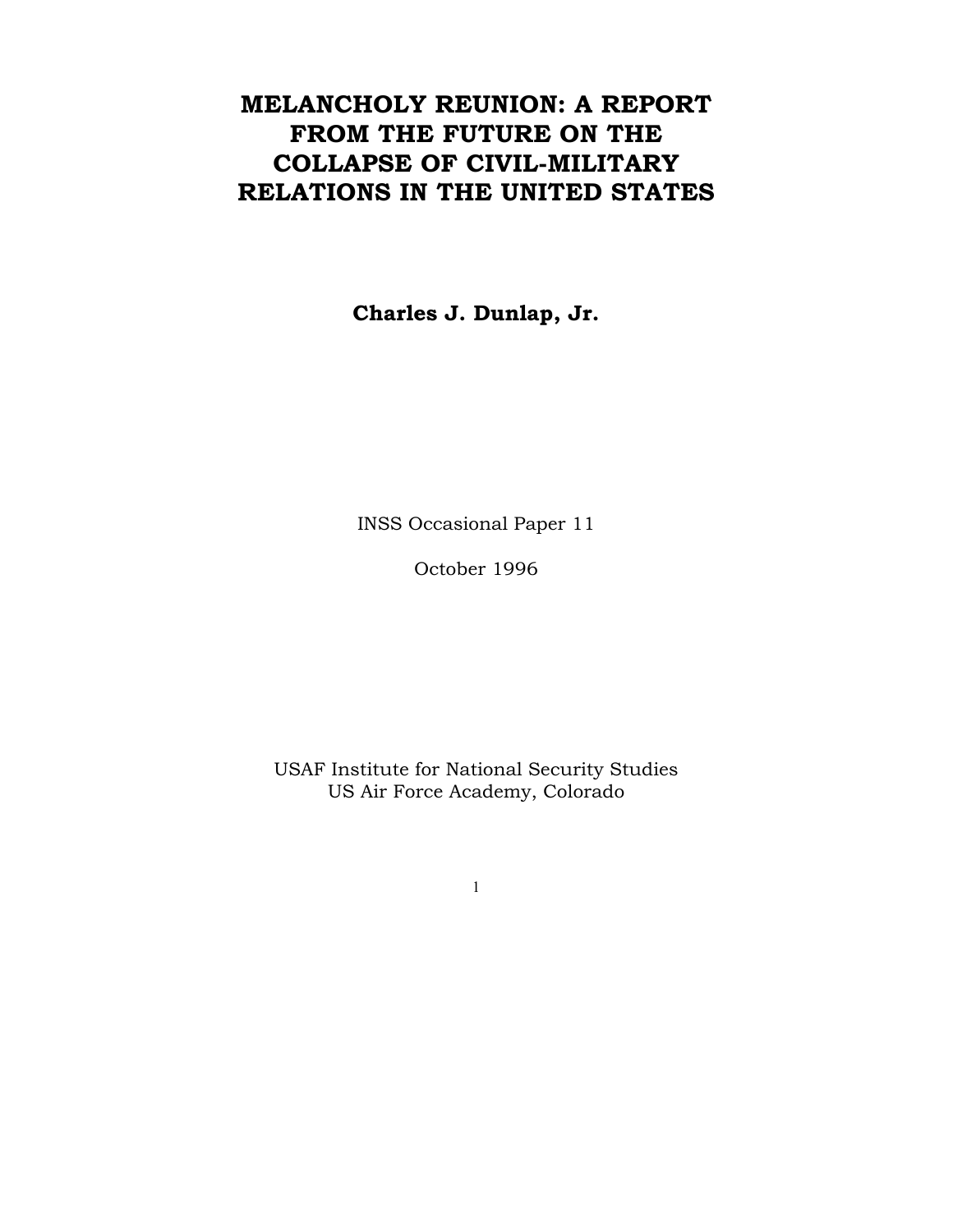The views expressed in this paper are those of the author and do not necessarily reflect the official policy or position of the Department of the Air Force, the Department of Defense, or the U.S. Government. This paper is approved for public release by USSTRATCOM/J020; distribution is unlimited.

\*\*\*\*\*\*\*\*

Comments pertaining to this paper are invited and should be forwarded to:

Director, Institute for National Security Studies HQ USAFA/DFE 2354 Fairchild Drive, Suite 5D33 USAF Academy, CO 80840-6258 Voice: (719) 333-2717 Fax: (719) 333-2716 E-mail: hayspl.dfe@usafa.af.mil

\*\*\*\*\*\*\*\*

Visit the Institute for National Security Studies' home page at http://www.usafa.af.mil/inss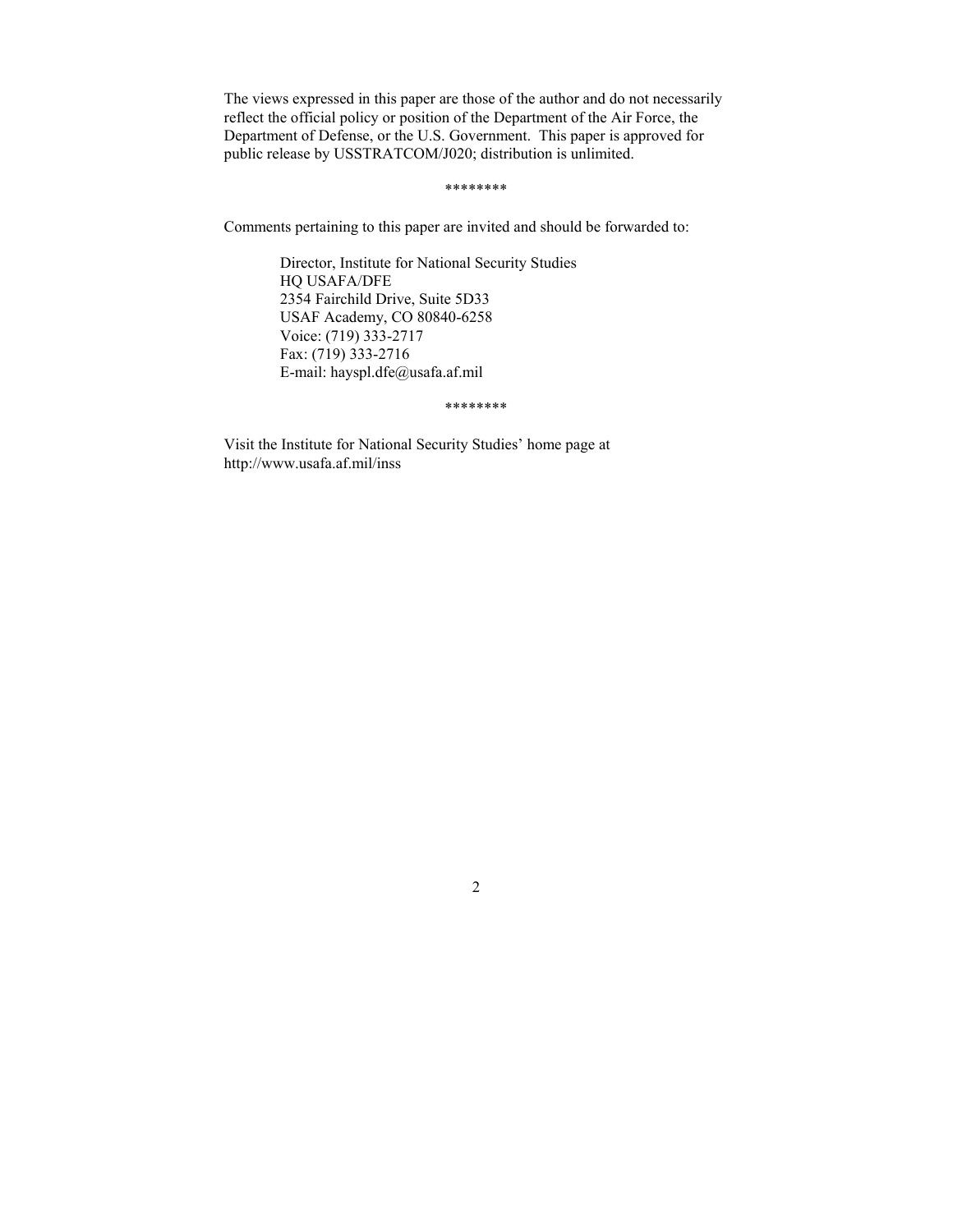# **TABLE OF CONTENTS**

| Foreword                                             |    | 1V   |
|------------------------------------------------------|----|------|
| <b>Executive Summary</b>                             |    | viii |
| Introduction                                         |    | 1    |
| The Civil-Military Environment in the Late 1990s     | 2  |      |
| Vietnam and the Politicization of the Military       |    | 3    |
| Nontraditional Missions and Civil-Military Relations | 5  |      |
| The Rise of Postmodern Militarism                    | 10 |      |
| The Emergence of Neopraetorianism                    |    | 14   |
| The New American Model of Civil-Military Relations   |    | 19   |
| Conclusion                                           |    | 28   |
| <b>Notes</b>                                         |    | 30   |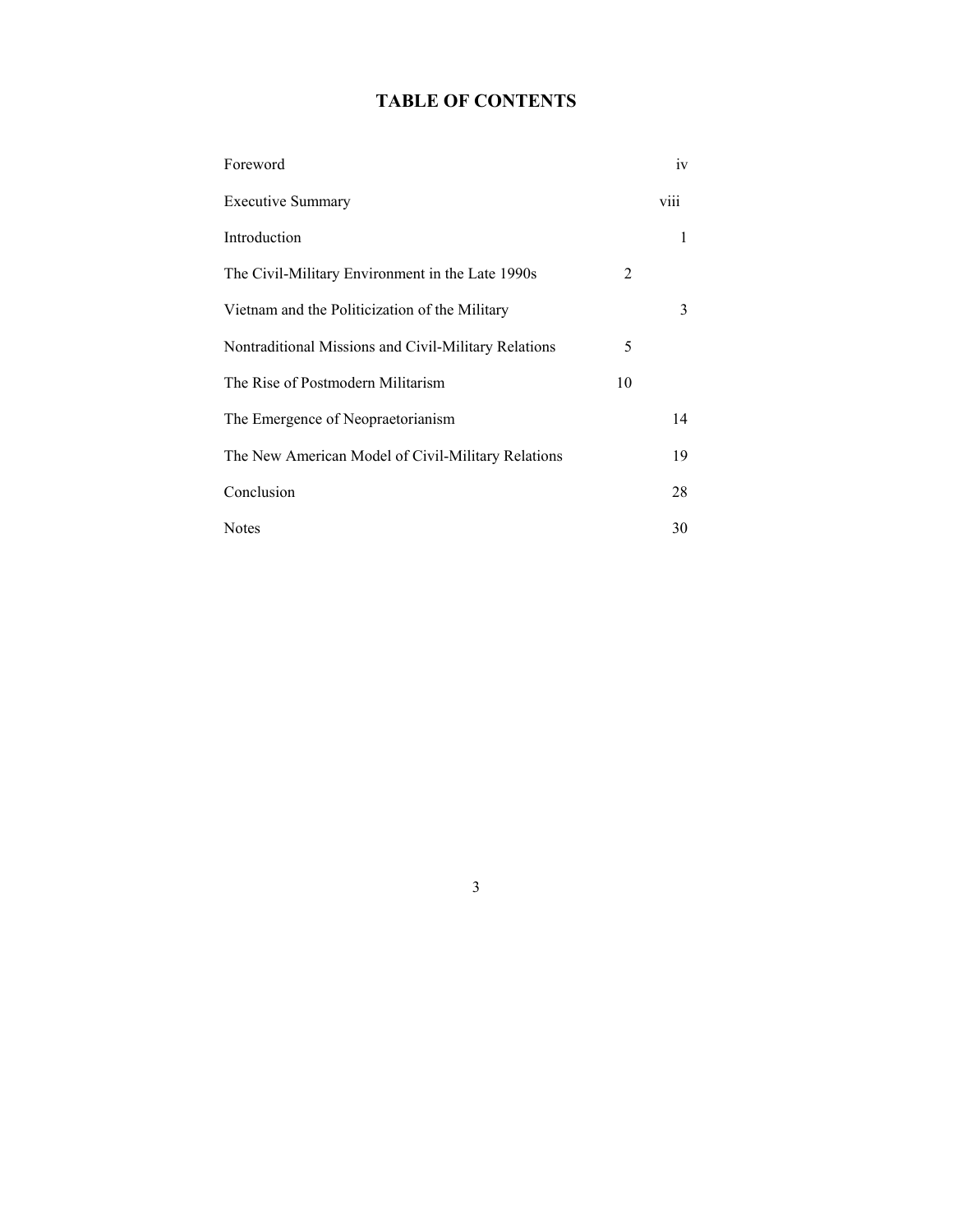## **FOREWORD**

 Civil-military relations, especially civilian control of the military, have always been a significant aspect of U.S. national security policy. The issue assumed even greater prominence, however, with the election of Bill Clinton as the forty-second president of the United States. President Clinton's election signaled a number of firsts. Besides being the first Democrat to assume the presidency since Jimmy Carter, the first chief executive elected after the end of the Cold War, and the first president to "come of age" following World War II, Clinton was the first commander in chief since Franklin Roosevelt not to have served in the U.S. military. More importantly for civil-military relations, President Clinton avoided service during the Vietnam War, wrote of his sympathy for those who found themselves "loving their country but loathing the military," and took part in demonstrations against the war in Southeast Asia.

 Together with his plans to cut the defense budget, unsuccessful effort to lift the ban on gays in the military, and controversial decisions regarding the use of force in places like Somalia, Haiti, and Bosnia, the military, to say the least, was skeptical about its new commander in chief. Some military members went beyond skepticism, however. President Clinton was heckled when he visited the USS *Theodore Roosevelt*, for instance, and one Air Force general even went so far as to ridicule the president as a "gay-loving, pot-smoking, draft-dodging womanizer" in front of 250 people at an awards banquet.

 When combined with an increasing number of nontraditional (and often domestic) missions for the armed forces and the enhanced power for the chairman of the Joint Chiefs of Staff (courtesy of the Goldwater-Nichols Defense Reorganization Act), events like those cited above led to a flurry of articles about the health of civil-military relations in the United States. Central to this literature is Colonel Charles Dunlap's "The Origins of the American Military Coup of 2012." In that paper, written as a letter from the future,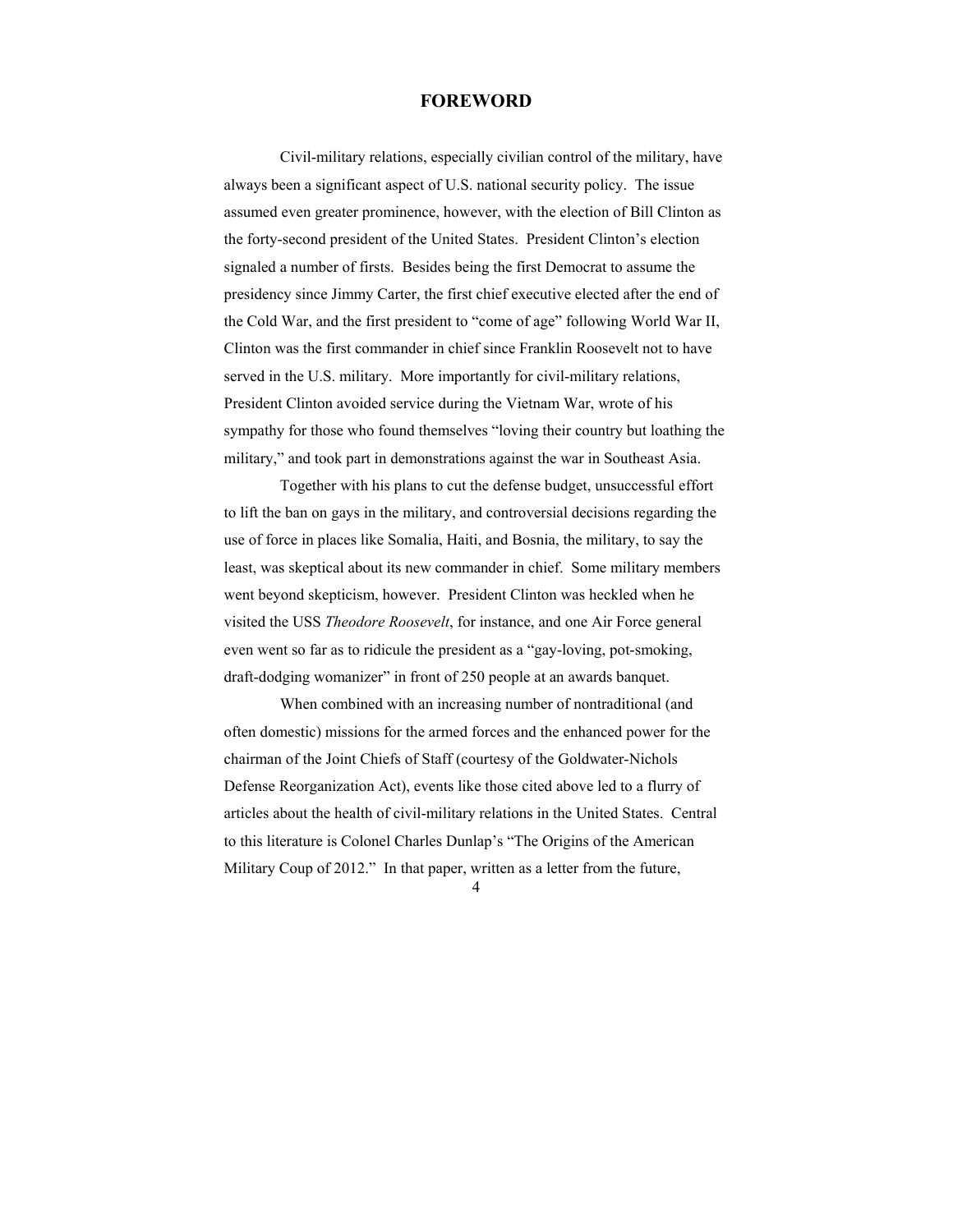Dunlap examined how the American people increasingly turned to the military to address the problems their elected officials seemed unable to solve. "The cumulative effect of these new responsibilities," Dunlap wrote, "was to incorporate the military into the political process to an unprecedented degree." The end result was a military coup, "the beginnings of which were evident in 1992," the year Dunlap's paper was published.

 "Melancholy Reunion" picks up where "The Origins of the American Military Coup of 2012" left off. The year is now 2017, and two years have elapsed since the countercoup that returned the U.S. government to civilian control. The speaker, addressing the twentieth reunion of the Air University classes of 1997, reflects on the civil-military environment in the late 1990s and the lessons learned from the Coup of 2012. "Melancholy Reunion," like Dunlap's earlier paper, is sure to stimulate vigorous debate. It also makes an important contribution to the literature on civil-military relations and civilian control of the military. We are pleased, therefore, to publish this eleventh volume in the *Occasional Paper* series of the USAF Institute for National Security Studies (INSS).

#### *About the Institute*

 INSS is primarily sponsored by the National Security Negotiations Division, Plans and Operations Directorate, Headquarters U.S. Air Force and the Dean of the Faculty, U.S. Air Force Academy. Its other sponsors are the Assistant Chief of Staff for Air Force Intelligence, OSD Net Assessment, the Defense Special Weapons Agency (formerly the Defense Nuclear Agency), the Army Environmental Policy Institute, Army Space Command, and the On-Site Inspection Agency. INSS' mission is to promote national security research for the Department of Defense within the military academic community and support the Air Force national security education program. Its primary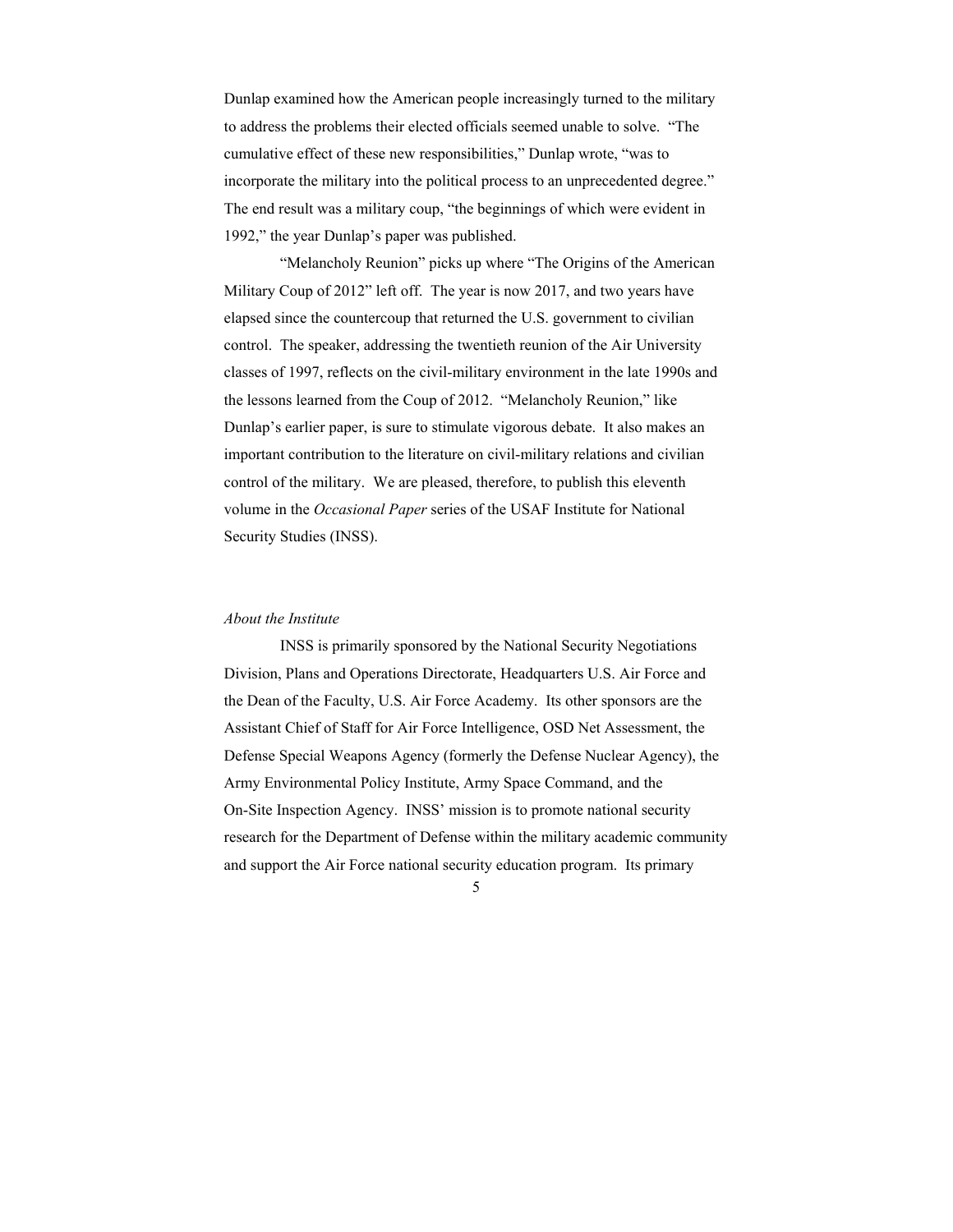purpose is to promote research in those areas of interest to INSS' sponsors: international security policy (especially arms control and nonproliferation/counterproliferation), Air Force planning issues, regional security policy, conflict in the information age (including the revolution in military affairs and information warfare), environmental security, and space policy. INSS coordinates and focuses outside thinking in various disciplines and across the military services to develop new ideas for defense policy making. To that end, the Institute develops topics, selects researchers from within the military academic community, and administers sponsored research. It also hosts conferences and workshops and facilitates the dissemination of information to a wide range of private and government organizations. INSS is in its fifth year of providing valuable, cost-effective research to meet the needs of its sponsors.

 We appreciate your continued interest in INSS and its research products and hope you enjoy Colonel Dunlap's "Melancholy Reunion: A Report from the Future on the Collapse of Civil-Military Relations in the United States."

PETER L. HAYS, Lt Col, USAF Director, USAF Institute for National Security Studies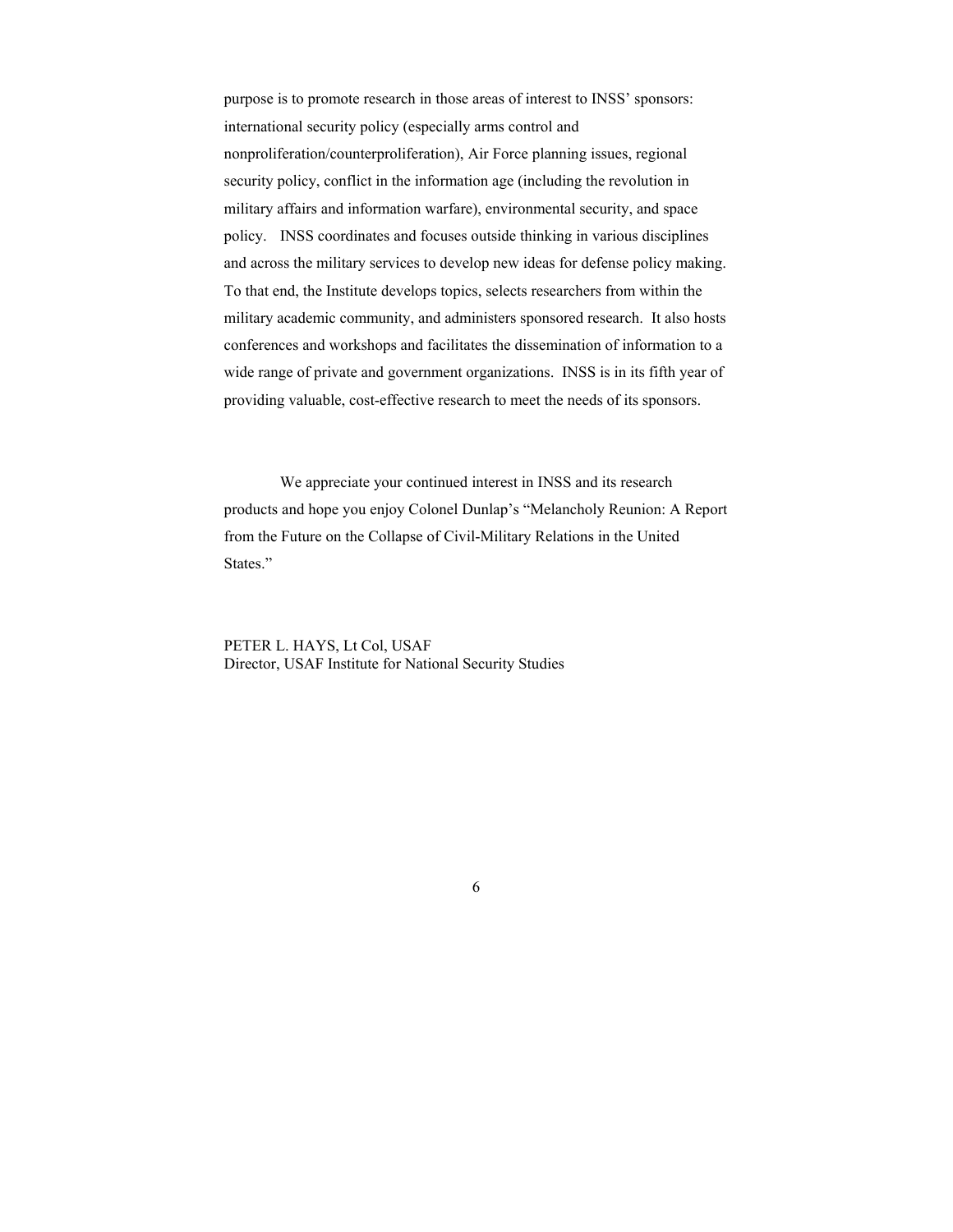# **EXECUTIVE SUMMARY**

 The year is 2017. The United States has suffered not only defeats in the High-Tech War of 2007 and the Second Gulf War of 2010, but also a military coup in 2012. That coup, engineered by a highly politicized officer corps that blamed these bloody losses on "incompetent" civilian leaders, was initially welcomed by a public exasperated with elected government. Only a few years of repressive military rule had passed, however, before the countercoup in 2015. The chastened electorate placed the thoroughly disgraced armed forces under draconian civilian control.

 The speaker in this essay addresses the twentieth reunion of the Air University classes of 1997, a rather melancholy event under the circumstances. He examines civil-military relations issues emerging in the 1996-1997 time frame that, with the benefit of twenty-first century hindsight, foretold the coming catastrophes.

 The speaker argues that too many analysts in the 1990s wrongly concluded that the military's acceptance of shrinking defense budgets and the imposition of social policies on the armed forces "proved" civilian control was secure. Actually, America's still-sizable military, freed from its preoccupation with the Soviet threat, was politicizing rapidly. Still haunted by Vietnam despite the 1991 Gulf War victory, many in uniform believed that military officers needed to be much more active in the political process if "another Vietnam" was to be avoided. Eventually, skill at political infighting, not warfighting, became the mark of up-and-coming officers.

 Politicization was hastened by a variety of factors, including the military's institutional drift from warfighting to a complex array of military operations other than war. Overlooked was the fact that officers who concentrate on activities other than war eventually become something other than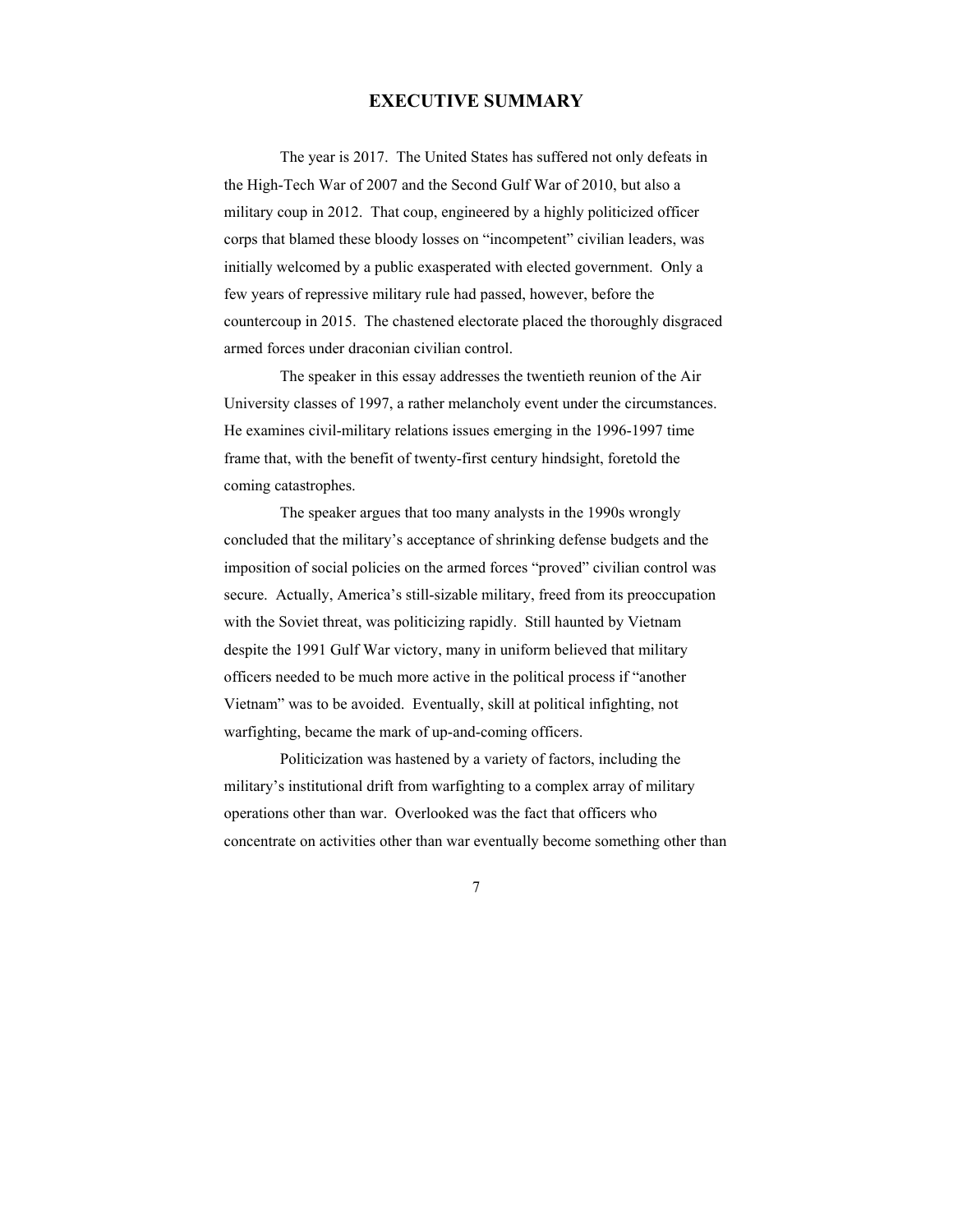warriors. Such officers also displace their dedication to the warrior ethic with a cultish devotion to commerce-oriented fads like total quality management.

 The ultimately unquantifiable nature of military service was somehow reduced to metrics, and this led the new-styled officer/ business executives to reject combat-oriented activities as too costly given their notion of an acceptable "bottom line." Indeed, the Pentagon's aversion to casualties led to a heavy reliance on unmanned systems which, in turn, eliminated the rationale (and the need) for a separate pilot-based air service, thus leading to the Air Force's disestablishment in 2007. Risky combat operations still requiring personnel on the ground were outsourced to private corporations, a move that would prove disastrous in twenty-first century conflicts.

 Just as the military's politicization was increasing, the nation came under the spell of "postmodern militarism." This phenomenon was not marked by overt military domination or even a societal embrace of martial virtues. Rather, it was characterized by the growing willingness of a militarily naive society to charge those in uniform with responsibilities that a democracy ought to leave to civilians.

 The popular military assumed a wide variety of trendy noncombat activities ranging from drug interdiction at home to nation-building abroad, thereby leading to further politicization as the military insinuated itself into areas that were previously the exclusive province of civilian policymakers. All of this occurred as the formal institutions of civilian control--Congress and the executive branch--were losing the public's confidence. These institutions were further weakened by partisan squabbling, and this allowed a politically savvy military to accumulate enormous political clout.

 Despite its growing popularity and political power, the professional military increasingly viewed civilian society as irresponsibly chaotic, crimeridden, and morally corrupt. The alienated military also began to view itself as a higher caste than the society it was supposed to serve.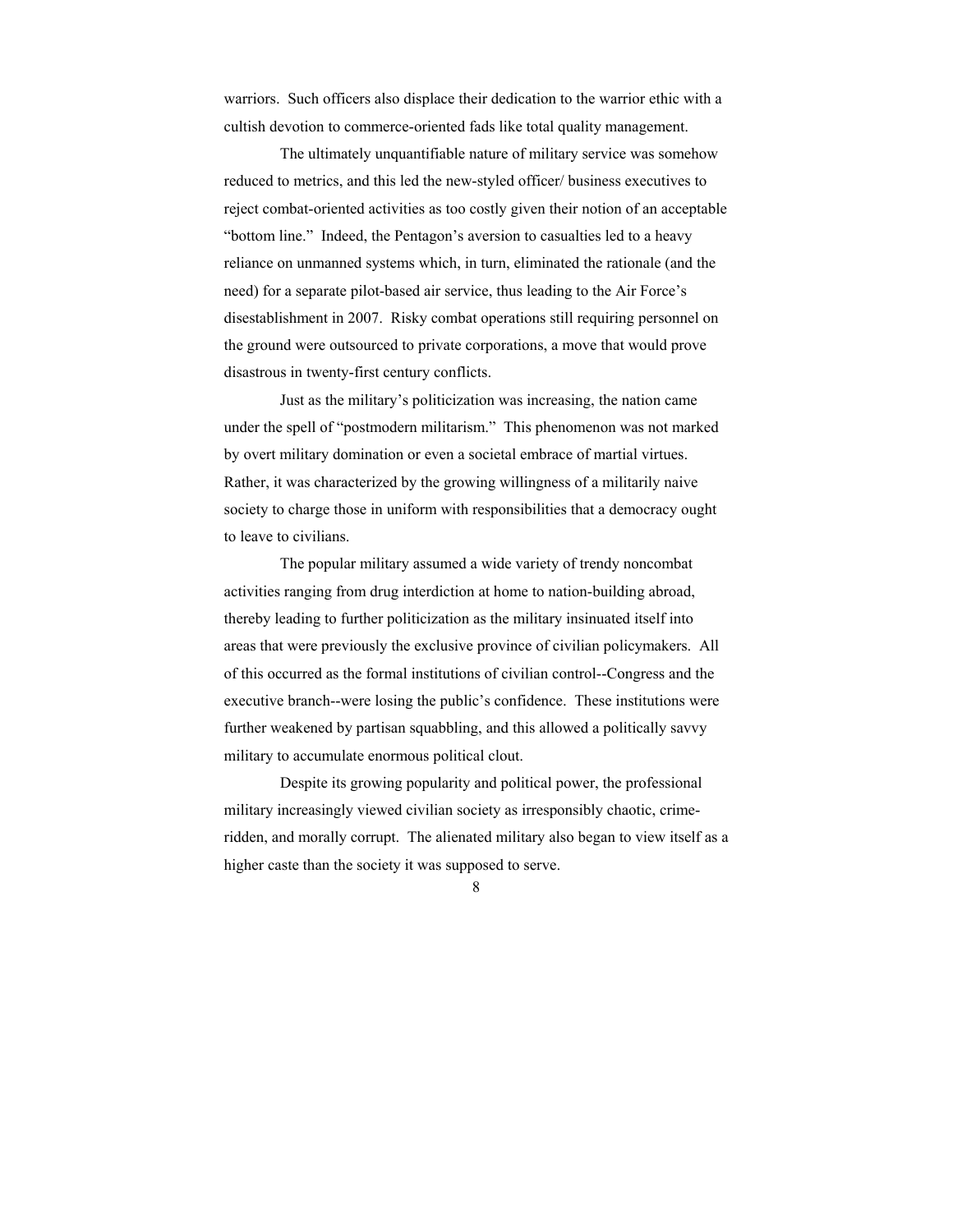An increasingly self-righteous military began to see reforming America as its responsibility. This philosophy, termed "neopraetorianism" by the speaker, was abetted by officers infatuated with the idea that they were national ombudsmen with unlimited portfolios as opposed to military leaders with finite responsibilities. Moreover, the armed forces failed to appreciate that it was civil society's largess that insulated the military from the problems that burdened so many civilian communities.

 Chaos and crime are the unfortunate by-products of individualism and freedom. However, it is those same qualities that fuel America's enormously successful economy which, in turn, sustains the military. The lesson of the Coup Trials of 2016, therefore, was that officers should not be commanders in the nation's culture wars. It is not the military's role to remake America in its own image.

 To avoid the perils of neopraetorianism, the speaker argues that a revised framework for civil-military relations should have been built along the lines of what he calls the "New American Model." Among other things, this model contends that civil-military relations prosper when the military is focused on functions related to external warfighting. Consequently, most nontraditional, noncombat missions should be assigned to civilian government agencies or commercial enterprises.

 The model's centerpiece is the idea that effective civilian control of a large professional military in a democracy requires pervasive transparency, especially in peacetime. The necessary oversight can only occur when what the military is doing and thinking is made plain to the society it serves.

 Unfortunately, opaqueness, not transparency, was the paradigm in the 1990s. Believing that another lesson of Vietnam was the importance of perception management, the military came to regard the media and information more generally as simply things to be manipulated for its own purposes. Therefore, the model rejects, for example, the "spin doctoring" this attitude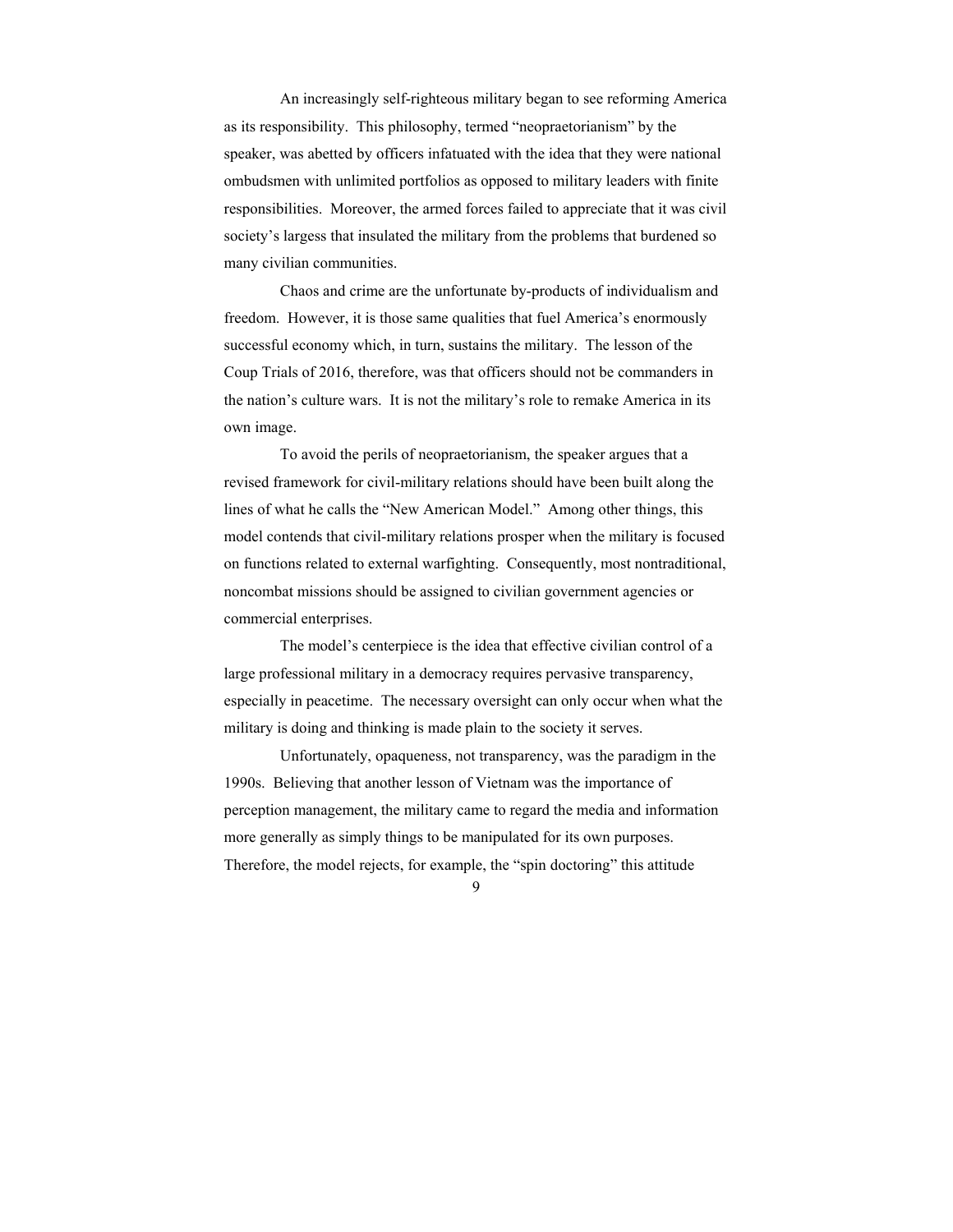encourages. Instead, it contends that the military in a democracy should be controlled by public opinion, not the other way around. In this regard, the model maintains that a vibrant, knowledgeable, and inquisitive press is a vital and irreplaceable safeguard of civilian control.

 The New American Model also argues that overclassification--such as occurred in the 1990s with respect to powerful perceptionmanagement capabilities acquired by the military under the aegis of information warfare--dangerously undermines civil-military relations by impairing transparency.

 The model provides a template for the proper role of military officers in political discourse. It agrees with Yehuda Meir's assertion that advisory, representative, and executive functions for military officers are clearly consistent with proper civil-military relations. The model concedes, however, that charges of partisanship are likely to arise even in these areas. It insists that these charges are best mitigated by apolitical candor*.* 

 Nevertheless, candor should never be used to defy or subvert lawful orders, excuse disrespectful behavior, or replace the strength of an idea with the power of an officer's position or rank. Additionally, any order to implement a decision must be authorized in accordance with properly approved and civiliandirected policy. Thus, public candor is often best expressed prior to a decision being made. The model, therefore, starts with a strong presumption that civilmilitary relations are best served by transparency, and that frequently means public candor.

 The New American Model further urges consideration of two inverse relationships for weighing the appropriateness of public candor in a given situation. The first holds that there generally is an inverse relationship between the presumption that public discourse is appropriate and the rank and position of the speaker. That is, senior commanders are obliged to be far more circumspect than junior personnel. The second holds that there ordinarily is an inverse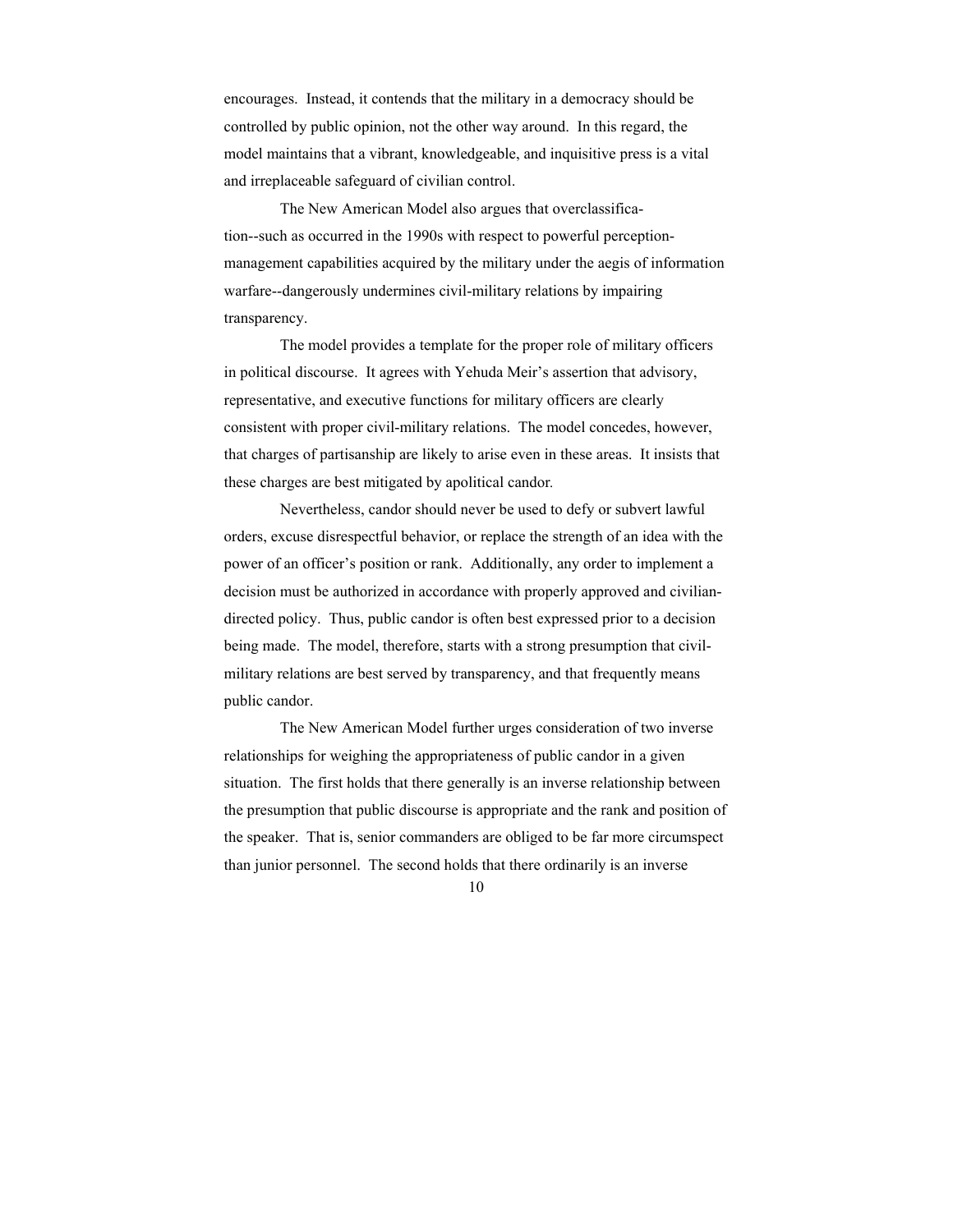relationship between the presumption that public candor is appropriate and the proximity to and effect on current operations, especially those involving combat.

 The model explicitly rejects "political correctness" because it replaces sound apolitical judgment with opportunistic and often self-serving pandering to popular fashion. Likewise, the model maintains that it is not the military's role to be public cheerleaders for the politics of the president or his party. The armed forces' loyalty to their commander in chief does not extend to allowing the military's prestige, not to mention its physical power, to be used by any political party.

 The New American Model views as impractical a return to the draft as a means of enhancing civil-military relations. Instead, it recommends comprehensive high school and college-level programs on the armed forces in general and civil-military relations more specifically. The model also does not consider greater reliance on the Guard and Reserve as the solution to civilmilitary relations problems, although turning most aspects of information warfare over to citizen-soldiers may further civilian control. Finally, substituting pay increases for those so-called "quality-of-life" initiatives that encourage military personnel to remain ensconced on their bases will increase the use of civilian facilities, with the concomitant benefit of reducing the military's growing alienation from civil society.

 The speaker concludes that the Air University classes of 1997 could have avoided disgrace had they paid greater attention to the proper balance of civil-military relations as they assumed senior leadership positions in the twenty-first century.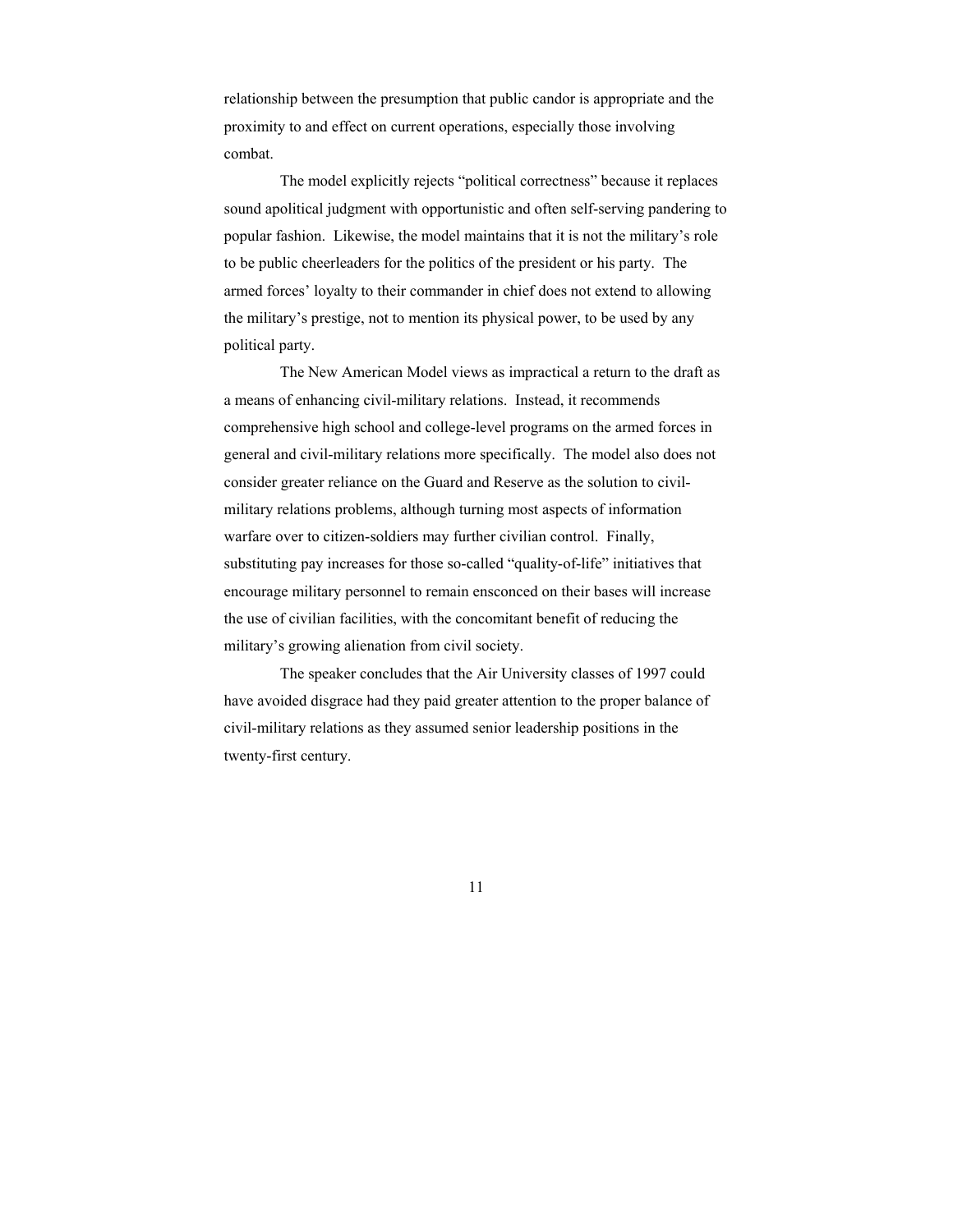# **MELANCHOLY REUNION: A REPORT FROM THE FUTURE ON THE COLLAPSE OF CIVIL-MILITARY RELATIONS IN THE UNITED STATES**

### Introduction

 I'd like to start by thanking the authorities for allowing me to address this twentieth reunion of the Air University classes of 1997. As you may know, last year's Military Control Act makes assemblages of officers, even retired ones, illegal without special permission. Since the Countercoup of 2015, the civilians want to keep a close eye on us.

 Frankly, I don't blame them. After we lost the High-Tech War of 2007 and the Second Gulf War just three years later, $<sup>1</sup>$  the coup plotters cleverly laid</sup> the groundwork for their takeover by blaming these bloody defeats on "incompetent" civilians. When General Brutus occupied the White House after the president's mysterious death in 2012, the people welcomed it at first. But it took only a couple of years of military rule for everyone to realize how wrong they were.

 Many of you may be familiar with "The Origins of the American Military Coup of 2012," an essay by the Prisoner.<sup>2</sup> The Prisoner's letter to a war college classmate recalled U.S. civil-military relations as they existed in 1992.<sup>3</sup> It also described the military's evolution into a highly politicized organization that, ironically, couldn't fight.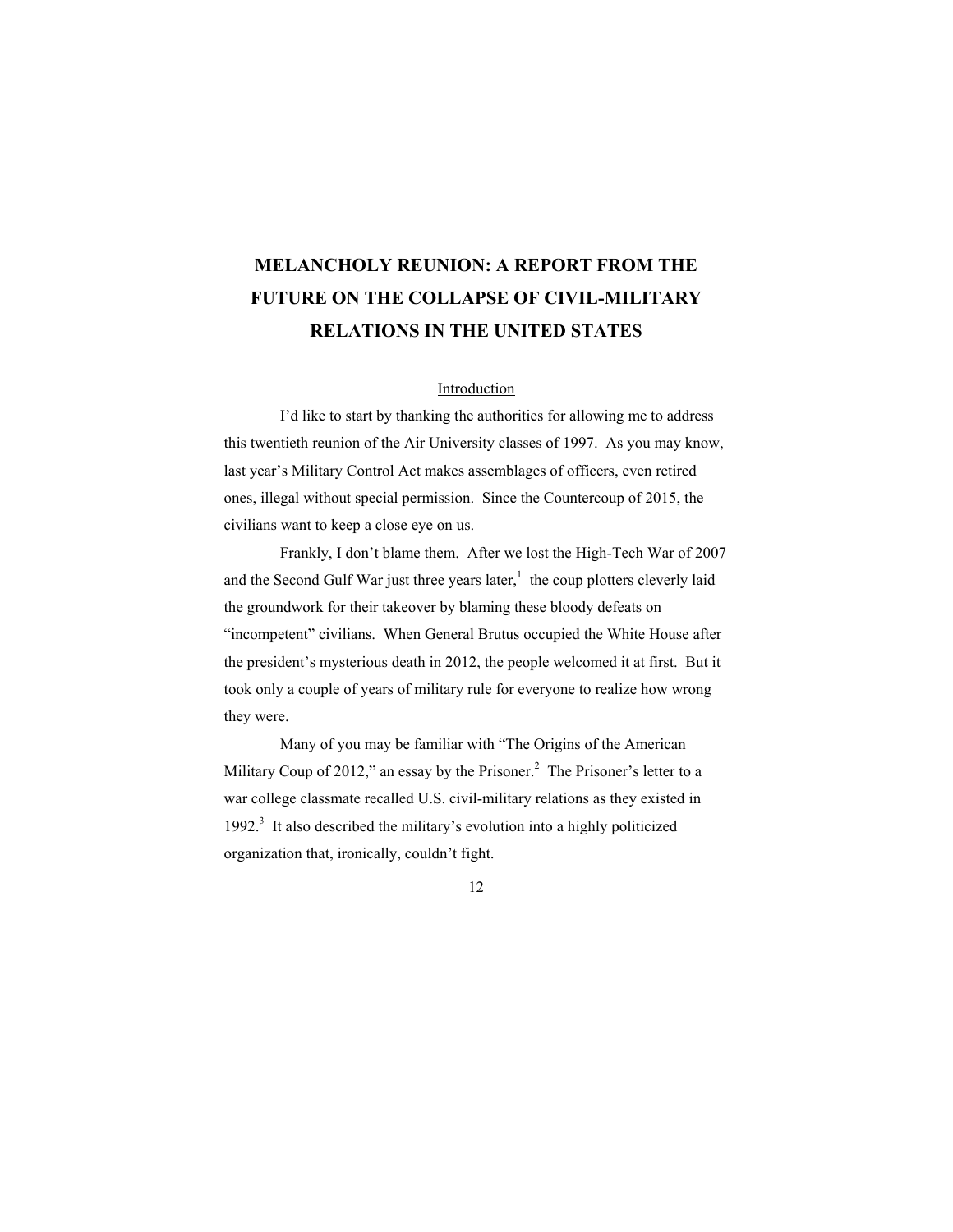Today, I want to focus on U.S. civil-military relations as they appeared later, in the 1996-1997 time frame. With the benefit of 20-20--no, make that *2012* hindsight--I'd like to talk to you about the lessons learned from the coup. All of these lessons are based on circumstances as they were over 20 years ago when you were sitting in this very auditorium about to begin your studies. What kinds of issues regarding the military's role in American society should you have been thinking about back then?

#### The Civil-Military Environment in the Late 1990s

 First of all, just because no one was planning a coup in 1996 didn't justify the complacency too many analysts back then encouraged.<sup>4</sup> They simplistically concluded that the military's acceptance of shrinking defense budgets and the imposition of social policies on the armed forces "proved" that civilian control was secure.<sup>5</sup>

 Instead, they should have examined the unique implications of a large peacetime military during the late 1990s. Historically, the United States organized large forces to fight specific wars and quickly demobilized those forces at the end of a conflict.<sup>6</sup> After World War II, the exigencies of the Cold War required maintaining a sizable peacetime defense establishment, $^7$  and this probably gave birth to a highly politicized military.<sup>8</sup> Because so much of the armed forces' energy during the Cold War was absorbed by the overarching threat of a nuclear-armed Soviet Union, however, the military's politicization didn't present the pernicious threat then that it did in the twenty-first century.<sup>9</sup>

 When the Soviet Union collapsed, the U.S. military's principal *raison d'être* for over 40 years disappeared.<sup>10</sup> While it was clear the world remained a violent and dangerous place, the absence of a superpower adversary disconcerted a defense establishment still possessing enormous resources and intellectual vigor.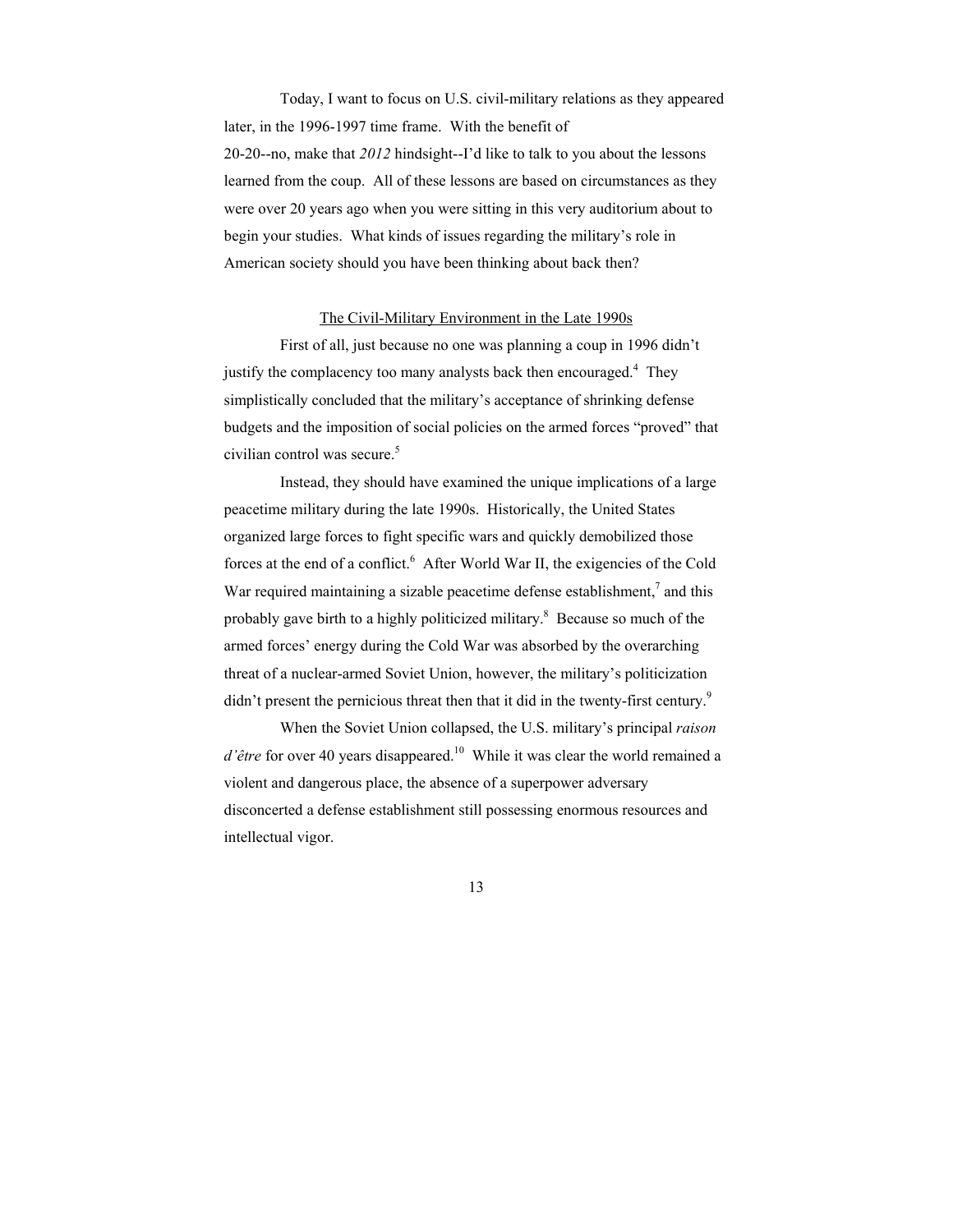The armed forces also changed in an unprecedented way: they now were composed primarily of people wanting to stay in the military, rather than draftees wanting to leave at the first opportunity. Not only was the all-volunteer military undiluted by the liberalizing effect of conscription, it also was the direct descendant of the traumatized forces that lost the Vietnam War. True, the U.S. military brilliantly rebuilt itself and magnificently triumphed in the First Gulf  $\text{War},^{11}$  but there is no question that the cycle of failure and redemption deeply affected the outlook of those in uniform.

#### Vietnam and the Politicization of the Military

 It is difficult to overstate the influence the Vietnam War still had on civil-military relations during the last decade of the twentieth century. Robert McNamara's duplicity, revealed in his 1995 memoir, $^{12}$  rekindled deeply held beliefs that much of the blame for the United States' defeat in Vietnam lay at the feet of inept and mendacious civilians. Officers at every level, therefore, believed it was necessary to become far more assertive in the political process than ever before if "another Vietnam" was to be avoided.<sup>13</sup> To facilitate doing so, our war colleges gave increased emphasis to domestic politics, economics, and international relations.<sup>14</sup> Of particular interest was the emphasis they placed on Clausewitzian theory.<sup>15</sup>

Although historian John Keegan disagrees,<sup>16</sup> Clausewitz's assertion that war is a continuation of politics by other means still resonated in U.S. military thinking.<sup>17</sup> When taken out of context, Clausewitz's dictum became another rationale for officers to insinuate themselves into the political process.18 After all, if war is so intimately connected with politics, shouldn't military officers be involved? Wasn't that the lesson of Vietnam? Clemenceau's adage was turned on its head: to the generals, war and the political decisions that surround it are too serious to be left to politicians.<sup>19</sup>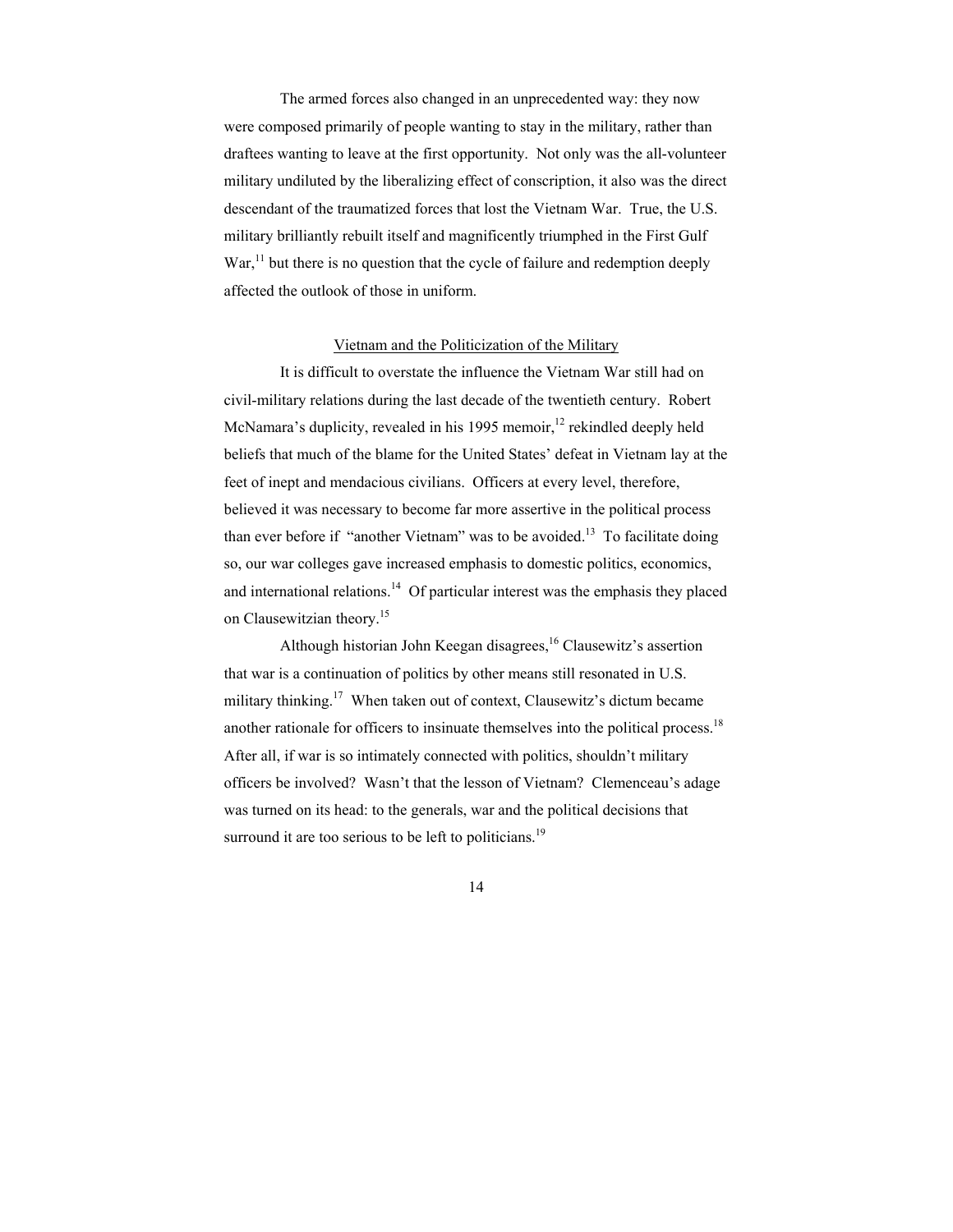Accordingly, hundreds of mid-level officers were placed in congressional offices to study political techniques.<sup>20</sup> As should have been expected, they inevitably became entangled in partisan activities, reportedly as early as  $1996<sup>21</sup>$  In another politicizing move, Congress turned the promotion process into a political football. Back in 1996, for example, the Senate delayed the confirmation of thousands of officers' promotions to exact cooperation from the Defense Department for a plan to reorganize the intelligence community.<sup>22</sup> Predictably, this kind of activity encouraged uniformed officers to become partisans in political battles.

 Politicization occurred in other ways as well. For instance, it was widely reported that the nomination of General Joseph Hoar to be chairman of the Joint Chiefs of Staff was scuttled by the protests of gay rights activists.<sup>23</sup> What was his alleged offense? As the commander of Marine Corps Depot Parris Island, he enforced the homosexual exclusion policy put in place *not* by military officers but by the *civilian* leadership. This sent a message the nation would later regret: military officers should circumvent or ignore the directives of civilian superiors if they think a different course of action might be politically expedient in the future. As Colonel Harry Summers observed with respect to Vietnam-era protests, targeting the military--the *executors* rather than the *makers* of policy--politicizes the armed forces and thereby weakens civilian control.<sup>24</sup>

 Gay rights activists also unwittingly facilitated the coup by undermining the Reserve Officer Training Corps (ROTC). For decades, ROTC had been an important source of progressivism in the armed forces. Unfortunately, protesters succeeded in driving it from many top universities, often the very ones needed to preserve the balance of views so necessary for a professional military in a free society. By the mid-1990s, many officers privately expressed delight that there were fewer officers from the more liberal campuses to challenge their increasingly right-wing philosophy.<sup>25</sup>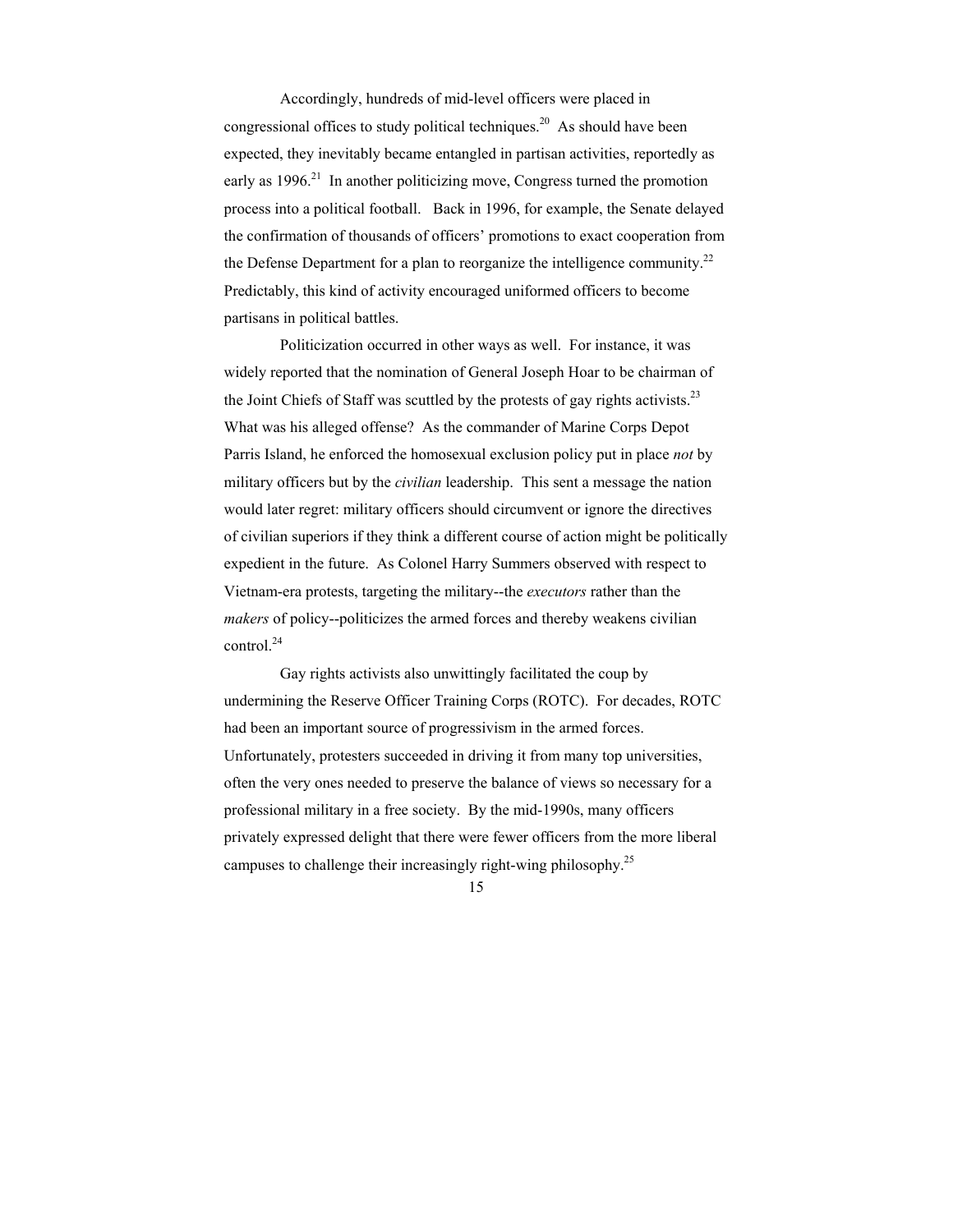In addition, a new set of qualifications arose for promotion. Skill at political infighting, *not* traditional warfighting, became the mark of up-andcoming officers. Indeed, as far back as 1993, former Chairman of the Joint Chiefs of Staff Admiral William Crowe declared that few officers reached senior rank "without a firm grasp of international relations, congressional politics, and public affairs."26 Eventually, our leaders became skilled politicians but, as we saw in the Second Gulf War, poor warfighters.

#### Nontraditional Missions and Civil-Military Relations

 Another key source of politicization was the explosive growth of nontraditional missions in the 1990s. These ranged from drug interdiction, disaster relief, and youth programs at home to nation-building, humanitarian, and peacekeeping missions abroad.

 The Prisoner critiqued this drift into nontraditional missions in his letter. What changed from 1992 to 1996, however, was the *institutionalization* of these missions. Armed with catchy acronyms like MOOTW, $^{27}$  a powerful constituency arose within the ranks. Make no mistake about it, this was a basic change in orientation. Chairman of the Joint Chiefs of Staff General John Shalikashvili admitted that "while we have historically focused on warfighting, our military profession is increasingly *changing its focus* to a complex array of military operations other than war."<sup>28</sup>

 Overlooked was the fact that military officers who concentrate on activities other than war eventually become something other than warriors. An ever-increasing percentage of the shrinking officer corps "came of age" focusing not on the military arts but on decidedly nonmilitary enterprises. All of this would prove disastrous.

 We learned the hard way that assigning military personnel missions like domestic drug interdiction inevitably entangles them in *policy making*, a political task best left to civilian authorities. Could we have seen this coming in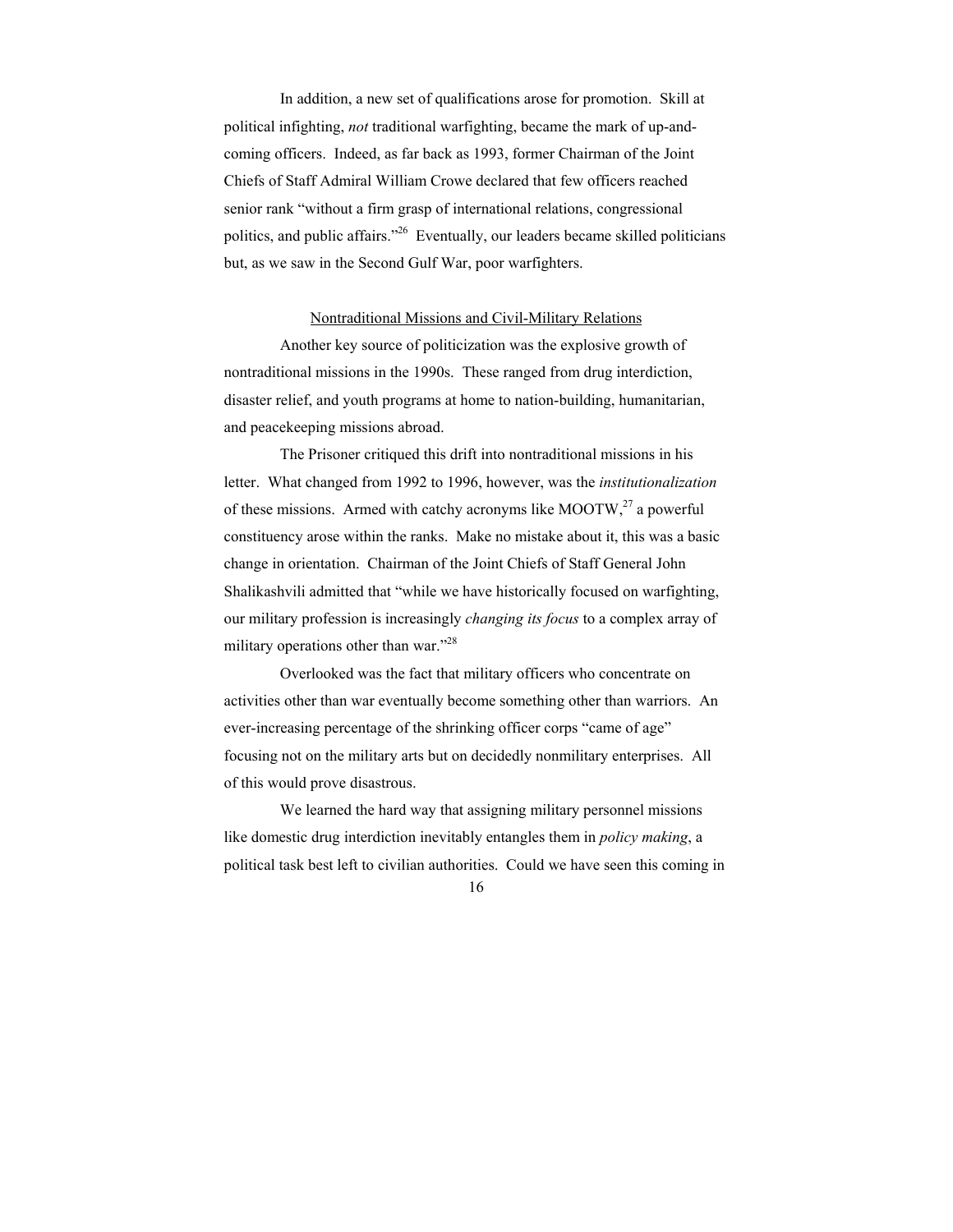1996? Recall that back then a four-star Army general was retired to, along with a cadre of active-duty officers, help make domestic drug control policy.

 Just as disappointment about law enforcement's inability to stem the flow of drugs led to the military's involvement in counterdrug efforts, a series of terror attacks resulted in a similar role in counterterrorism just a few years later. Public frustration and fear led to the Suppression of Terrorism Act of 1998.<sup>29</sup> This gave the armed forces significant internal security powers,  $30$  something for which the shadowy Special Operations Command had been preparing for years.<sup>31</sup>

 As we now well know, the trend toward nontraditional missions ultimately undermined civilian control of the military. In his classic book, *The Soldier and the State*, Samuel Huntington argued for "objective" civilian control.<sup>32</sup> That condition, I contend, is best realized when the armed forces concentrate on professionalizing themselves through truly *military* endeavors. Apologists for nontraditional diversions gushed, rather naively in my view, about the "training" such missions were supposed to provide, as if chauffeuring Olympic athletes for a couple of months equated to a visit to the National Training Center or Nellis Air Force Base.<sup>33</sup> Even more significantly, involvement in these activities perversely created a generation of military personnel much more attuned to and interested in almost anything other than the dirty but necessary business of war.<sup>34</sup> We paid a terrible price for this in twenty-first century conflicts.

 The etymology of this strange disinclination toward warfighting is traceable to the military's peculiar form of post-Vietnam syndrome. Determined to avoid another quagmire, the defense establishment embraced a set of prerequisites to the use of armed force. Known as "Weinberger's rules,"<sup>35</sup> military leaders interpreted these mushy standards to, as one commentator put it, "subvert civilian controls" by effectively exercising a "veto" over virtually any operation they wanted to avoid.<sup>36</sup> Despite studies to the contrary,<sup>37</sup> the U.S.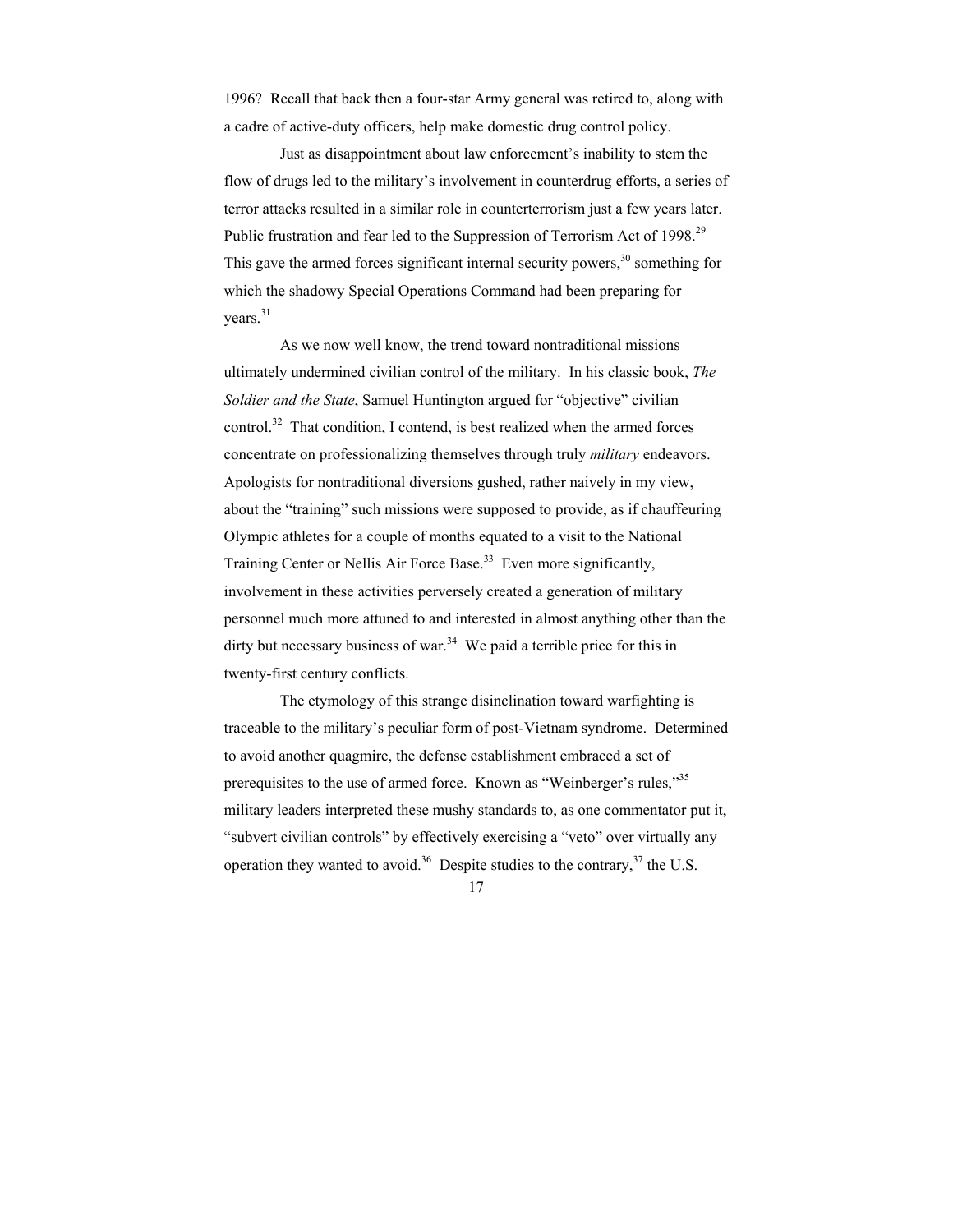military became a prisoner of the notion that public support for the use of armed force inevitably erodes (*a la* Vietnam and later Somalia), even when the number of casualties is relatively small.<sup>38</sup>

 Nevertheless, former Chairman of the Joint Chiefs of Staff General Colin Powell created a major controversy regarding the politicization of the military when he used Weinberger's rules successfully to oppose early intervention in the Balkans. Though roundly criticized by many as exceeding the proper role of a serving officer,<sup>39</sup> Powell set a precedent for unabashed assertiveness in the political process. Of course, military officers, aware of the horror and destructiveness of war, *should* approach combat operations warily. Still, a fundamental tenet of the military profession demands, as General Shalikashvili said back in 1996, "extraordinary dedication *and sacrifice* under the most adverse conditions."<sup>40</sup>

 But the chairman was appealing to an ethos that was under attack on many flanks. Especially insidious was the assault of a new ideology known as total quality management or  $TQM<sup>41</sup>$ . No one back then truly objected to teaching better management skills. But TQM and, more accurately, the corruption of its beneficial aspects became much more than that. With cultish frenzy, its devotees attempted to reduce to metrics the ultimately unquantifiable nature of combat readiness and warfighting. Somehow the performance of military functions was equated with the production of "products."

 TQM's effect on the military's self-concept was just as pernicious. Traditional superior-subordinate and comrade-in-arms relationships were replaced by faddish customer-supplier associations. This eventually undermined discipline as military personnel began to believe they were "empowered" to ignore orders that didn't suit them.<sup>42</sup> Furthermore,  $TQM$ 's obsession with unit self-assessments and such encouraged commanders to focus too much on subordinate-customer "satisfaction" and so-called "quality-of-life" issues. Interestingly, one expert charged that an overemphasis on quality-of-life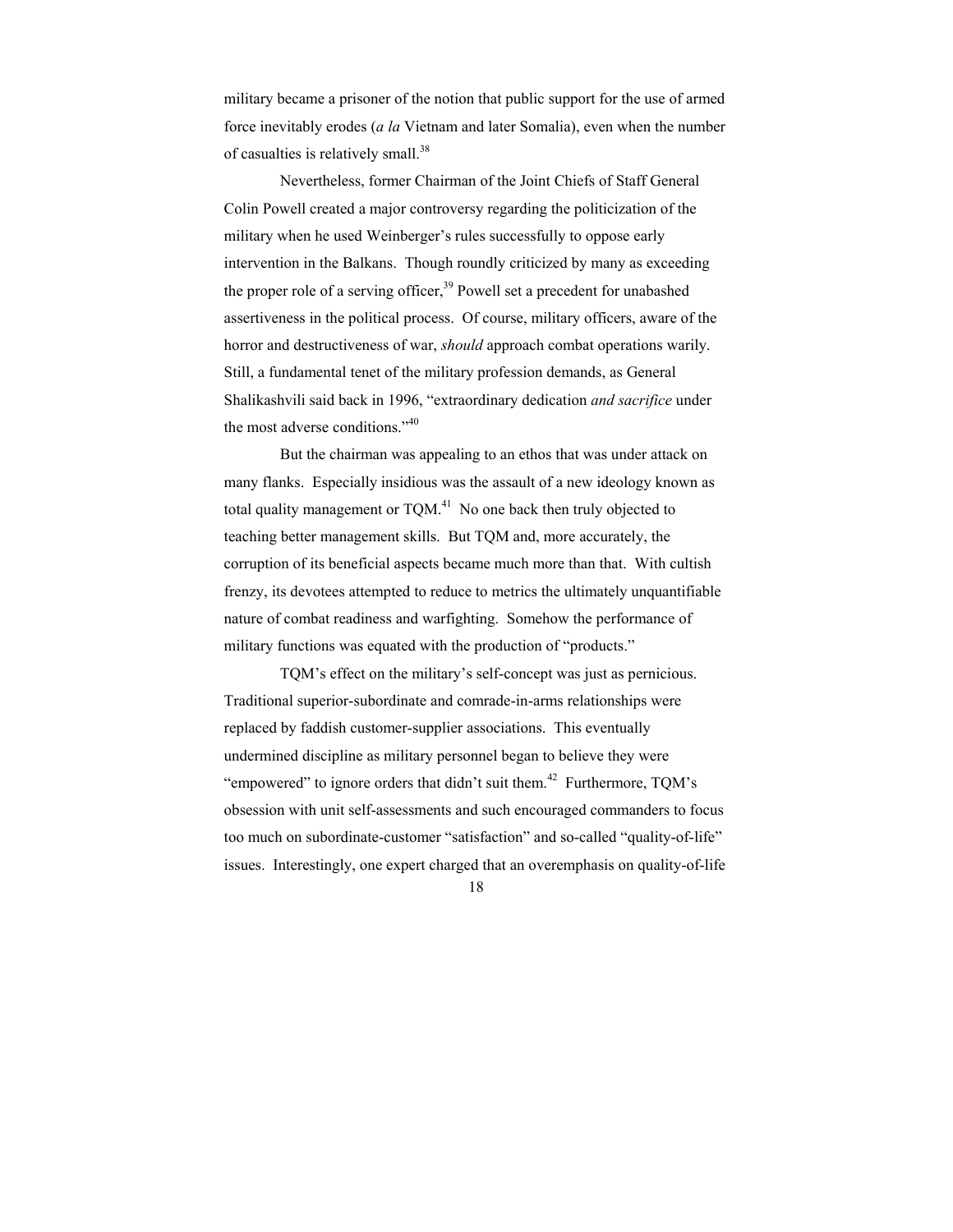issues led to the failure to take appropriate but unpopular security measures prior to the 1996 Khobar Towers bombing.<sup>43</sup> Plenty of officers in the 1990s recognized the lunacy of TQM, but few were willing to confront its powerful zealots.

 TQM was yet another reflection of the nefarious commercialization of the profession of arms. What is really an altruistic *calling* was rapidly turning into simply a job where self-seeking opportunism was paramount. As William Pfaff wrote in January 1996,

> You do not join the American army or navy today to be a warrior. You do it to learn a trade, or earn money for college, or to have a well paid retirement after 20 or 30 years. War--even a deployment like Bosnia- interferes with that. The troops resent it.<sup>44</sup>

 When the new military "executives" analyzed proposals for risky deployments, they quickly voiced their disapproval. Clearly, combat would be too costly in terms of "customers" and "products." It just made no sense; any MBA could see that.

 Edward Luttwak argued back in 1996 that given the military's reluctance to risk casualties, the nation needed to redirect defense spending toward unmanned weapons systems.<sup>45</sup> Similar arguments directly led to cancellation of the Air Force's F-22 fighter in 1998. Once the "man-in-theloop" premise was broken, the rationale for a separate air service collapsed. This became a main reason why the Air Force was the first of the military services to be disestablished and combined into the Unified Armed Forces in 2007.

 Even in the twenty-first century, however, there were still times when it was necessary to send people into harm's way.<sup>46</sup> Eventually, the Pentagon's aversion to fighting compelled the ultimate form of outsourcing: $47$  hazardous, unpopular operations were contracted out to the newly formed Violence Applications International Corporation (VAIC). For years, VAIC and its stable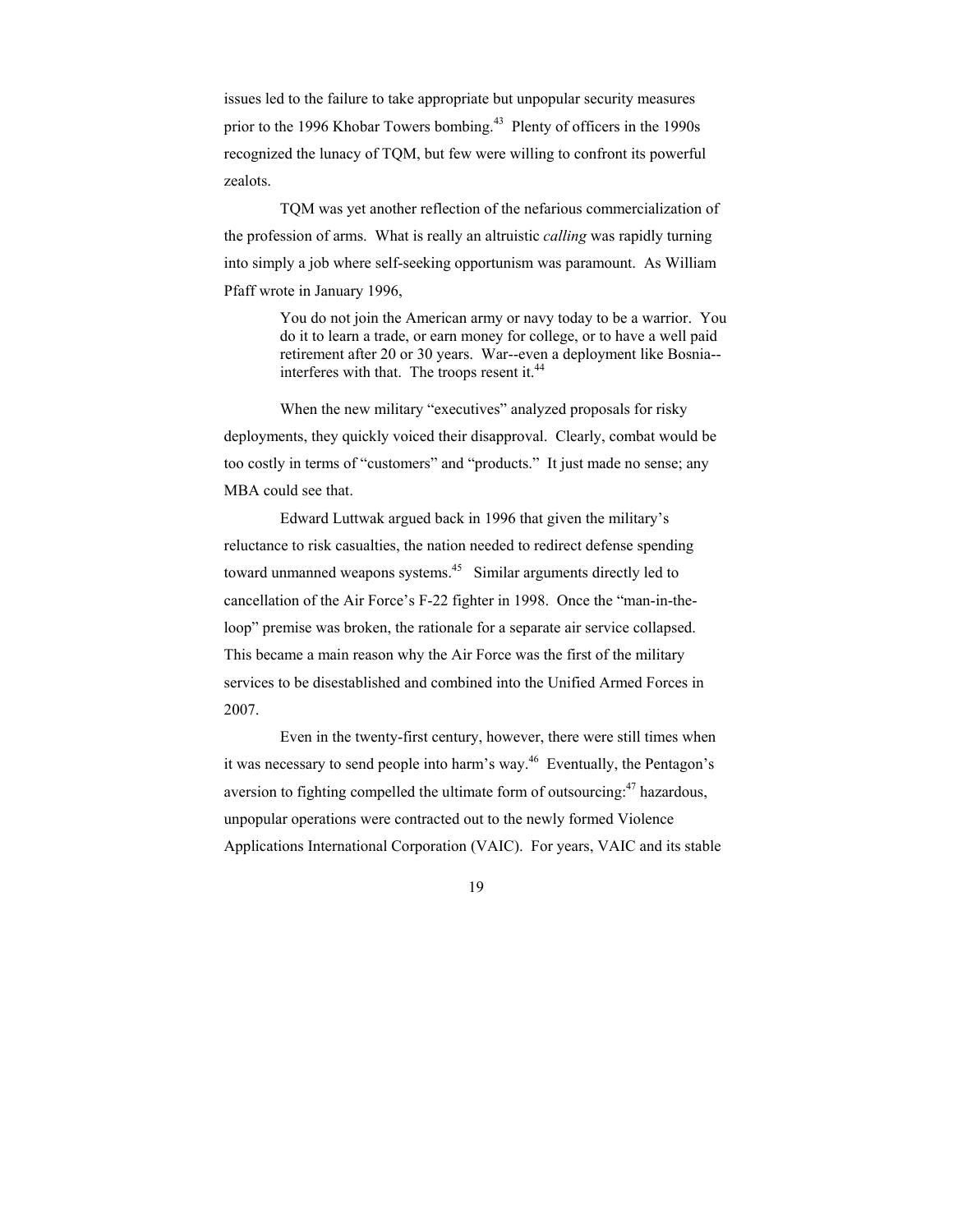of retirees did the military's dirty work, thereby allowing the armed forces the opportunity to deepen their involvement in popular domestic activities and trendy overseas enterprises. But when the Second Gulf War broke out in 2010 and the Iranian Tenth Armored Corps began crushing everything in its path, VAIC defaulted on its contract as its employees scattered. Corporate loyalty, it seems, has its limits.

#### The Rise of Postmodern Militarism

 At the same time the military's post-Cold War politicization was on the rise, the public's understanding of and resistance to military influence was declining radically. Traditionally, the American people were wary of a professional military. The Founding Fathers, for instance, were well aware that it could be a source of tyranny.<sup>48</sup> Eschewing standing armies, they framed a constitution that contemplated a national defense that principally relied on militias of citizen-soldiers.<sup>49</sup>

Benevolent antimilitarism became a time-honored American virtue.<sup>50</sup> When conflicts called millions into uniform and peacetime conscription gave millions more first-hand experience with service life, the American people had few illusions about the military. With the end of the draft, however, memories of the less attractive aspects of military service faded into nostalgia.

 The youthful civilian elites who assumed power in the 1990s were wholly innocent of any genuine understanding of the powerful imperatives intrinsic to the armed forces. Moreover, these elites were *not* antimilitary, despite what many in uniform believed at the time.<sup>51</sup> Of course, few of them considered military people their social or intellectual equals; rather, they viewed the armed forces with the kind of pretentious cordiality usually reserved for faithful servants. What they *did* appreciate was that the military was extraordinarily competent, and they reveled in the notion that it could do their bidding.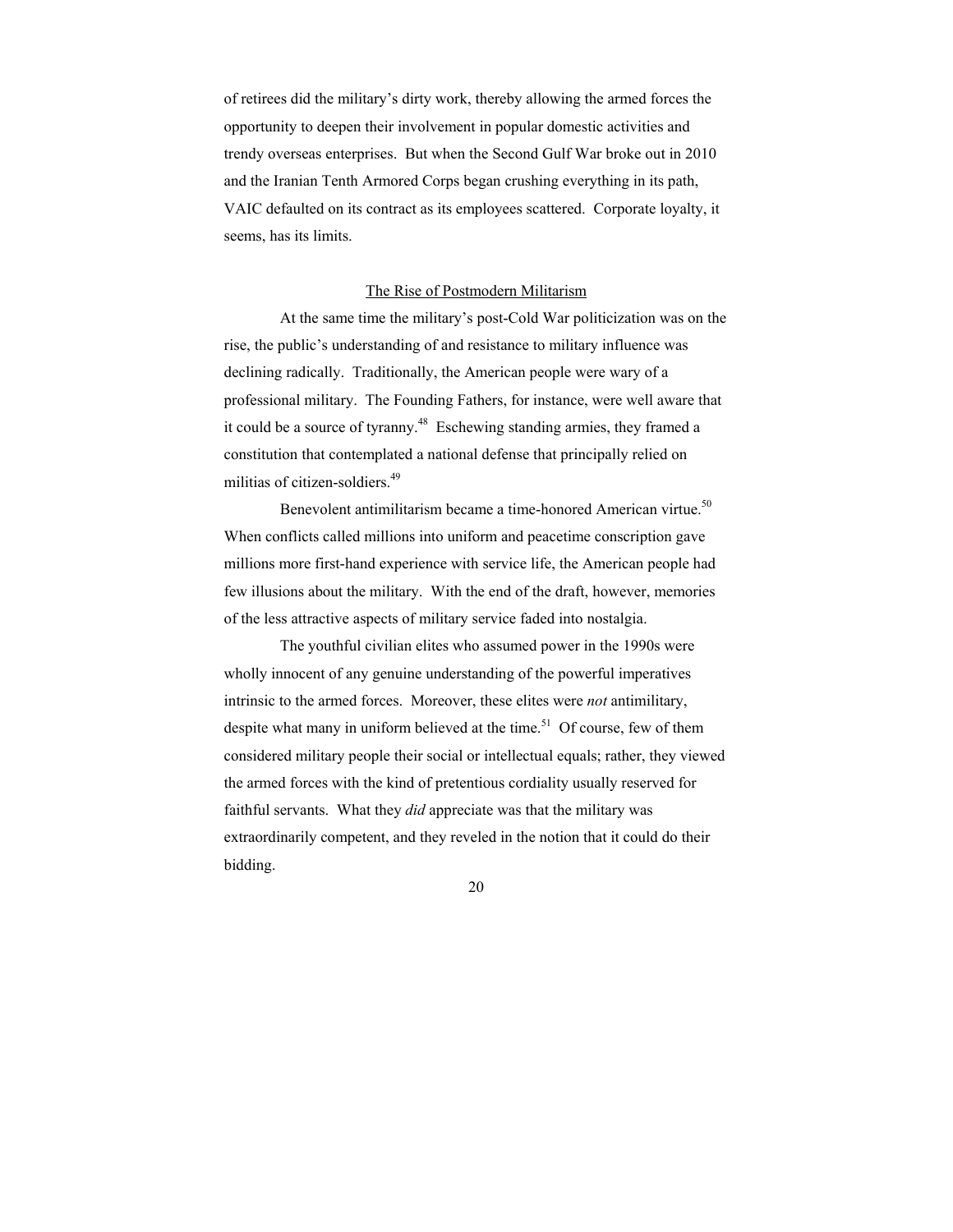In actuality, both the elites *and* the public were in the embrace of

"postmodern militarism."<sup>52</sup> One writer back in 1994 described this phenomenon as follows:

> Postmodern militarism is not marked by overt military dominance or even a societal embrace of martial values. Rather, it is characterized by a growing willingness of an increasingly militarilynaive society to charge those in uniform with responsibilities that a democracy ought to leave to civilians. It is a product of America's deep frustration and disgust with elected government's inability to work effectively, or to even labor honestly. The reason the military's approval rating far exceeds that of every other institution in American society--including, significantly, the ones expected to exercise civilian control--is quite simple: it gets good things done.

> Embattled politicians are ever more frequently turning to the military for quick-fixes: Can't stop drugs? Call in the Navy. FEMA overwhelmed? Deploy the Airborne. Crime out of control? Put Guardsmen on the streets. Troubled youths? Marine role models and military boot camps. Need health care? Military medics to the rescue. Diplomats stumble again? Another Air Force mercy mission on the way. The unapologetically authoritarian military *can* "make the trains run on time," *but at what price*?<sup>53</sup>

 That question was never answered; the national discussion we needed in the 1990s never took place. This was especially unfortunate because the civilian institutions that were supposed to control the military were weakening. Congress' partisanship made it vulnerable to manipulation by politically astute military operatives who became expert at playing congressional factions against each other. The executive branch didn't fare much better. At the beginning of the Clinton administration, for example, there were numerous reports of open contempt by military personnel for their commander in chief.<sup>54</sup> Although many observers believed the initial hostility later dissipated, President Clinton's continued vulnerability was illustrated by the uproar that followed an attempt by his lawyers to characterize him as a member of the armed forces to delay a lawsuit.55 Moreover, analysts were still asserting in 1996 that Clinton had not yet been able to "command" the Pentagon.<sup>56</sup>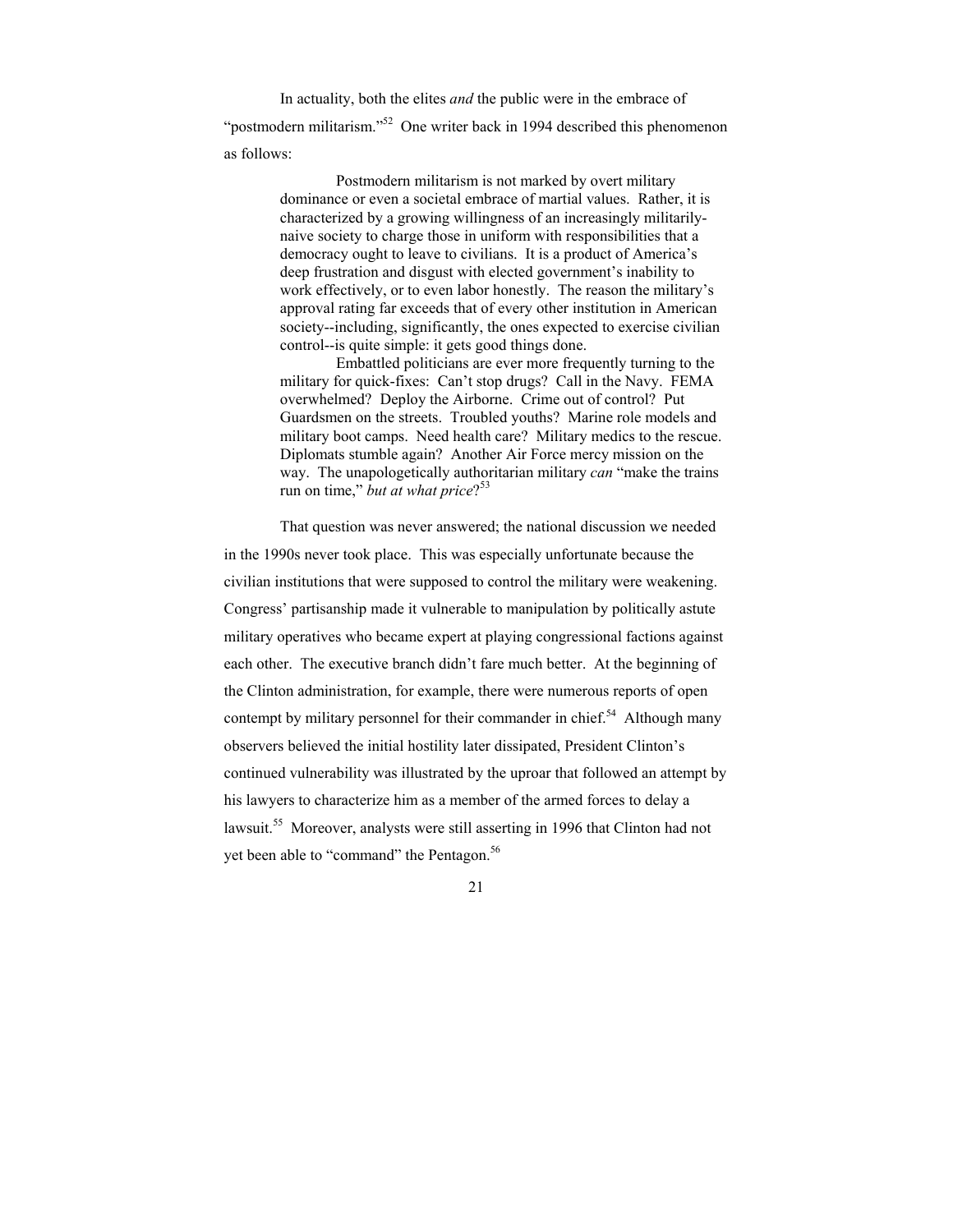Instead, the military had become, as one commentator put it, "the most powerful individual actor in Washington politics."57 Part of the reason lay with the fact that the executive and legislative branches both labored under the shadow of Vietnam. Writing in May 1996, A.J. Bacevich of Johns Hopkins University observed the following:

> Thirty years later, now elected to positions of prominence, those who evaded service now truckle and fawn to demonstrate the depth of their regard for men in uniform. . . . The military itself is only too happy to play along. The moral leverage embedded in "the troops" . . . provides the Pentagon with enormous political clout. Senior military leaders do not hesitate to exploit that clout for their own purposes.<sup>5</sup>

 Among military leaders, the chairman of the Joint Chiefs of Staff is most senior. By the mid-1990s it was clear, as *Defense News* contended, that the chairman's "rising clout threaten[ed] civilian leaders."59 With his power dramatically increased by the Goldwater-Nichols Defense Reorganization Act,<sup>60</sup> politicization became a charge levied at every chairman. Admiral Crowe was a self-described "political animal," and General Powell was similarly characterized.<sup>61</sup> General Shalikashvili also was accused of partisanship when he challenged the views of then-Republican presidential candidate Pat Buchanan and later voiced opposition to the Defend America Act, a cornerstone of Republican Robert Dole's presidential campaign.<sup>62</sup>

 The highly politicized office of the chairman of the Joint Chiefs of Staff wasn't converted into the all-powerful Military Plenipotentiary until 2005, but we were already slipping toward that in the 1990s. Although prohibited by law from acting as a commander, the chairman was engaged in the commandlike function of *directing* adherence to joint doctrine.<sup>63</sup> Likewise, the Joint Staff was behaving as if it were the military's senior headquarters, even though U.S. law denied it executive power and prohibited it from functioning as a general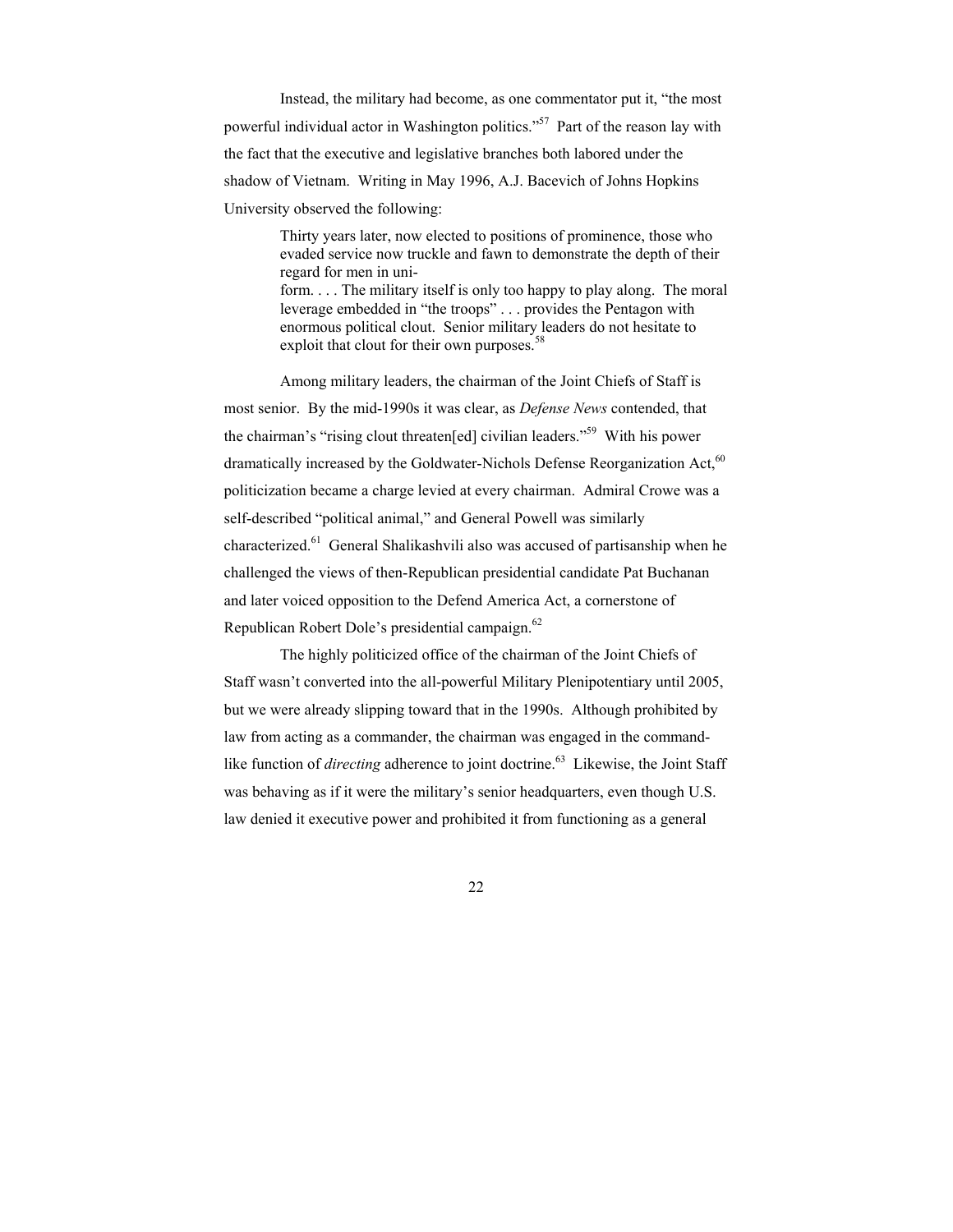staff. <sup>64</sup> This consolidation of enormous authority would prove catastrophic in 2012.

 All of this constituted the first inkling of a tendency within the armed forces to consider themselves above the law.<sup>65</sup> Indeed, it allegedly was frustration with the "restrictions of American democracy" that led some officers to break the law during the Iran-Contra Affair.<sup>66</sup> Later, there were troubling reports of Marines ignoring laws that interfered with what they viewed as their "domestic peacekeeping mission" during the Los Angeles riots of 1992.<sup>67</sup> A similar lack of discipline was revealed by the investigation of the April 1996 crash of a CT-43. Senior Air Force commanders were found to be ignoring orders.<sup>68</sup>

 Officers had little to fear from the military justice system, however; by 1996 it was broken. $69$  To be sure, part of the fault lay with vainglorious lawyers who continually tinkered with it until it became one of the most bureaucratic and defendant-oriented criminal justice systems in the world. What we were left with was a system incapable of handling the kinds of complex, high-profile cases that can affect civil-military relations. Consider, for example, that despite literally hundreds of witnesses, the Tailhook scandal resulted in not a single conviction. Likewise, military courts held no one accountable for the April 1994 "friendly-fire" shootdown of two U.S. Army helicopters in Northern Iraq, the cost of which was 26 lives.

 Worst of all was the handling of the 1993 case of an Air Force major general who publicly denounced President Clinton as a "gay loving, pot smoking, draft dodging womanizer."<sup>70</sup> This egregious violation of Article 88 of the Uniform Code of Military Justice's proscription against the use of contemptuous language toward the commander in chief merely resulted in *nonjudicial* punishment,<sup> $71$ </sup> an administrative action reserved by law for "minor" offenses."72 Once that precedent was set, it is little wonder that a malignancy I call "neopraetorianism" arose*.* 73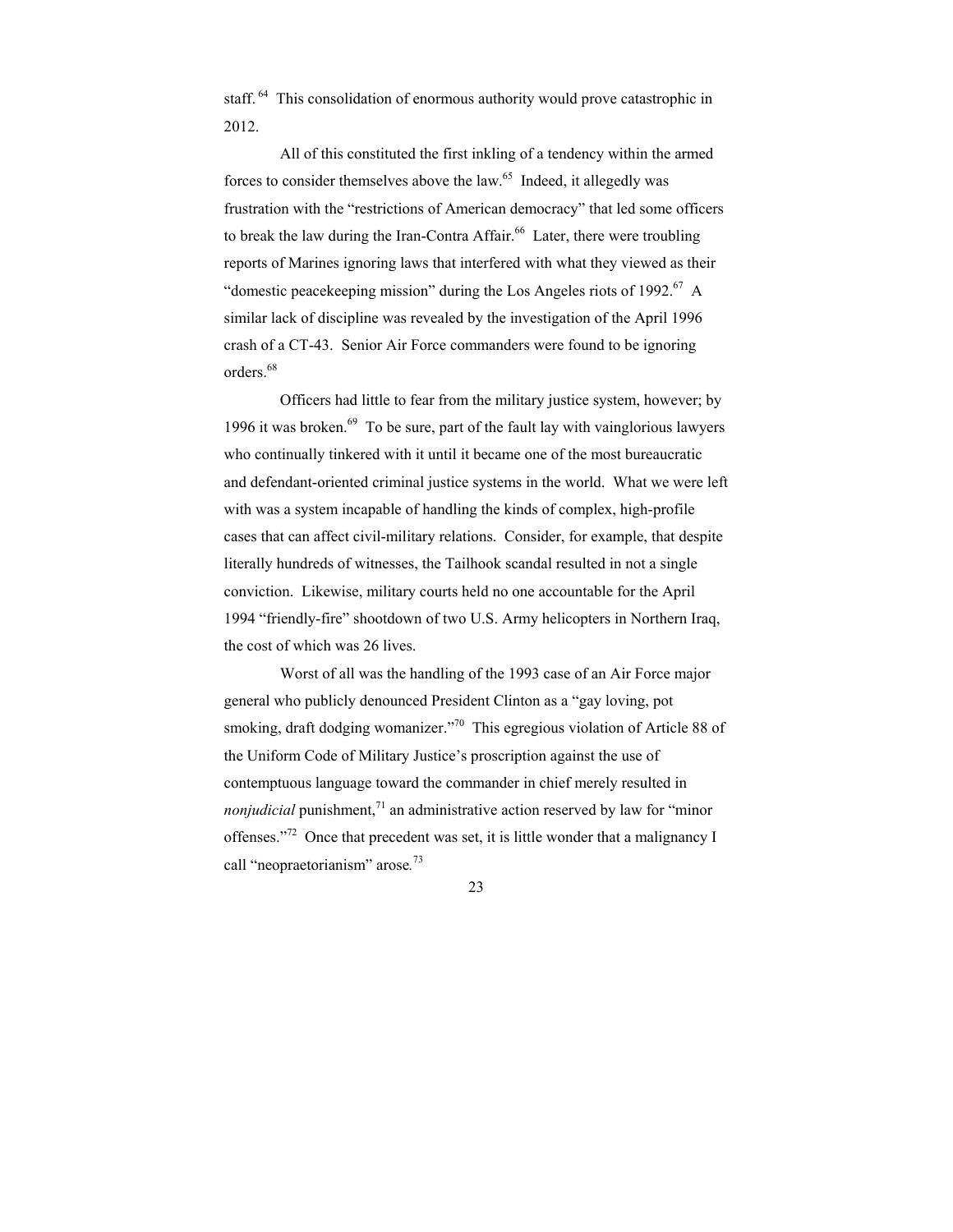#### The Emergence of Neopraetorianism

 One of the greatest paradoxes of civil-military relations in the 1990s was that a disdain for American society grew within the ranks despite the military's popularity and political "clout." That alienation created a real gap between the armed forces and the society they served. Of course, the military had always been a "separate society" with unique customs and organization.<sup>74</sup> Its warfighting mission required that. The gap that emerged in the 1990s, however, was one where the military began to regard itself as a higher caste fundamentally at odds with civil society.<sup>75</sup>

 As early as 1991, journalist David Wood reported that military personnel were tending to "view the chaotic civilian world with suspicion and sometimes hostility."76 A 1996 *Los Angeles Times* article noted a similar trend and quoted one servicemember's description of civilians as "thieves, bureaucrats, no self-reliance, no integrity . . . substandard."<sup>77</sup> A May 1996 Harvard study, as well as one by a Naval War College student that same month, warned that civil-military relations were threatened by the military's increasingly jaundiced view of civilians and its narcissistic assessment of itself.78

 What emerged from this growing antipathy was neopraetorianism within the military. Neopraetorianism arises when the armed forces perceive themselves not only as the protectors of what is right in civil society but also as the self-appointed and, importantly, *unelected* makers and implementers of the same. It is abetted by officers infatuated with the idea that they are national ombudsmen with unlimited portfolios, rather than military leaders with finite responsibilities. Paralleling the public's corporate ignorance of military affairs, neopraetorianism is marked by the military's flawed notion of its own cultural superiority and its seeming inability to grasp the merits of civil society.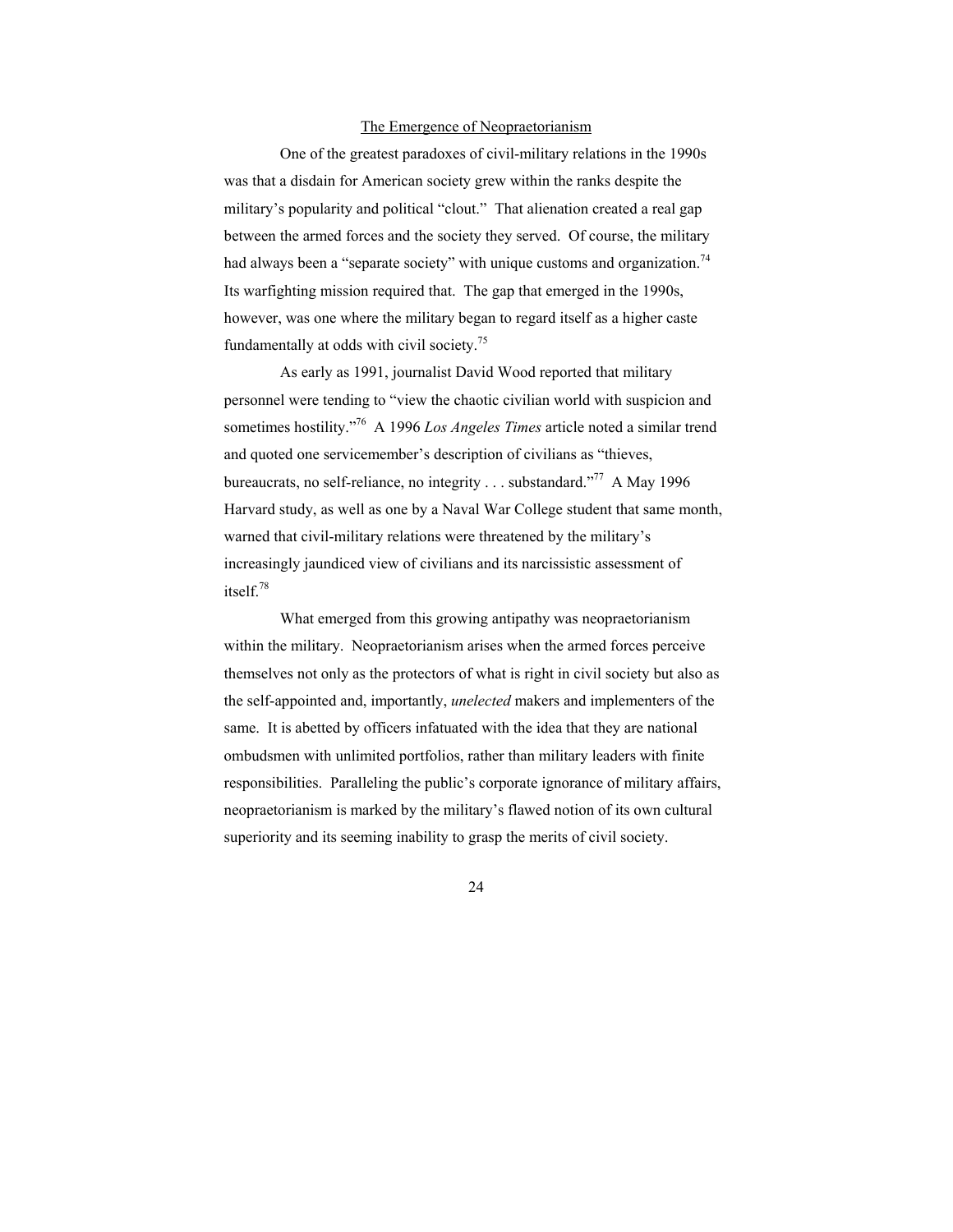Like so many problems we faced in the twenty-first century, one manifestation of neopraetorianism evolved from a well-meaning idea from a bona fide patriot. In 1996, the commandant of the Marine Corps, appalled by what he perceived as a disintegration of values, "made morality a major theme in his first year in the top post."<sup>79</sup> In doing so, he embraced a then-popular thesis of the political right that sought the "restoration" of an idealistically "moral" America<sup>80</sup>--an America that, in the opinion of one expert, "never existed and never will."<sup>81</sup>

 Commenting on Marine recruits, the commandant insisted that "there has got to be a *transformation* of [a] young man or woman from what they are in society."82 Of course, this was a cruel insult to the parents who raised these men and women, especially at a time when the other services were bragging about enlisting the highest quality recruits ever. $83$  Nevertheless, it is imperative that the armed forces inculcate new troops with military skills as well as an acceptance of the authoritarianism, bellicosity, and anti-individualism necessary for survival in combat. But the commandant's agenda wasn't that limited. He sought to instill recruits with the values *he decided* were "important *for the Nation*."<sup>84</sup> His goal was not just a better Marine; rather, the general declared that he wanted his "legacy for the Corps to be literally a transformed American."<sup>85</sup> He added that he was "going to go to unbelievable lengths to do that."<sup>86</sup>

 Where did we go wrong? Unfortunately, subsequent generals corrupted the commandant's concept for their own purposes. We learned that whatever the propriety of a professional military setting values for its members, it is *not* charged to do so for society at large. We found that when active-duty generals arrogate the prerogative to tell the country *which* values they should embrace and use their vast resources to *impose* them upon the nation, then something is deeply askew in the country's civil-military relations.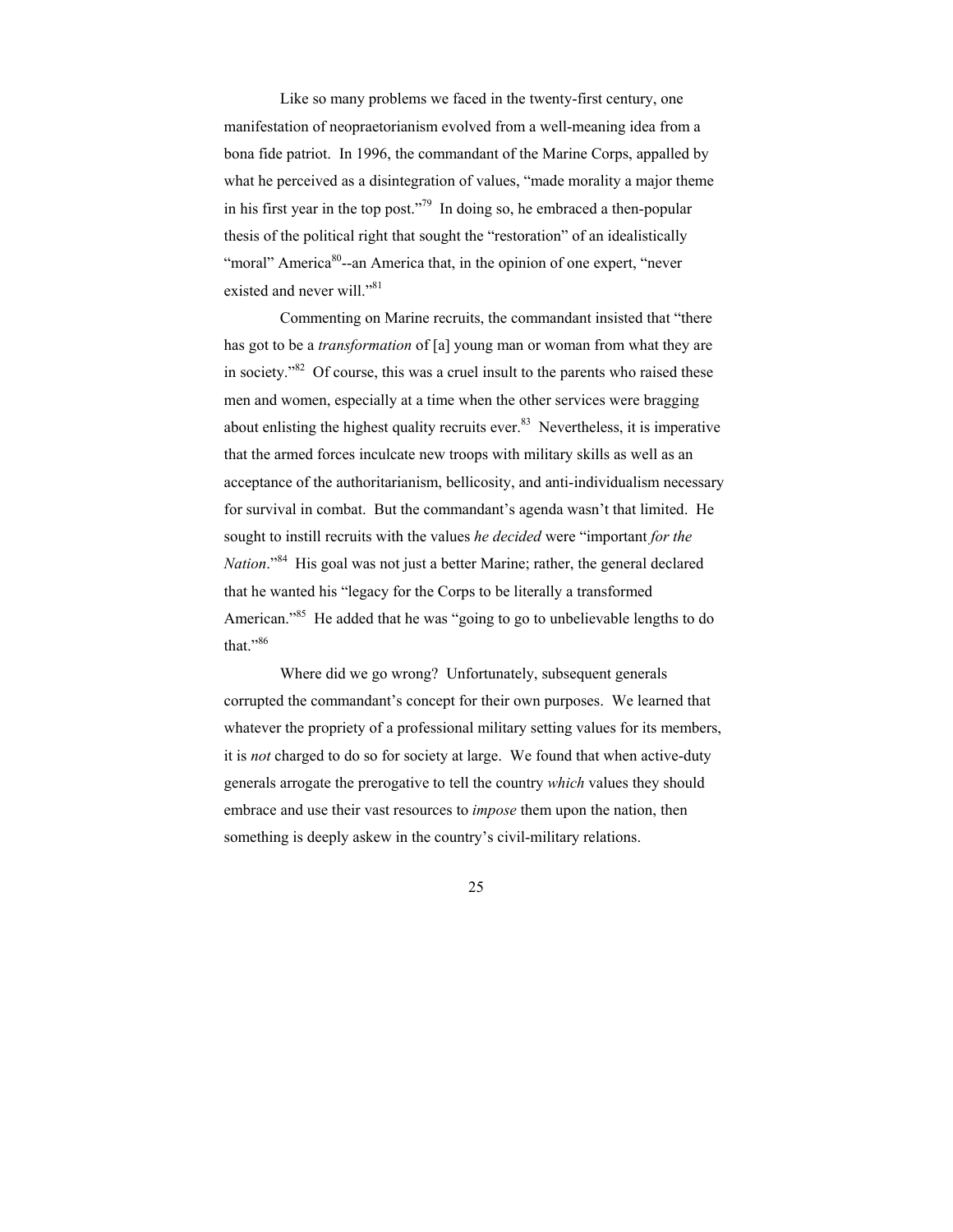In fact, we learned at last year's coup trials that most of the plotters wanted to remake the nation in the armed forces' image. History can teach us something here. In his 1994 book, *Modern Tyrants*, Daniel Chirot argued that "Hitler's appeal to a disoriented German population, beset not only by financial and political chaos, but also by open manifestations of new cultural tastes and sexual mores, was that he would bring back traditional order, a simple comprehensible culture, and a clear public morality."<sup>87</sup> Chirot also noted that "military men in particular are prone to [the] delusion" that their nation's problems can be solved by the imposition of martial values.<sup>88</sup> The lesson is that generals should not be commanders in the nation's culture wars. The military should not attempt to remake society in its own image.

 The military's self-concept also fostered neopraetorianism. Inexplicably, those in uniform seemed oblivious to their own world. Sure, the military enjoyed low crime rates, but why shouldn't it? Unlike civil society, it had the luxury of both selecting its members and casting out even minor offenders. Moreover, it could relentlessly scrutinize its members' personal lives and subject them to urinalysis testing, DNA examinations, and sometimes the pseudoscience of polygraphs.

 Life on America's secluded military bases was idyllic, thanks, ironically, to the society we criticized so much. Many installations resembled the ultimate Marxist paradise: neat, rent-free homes; free utilities; subsidized shopping and day care; extensive, cost-free recreational facilities; and even government-furnished preachers. The health care system, for all its faults, still outstripped that which was available to most civilians at a similar price. Important aspects of the compensation system were a welfare queen's dream. Need a bigger house? Just have another child. Want more money? Find a mate. All of this was supported by a huge panoply of government-funded social services that helped control problems like alcohol and child abuse.<sup>89</sup>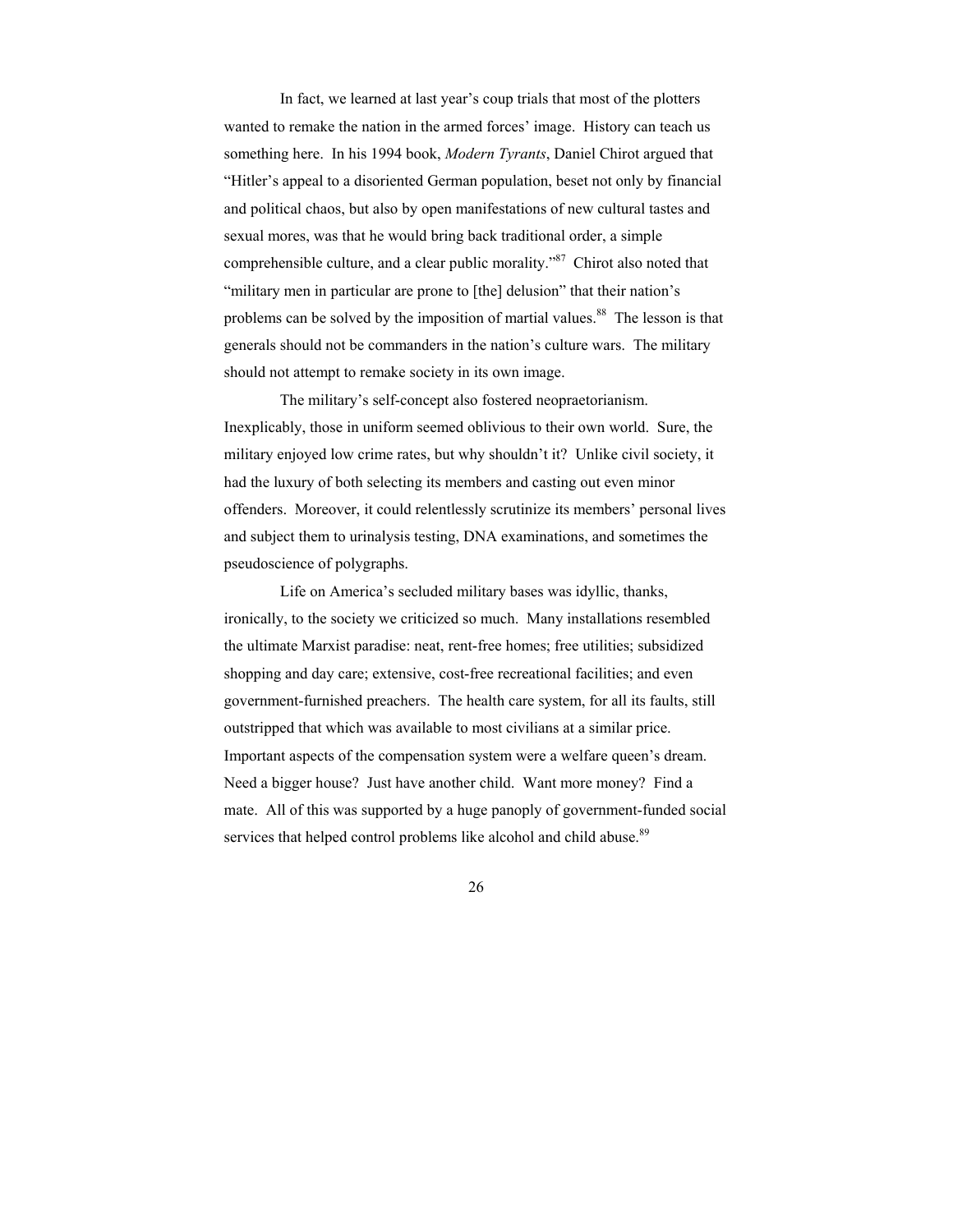The military looked at civil society and saw only chaos, crime, and moral decay. True, these are the unfortunate by-products of personal freedom and aggressive individualism. But it was freedom and individualism that produced the economic boom that fueled the nation's resurgent military machine.<sup>90</sup> The genius of American capitalism is its recognition that the pursuit of individual self-interest in an atmosphere of free competition ultimately can lead to the common good. A fiercely entrepreneurial spirit may be disastrous on the battlefield where a premium is placed on unity of purpose, but it is an enormously important source of innovation and progress amid the Darwinian complexities of most other human undertakings.

 Before we looked too askance at civil society, we should have understood the basically undemocratic and authoritarian nature of military life.<sup>91</sup> Officers find comfort in a hierarchical organization where military rank unambiguously defines their privileged place and the chain of command gives clear definition, authority, and finality to decision making. They are perplexed by the egalitarianism of civil society and uncomfortable with the uncertainty and deliberate chaos of the democratic process. Intellectual pluralism is seen as divisive and debilitating instead of creative and stimulating. Political consensus-building often is viewed as either chicanery or nefarious compromise rather than a productively inclusive technique. "Democracy is not," as General Powell accurately observed, "an easy form of government for military professionals."92

 The neopraetorians never understood that their society was a Potemkin village that depended upon the largess of civil society--the society upon which they heaped contempt and presumed to lecture about values. The despotic, albeit kindly, socialism of the armed forces may suit the peculiar needs of a professional military, but it is hardly a model for a free society. Instead of following the path of neopraetorianism, we should have built a new framework for civil-military relations, one I call the "New American Model."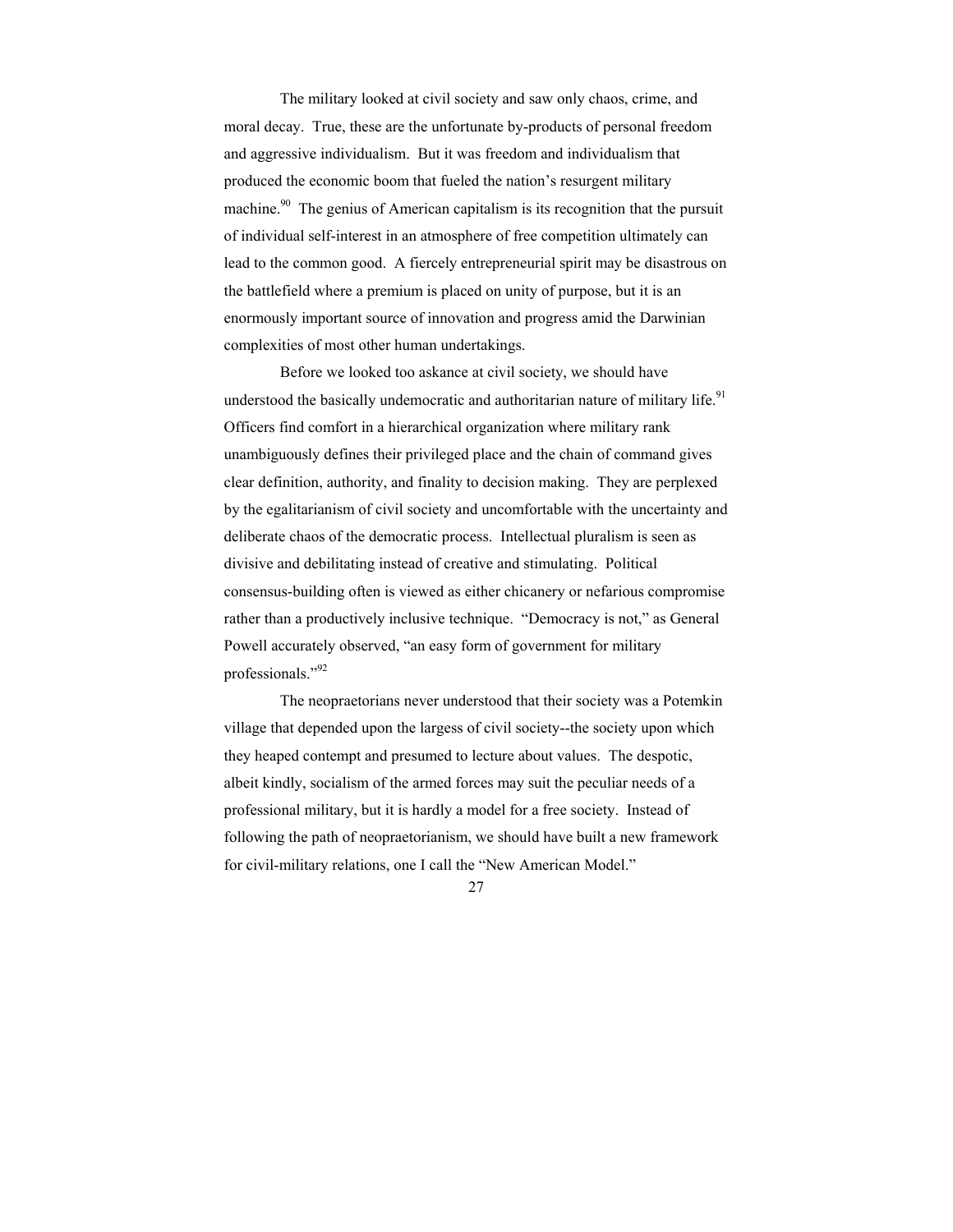### The New American Model of Civil-Military Relations

 The New American Model appreciates that effective civilian control of the military, as Dr. Richard Kohn concluded,<sup>93</sup> emphasizes process, and that process can and should evolve over time. That said, the model nevertheless recognizes the utility of clearly delineated rules. Accordingly, it attempts to complement its theoretical architecture with practical, specific guidance whenever possible.

 The New American Model honors Huntington's concept of objective military control, $94$  and insists that the military's energy and resources be focused on *external* warfighting functions. The model also finds persuasive Dr. Michael Desch's research which suggests that civil-military relations prosper under these circumstances.95 Those nontraditional missions that really need to be accomplished should be performed by civilian government agencies or commercial enterprises.

 The centerpiece of the New American Model is the principle that effective civilian control of a large, professional military in a democracy requires pervasive transparency, especially during peacetime. The necessary oversight can occur only when what the military is thinking and doing is made plain to the society it serves.<sup>96</sup> The model has faith in the people's wisdom and, therefore, completely rejects the idea that "military and national security issues are just too complex [for the general public], and can be understood only by a select few."97

 Unfortunately, opaqueness, *not* transparency, was the paradigm in the 1990s. As yet another legacy of the Vietnam War, the politicized U.S. military of the late twentieth and early twenty-first centuries became ever more deeply engaged in "perception management." Convinced that hostile reporters harmed the war effort in Southeast Asia,  $98$  buoyed by favorable public reaction to its domination of the press during the First Gulf War,<sup>99</sup> and capitalizing on the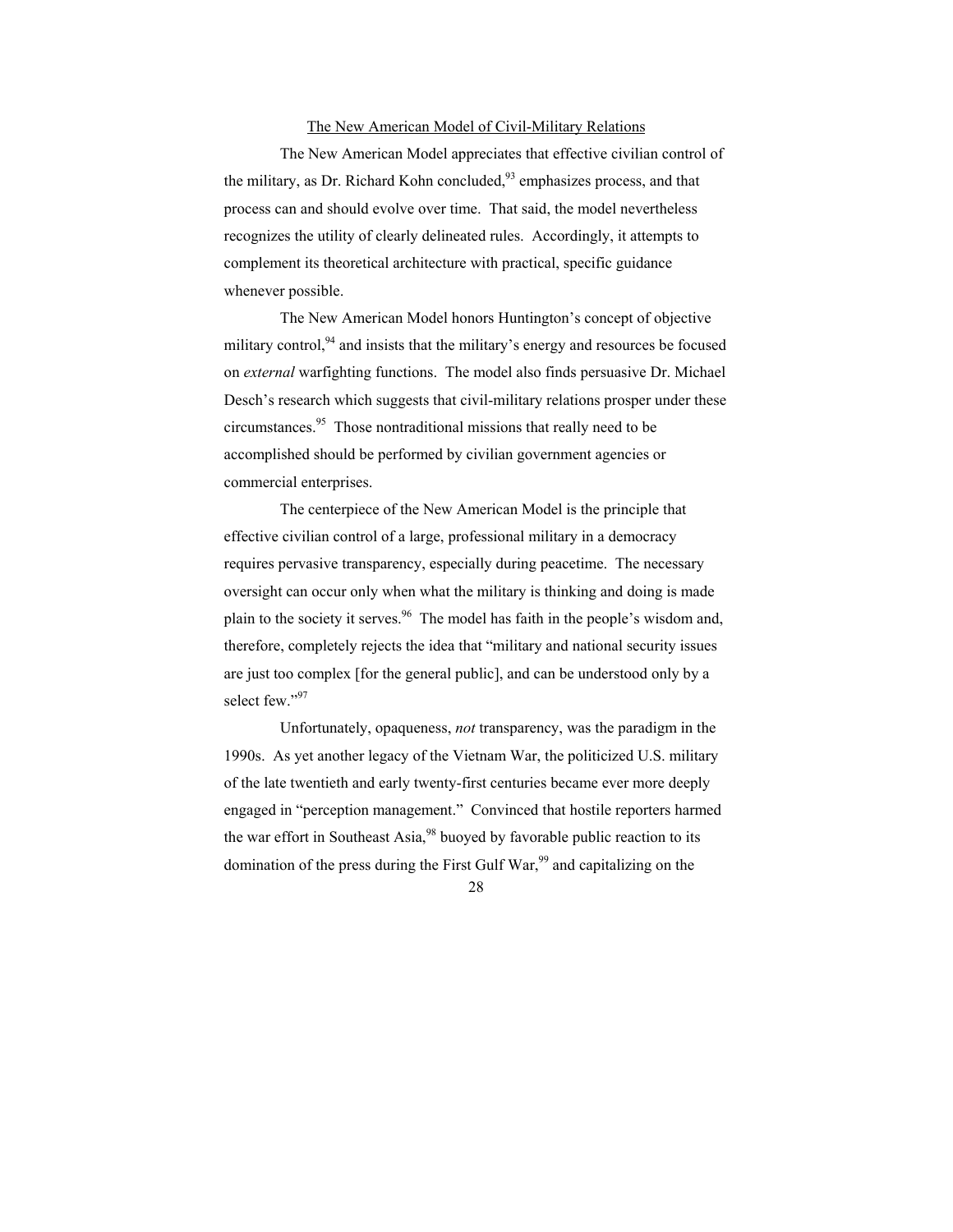media's own negative public image, $100$  the armed forces came to regard the media and information more generally as something to be manipulated for the military's own purposes.

 The military devoted enormous energy to learning how to manipulate the media. As a measure of how far the armed forces were willing to go, consider the following 1993 statement by a military instructor: "Learning to deal with reporters is *just as important* as learning to kill the enemy."<sup>101</sup> "Spin control" was critical as well. An Army instructor, for instance, insisted that soldiers tell not just any story, but a "*positive* Army story."102 The New American Model rejects "spin doctoring," however. It contends that "in a democracy the military should be controlled by public opinion, not the other way around."<sup>103</sup>

 The Army, in particular, aggressively sought to maintain spin control. It imposed, for example, the so-called "Ricks rule" in 1996 to counter frank, but politically incorrect, comments by its troops in Bosnia.104 Ultimately, discouraging candor proved to be counterproductive. A participant in a 1996 Army survey glumly reported that "telling the truth ends careers quicker than making stupid mistakes or getting caught doing something wrong."105 Ironically, the Army's success at suppressing the media during the First Gulf War planted the seed of its own demise.<sup>106</sup> With the public uneducated about the Army's capabilities, the Army was reduced to only four active divisions and followed the Air Force into disestablishment in early 2007.

 In any event, the transparency the model calls for cannot exist when security classifications are overused.<sup>107</sup> Secrecy, as the *New York Times* noted on the twenty-fifth anniversary of its publication of the Pentagon Papers, can be used to hide "bloat, error and corruption in the military."<sup>108</sup> In the mid-1990s, the overclassification problem arose with respect to the military's burgeoning involvement in information warfare, particularly offensive information warfare. Military leaders coyly declined to discuss the topic, citing high security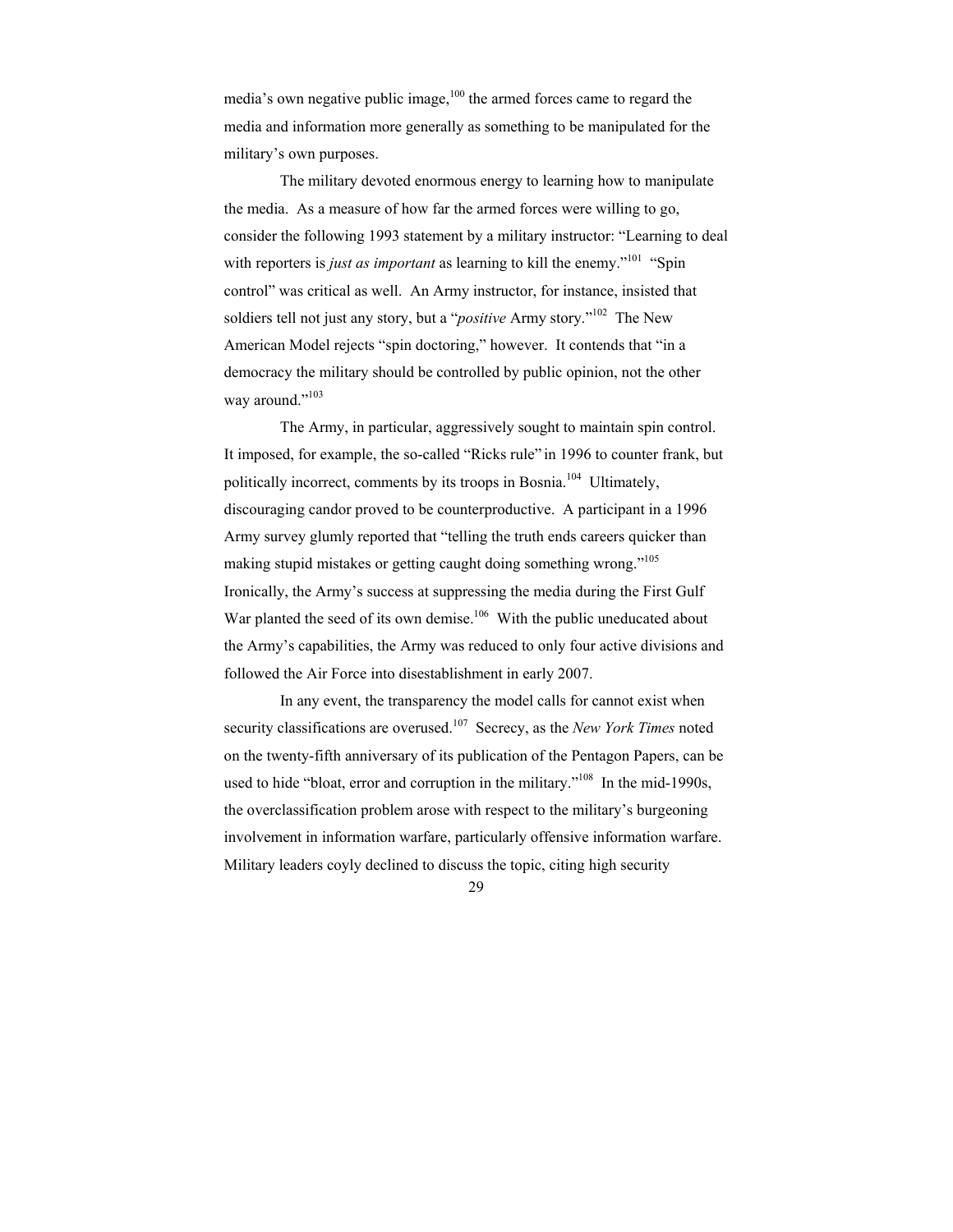classifications. Indeed, the subject was so grotesquely overclassified that even within the armed forces and the civilian defense establishment few knew any of the particulars.

 In the beginning, we all knew the reason for much of this overclassification: "rice bowls."<sup>109</sup> Information warfare was one of the few areas where military budgets were increasing, $110$  and by controlling access to these programs, organizations could control the associated funding. Furthermore, by restricting traditional "operators" from this information, members of lower-status intelligence and communications career fields could engage in Walter Mitty-like delusions and call themselves "warriors," albeit *information* warriors.

 No one disputed the need to classify some technical aspects of information warfare. However, given its openly stated aim--to "convince, confuse, or deceive enemy *decision makers*<sup>"111</sup>--it should have been clear that the armed forces were acquiring a capability with tremendous potential to influence the domestic political process. When our military schools began discussing the use of advanced information technology to "morph" false images of enemy political leaders to mislead their publics, $112$  for instance, we should have realized the dangerous potential of this and similar technologies. The New American Model asserts that the public needs to know and approve the "who" and "what" of information warfare, leaving only the "how" secret.

 The New American Model also maintains that a vibrant, knowledgeable, and inquisitive press is a vital safeguard of civilian control. Indeed, with the power of formal government structures diminished, the media became *the* most effective means of civilian control by the late 1990s. Thus, it was not helpful when national leaders placed part of the blame for Admiral Jeremy Boorda's suicide on "the relentless glare of the media."113 In truth, military leaders *must* be subject to this "relentless glare," since it is virtually the only restraint they really fear.<sup>114</sup>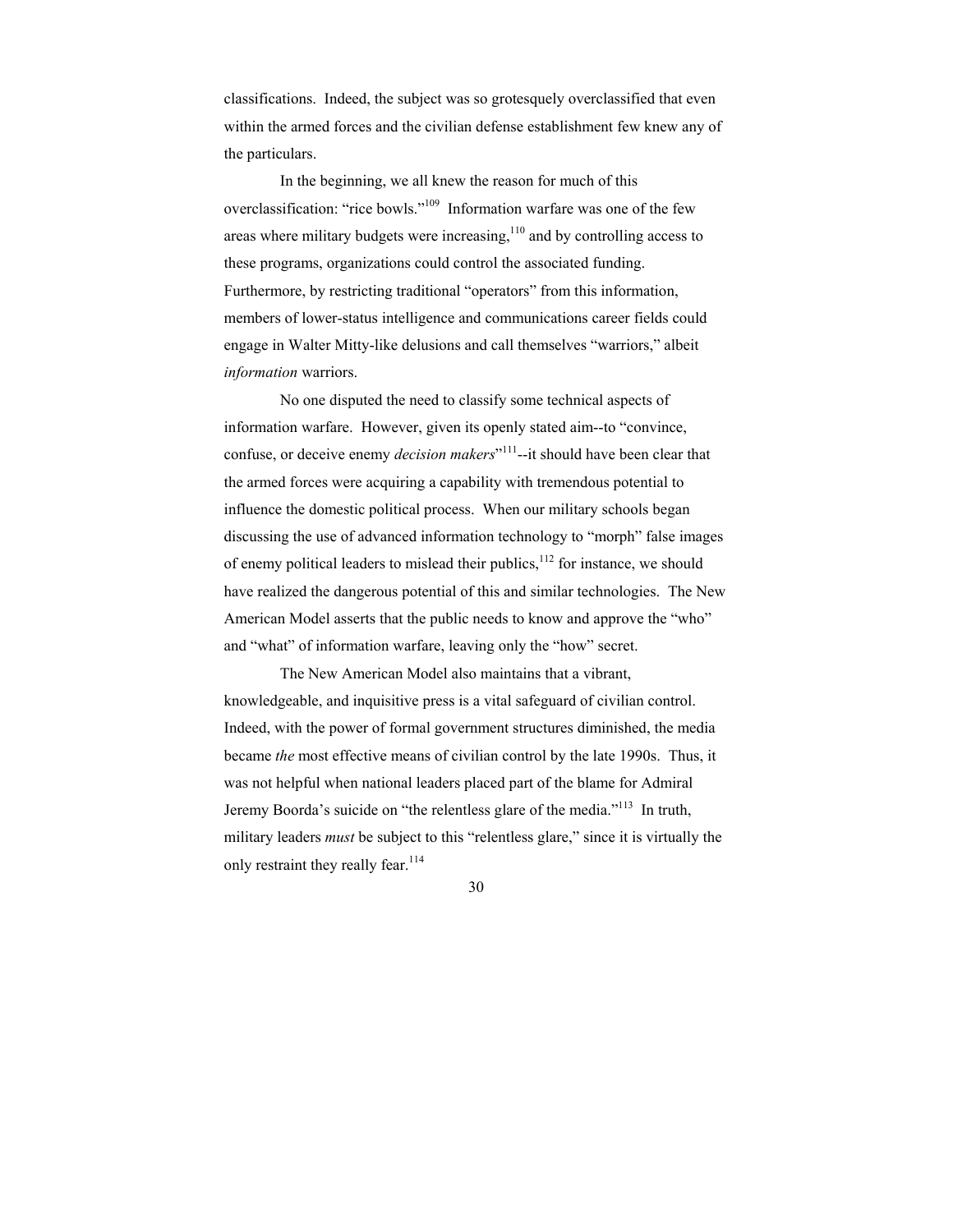Addressing the perils of opaqueness does not complete the New American Model's architecture for the military's involvement in the political discourse. The template for that construct can be found in Yehuda Meir's *Civil-*Military Relations in Israel.<sup>115</sup> In this 1995 book, Meir conceived of five possible roles for military officers in political affairs.

> (1) *Advisory:* making their professional expertise available to civilians. (2) *Representative:* advocating the military's interests in intergovernmental councils. (3) *Executive:* implementing government decisions. (4) *Advocacy:* publicly explaining and defending government policies. (5) *Substantive:* attempting to overturn the government's military or national security policy by engaging in overt political activity.<sup>116</sup>

 Meir believed the first three roles are commensurate with the principles of civilian control, while the fifth presents a direct challenge to it. He considered the advocacy role a "gray area," however, since it may lead to attempts to convince the public of the wisdom of military policies that conflict with those of the government. The trick, he wrote, is to not undermine the military's representative role but constrain it enough so that it does not lead to exaggerated advocacy.<sup>117</sup>

 The New American Model agrees with much of Meir's proposal. It further agrees that the military has no role to play in the electoral process beyond voting.118 Indeed, I would recommend that flag officers be prohibited from holding *any* public office for at least five years after retirement. This would reduce the temptation to engage in partisan activities to curry political favor. The model also recognizes, however, that even "advisory" discussions of national security matters can be viewed as partisan.

 Indeed, it is probably impossible for military personnel who speak out on any issue to avoid charges of partisanship. Nevertheless, the New American Model values transparency enough to tolerate such allegations and urges apolitical candor as the best mitigation. The model believes the military has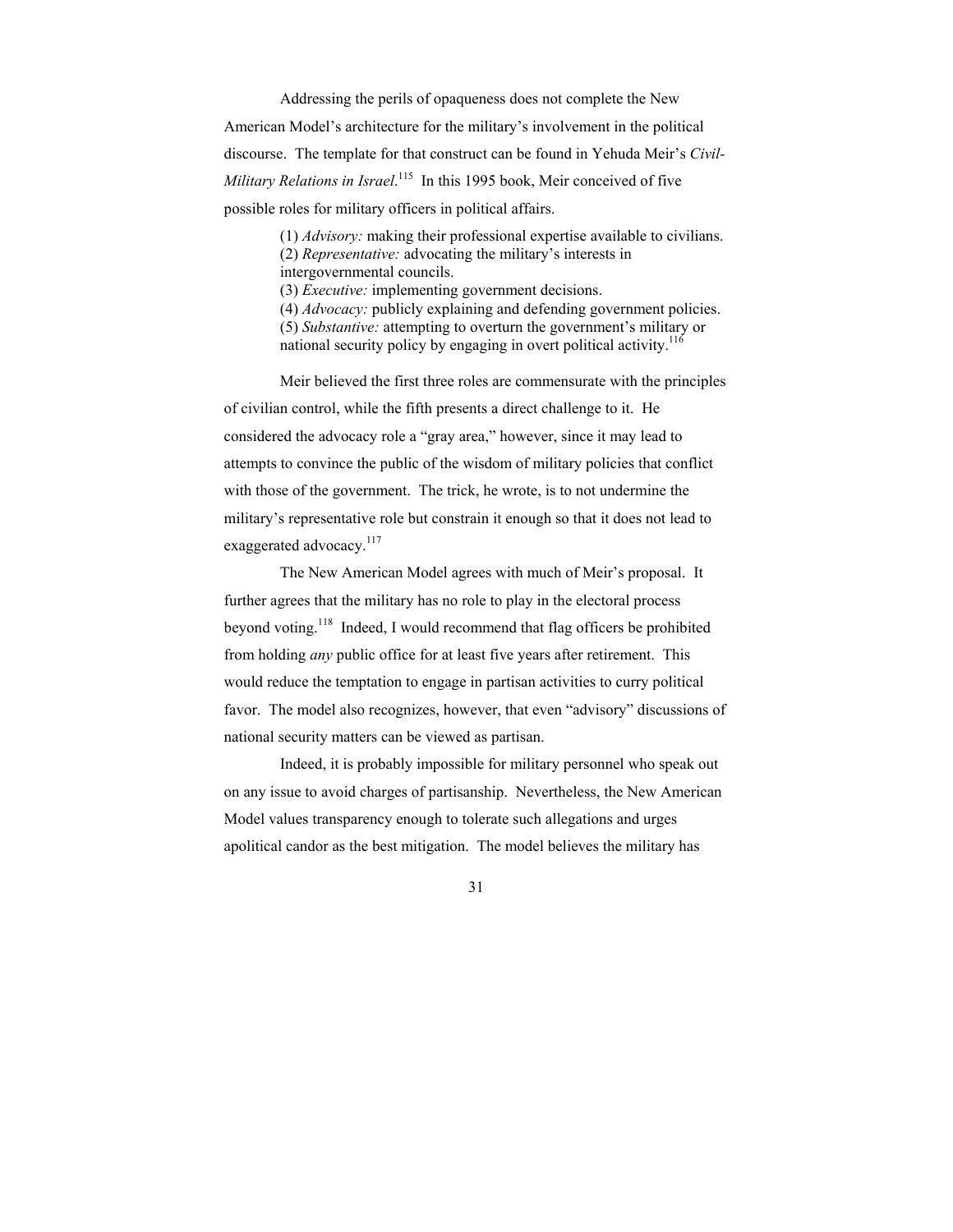information, expertise, and unique insights that should be made available to the public. "Generals must be free," Tom Donnelly asserts, "to explain what military means may reasonably accomplish."<sup>119</sup> That requires candor. Of course, as another writer put it, "candor must be used in unison with common sense, sound judgment, self-discipline, loyalty and other traits."<sup>120</sup>

 Candor is *always* appropriate in the *private* councils of government. The model explicitly rejects the kind of "political correctness," for example, that reportedly led Admiral Boorda to abandon the nomination of Admiral Stanley Arthur as commander in chief of U.S. Pacific Command simply because Arthur agreed that a female pilot was no longer qualified to fly.<sup>121</sup> Political correctness can greatly undermine civil-military relations because it replaces sound, apolitical judgment with opportunistic and often self-serving pandering to popular fashion.

 Candor also requires a keen sense of accountability on the part of military officers. Too often, as A.J. Bacevich noted, military officers use their political popularity to "pass off to others the responsibility for failure."122 This occurred, according to Bacevich, when former Secretary of Defense Les Aspin- unpopular among senior military leaders--was fired following the 1993 Ranger raid in Somalia where 18 U.S. soldiers were killed.<sup>123</sup> The military allowed the public to think that Aspin's refusal to deploy additional armor caused the disaster, when actually it was much more of a doctrine and planning failure by an arrogantly overconfident special operations community.<sup>124</sup>

 We nearly saw a repeat of this scenario following the Khobar Towers bombing. Demands arose for the resignation of Secretary of Defense William Perry when an Air Force general implied that failing to obtain Saudi approval to move the perimeter fence caused the tragedy.<sup>125</sup> Like the Ranger raid, however, the tragedy was much more attributable to a failure of *military* judgment concerning the nature of the threat than any ineptitude by civilian leaders.<sup>126</sup>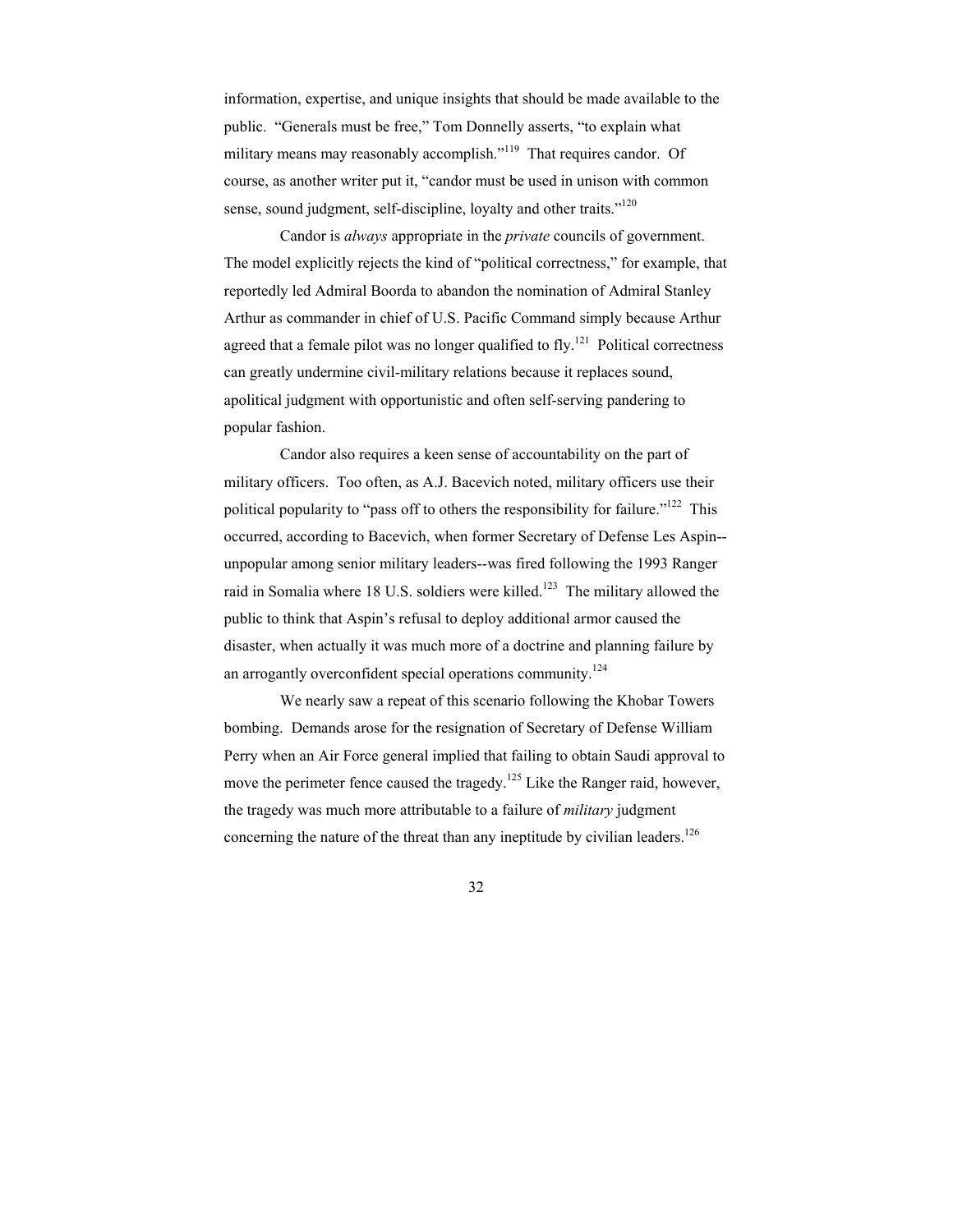To ensure accountability, the New American Model calls for a reinvigorated military justice system. Administrative actions, $127$  with their propensity towards politicization and stench of back-room deals, are no substitute for a public judicial process. In the context of civil-military relations, the system needs to be reformed to reserve its most severe punishments *not* for those who try their best and fail, $128$  but for those who seek to avoid responsibility for their actions.

 The model recognizes that the most difficult issue is determining when candor should be *publicly* expressed. There are several key factors in this regard.

> (1) Candor can never be used to defy *or subvert* direct orders. Obedience to lawful orders must be instantaneous. Parenthetically, *un*lawful orders must be ruthlessly exposed. (2) Candor can never be an excuse for disrespectful behavior. (3) Candor must never be used to replace the strength of an idea with the power of an officer's rank or position. (4) There is a fundamental and critical difference between candidly expressing one's views and using government resources to try to implement them. The order to implement a decision must be properly authorized in accordance with approved policy. Thus, public candor is often best expressed *prior* to a decision being made.

 All this having been said, the model starts with a *strong presumption* that civil-military relations are best served by transparency, and that frequently means *public* candor. Against this backdrop, the model urges consideration of two inverse relationships for weighing the appropriateness of *public* candor in a given situation.

 The first is largely common sense. It generally holds that there is an inverse relationship between the presumption that public discourse is appropriate on the one hand and the rank and position of the speaker on the other. Thus, fewer restrictions should be placed on the First Amendment activities of junior personnel. Conversely, a four-star commander is obliged to be more circumspect. This goes back to the fundamental tenet of the New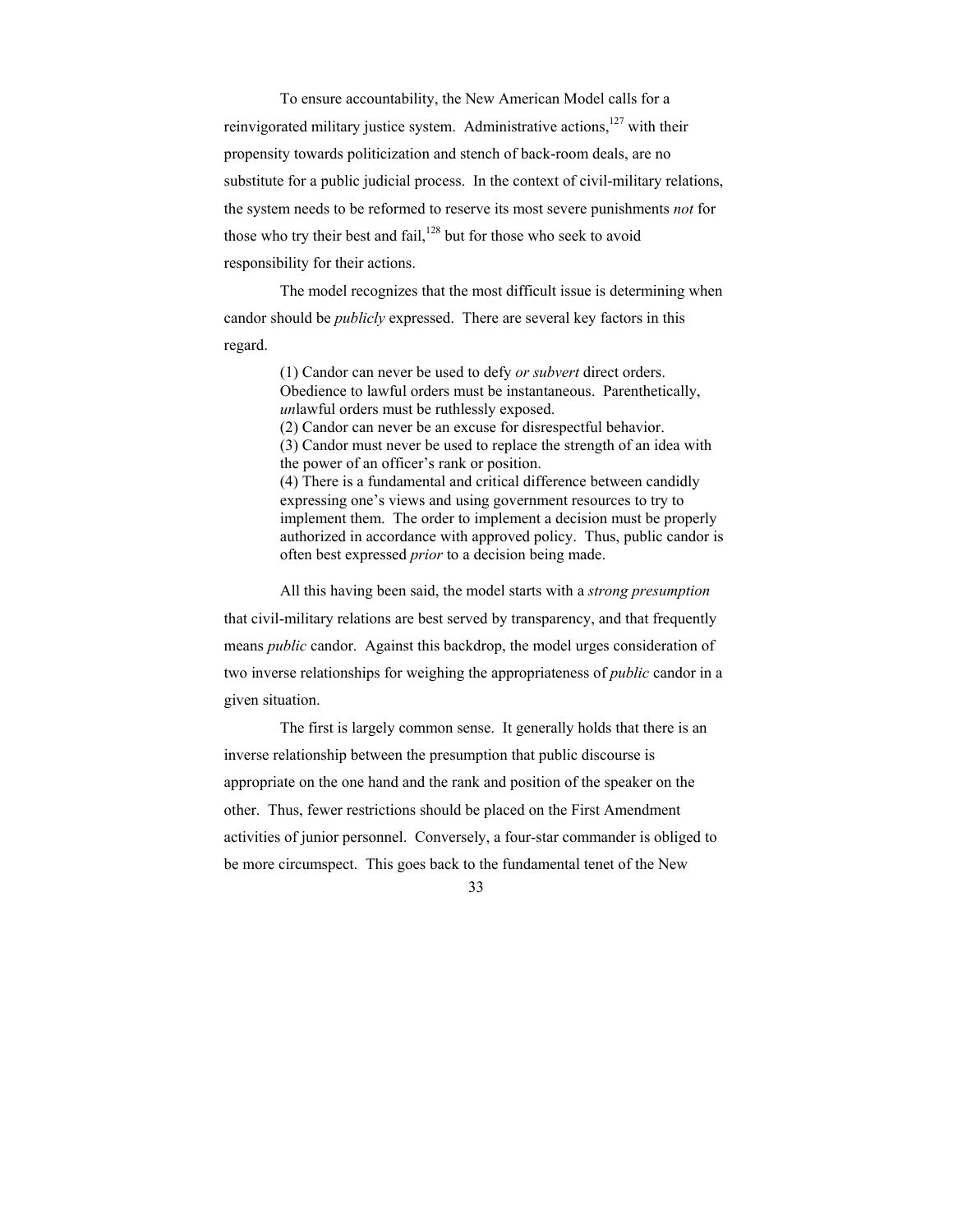American Model: military officers must not employ the power of their rank or position to lend undeserved strength to their views.

 The second holds that there usually is an inverse relationship between the presumption that public candor is appropriate and the proximity to and effect on ongoing operations, especially those involving combat. This would mean, for instance, that public criticism of a battle plan immediately before its execution would be inappropriate.

 Of course, the two relationships can overlap. A senior field commander must not debate the orders of his commander in chief during combat, for example. This is where General MacArthur ran afoul of President Truman.<sup>129</sup>

 As a further illustration, consider the case of an Army colonel who was disciplined during the early stages of the 1995 Bosnia deployment, a *non*combat situation, for allowing a reporter to quote him concerning his views that Croatians are racist and the deployment's political objectives could not be achieved within the one-year time frame set by the Clinton administration.<sup>130</sup> Applying the New American Model to that incident, the colonel's public remark about the Croatians was inappropriate given the time and place it was made. His views on the one-year time frame, however, were appropriate. This is the kind of candid judgment the American public needs from its military leaders.

 Accordingly, the New American Model does not maintain that the military should be public cheerleaders for the *politics* of the president or his party. This is wholly distinct from the question of following lawful orders. With respect to such orders, obedience must, as already noted, be instantaneous and complete. That clearly understood, it also must be appreciated that the Constitution contemplates that civilian control be a *shared* responsibility of the executive *and* legislative branches.<sup>131</sup> The loyalty the armed forces owe their commander in chief does not extend to using the military's prestige, not to mention its physical power, to support *any* political party.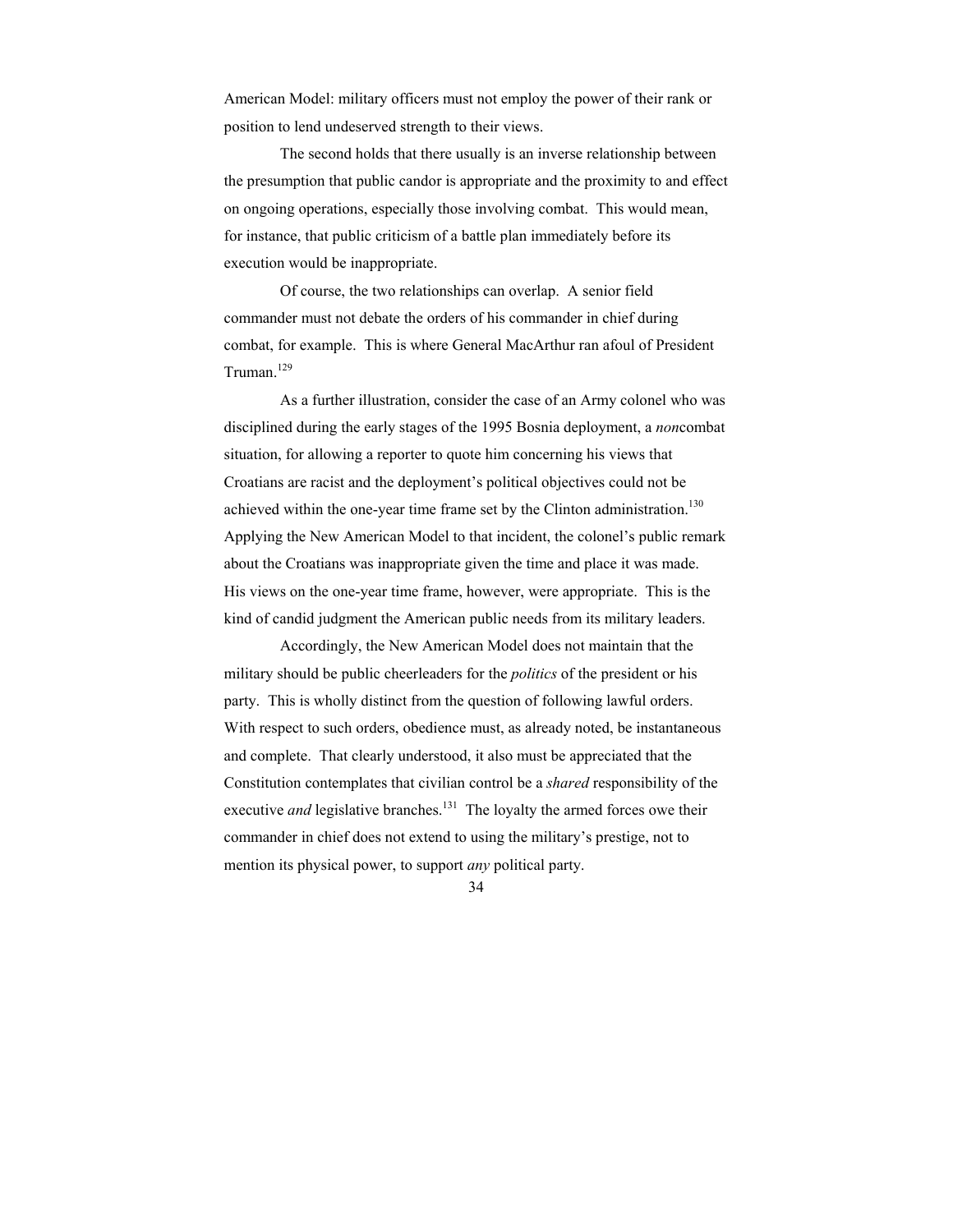There are other important aspects of the New American Model. It recognizes that the public's increasing naiveté about military affairs needs to be addressed. It does not, however, argue for a return to the draft. Militarily, it would not make sense. Professor Keegan noted, for instance, that the performance of Iraq's conscripts during the First Gulf War demonstrated that draftees merely "clutter up" the modern battlefield.<sup>132</sup> Thus, any increase in the public's awareness of military affairs would be outweighed by the costs involved.

 What might be helpful, however, is a comprehensive high school or college-level program on the armed forces in general and civil-military relations more specifically.<sup>133</sup> We also need to teach civil-military relations as part of our professional military education. This education could be supplemented by the publication of books and articles by military officers for the general public.<sup>134</sup>

 The model also does not see increased reliance on the Guard and Reserve as *the* solution to the problems of civil-military relations. While the Guard and Reserve sometimes *can* support greater civilian control (turning most aspects of information warfare over to part-time soldiers, for example), the fact remains that modern warfighting, especially ground maneuver warfare, is too difficult for other than full-time soldiers to master.<sup>135</sup> Consequently, military needs will dictate that most combat power remain in the active-duty force. Moreover, further integration of the Guard's--and, to a lesser extent, the Reserve's--unabashed politicization into the regular military would not serve the cause of civil-military relations.<sup>136</sup>

 The model does, however, support limiting those so-called "quality of life" initiatives that encourage military personnel to remain ensconced on their bases. Translating those benefits into pay increases will encourage greater utilization of civilian facilities, with the concomitant benefit of reducing the military's growing alienation from the society it is supposed to serve.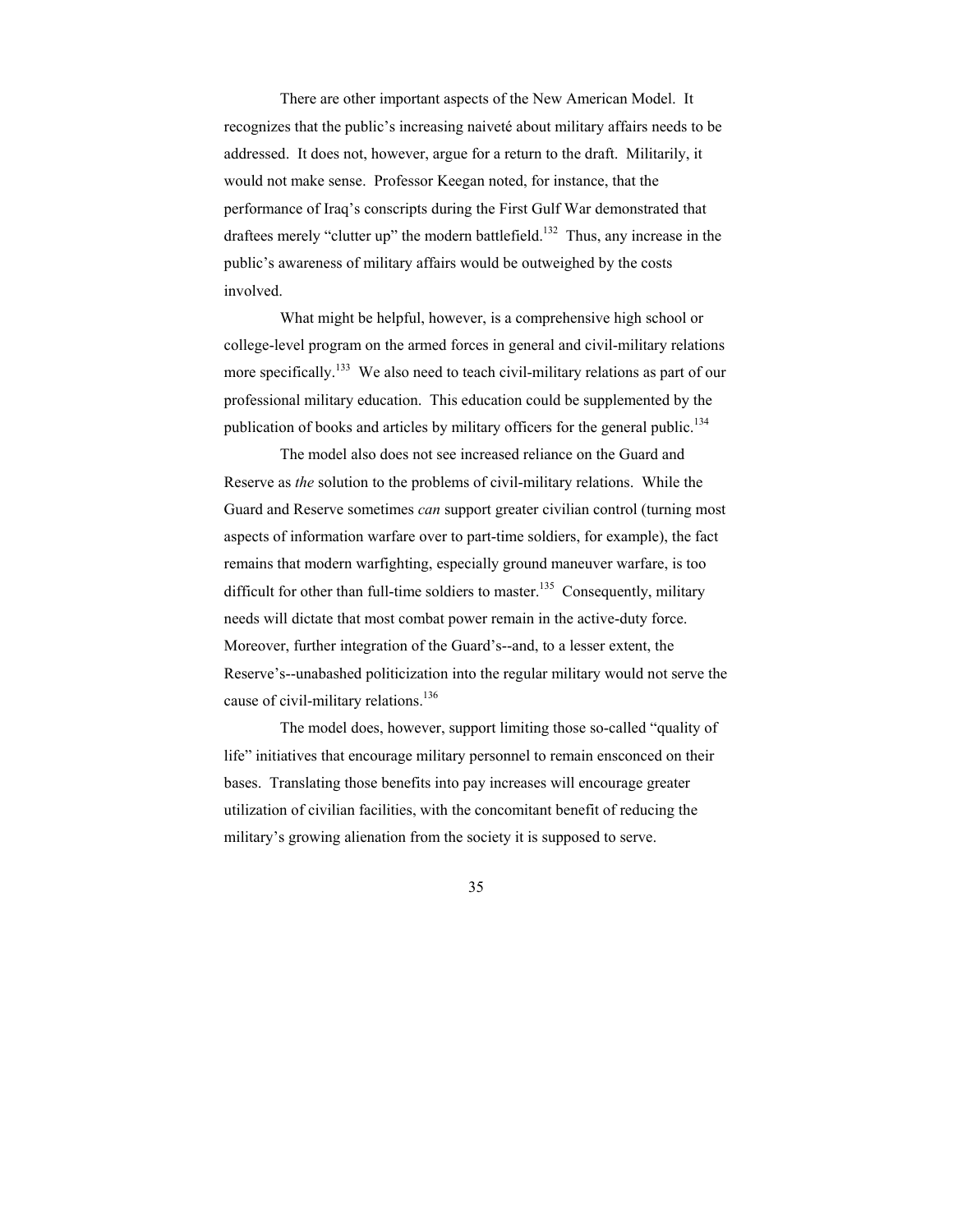### **Conclusion**

 As I hope you've come to understand, the role of the military in American society was at a crossroads in 1996. If we could go back in time, we could spend our school year discussing how we might address these issues. Despite what happened in 2012, the profession of arms is still a most noble calling. But for us, we lost our honor. If only we had another chance. If only we could go back in time. If only. . . .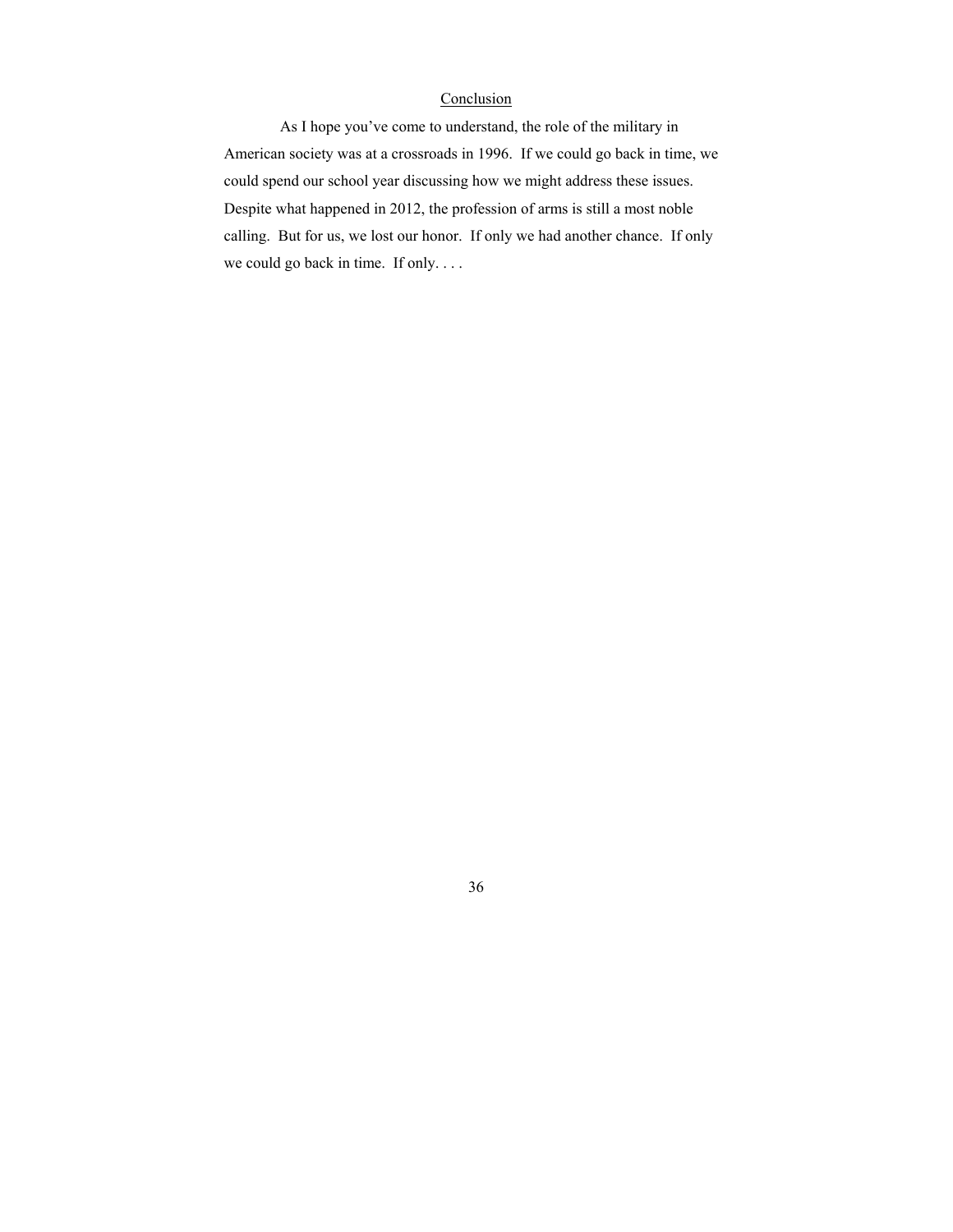# **NOTES**

<u>1</u> On the former, *see* Charles J. Dunlap, Jr., *How We Lost the High-Tech War of 2007*, The Weekly Standard, January 29, 1996, at 22.

2 Charles J. Dunlap, Jr., *The Origins of the American Military Coup of 2012*, Parameters, Winter 1992-93, at 2.

<sup>3</sup> According to Rear Admiral Eccles, "Civil-military relations can be seen as the interaction of a group of related systems and subsystems--social, economic, political, military, and information. . . . The relations between these systems are dynamic: each system strives to maintain its equilibrium and to control its destiny as it adapts to the actions and changes of the associated system." *See* Rear Admiral Henry E. Eccles, Military Power in a Free Society (1979), at 125.

4  *See, e.g.*, Douglas Johnson and Steven Metz, *Civil-Military Relations in the United States: The State of the Debate*, Washington Quarterly, Winter 1995, at 197; Mackubin Thomas Owens, *Civilian Control: A National Crisis?* Joint Force Quarterly, Autumn/Winter 1994-95, at 80; and Capt Edward B. Westermann, USAF, *Contemporary Civil-Military Relations*: *Is the Republic in Danger*? Airpower Journal, Summer 1995, at 74. *See also* Staff of Senate Committee on Armed Forces, 99<sup>th</sup> Congress, 1<sup>st</sup> Session, *Defense Organization*: *The Need for Change* (Committee Print 1985), at 45 (warning against complacency "about the apparent balance in civil-military relations").

<sup>5</sup> There is no universally accepted definition of civilian control of the military, but it is generally thought to include the notion that the ends of government policy are set by civilians with the means (if even that) determined by the military. The purpose of civilian control is to ensure that military interests are subordinated to those determined by civilian authority. *See* Charles J. Dunlap, Jr., *Welcome to the Junta: The Erosion of Civilian Control of the U.S. Military,* 29 Wake Forest Law Review 341, 343-344 (1994).

<sup>6</sup> *See generally*, James F. Dunnigan and Raymond M. Macedonia, Getting It Right (1993), at 24-26.

<sup>7</sup> *See* Herbert Emmerich, in Civil-Military Relations in American Life, at viii-ix (1948) (Introduction).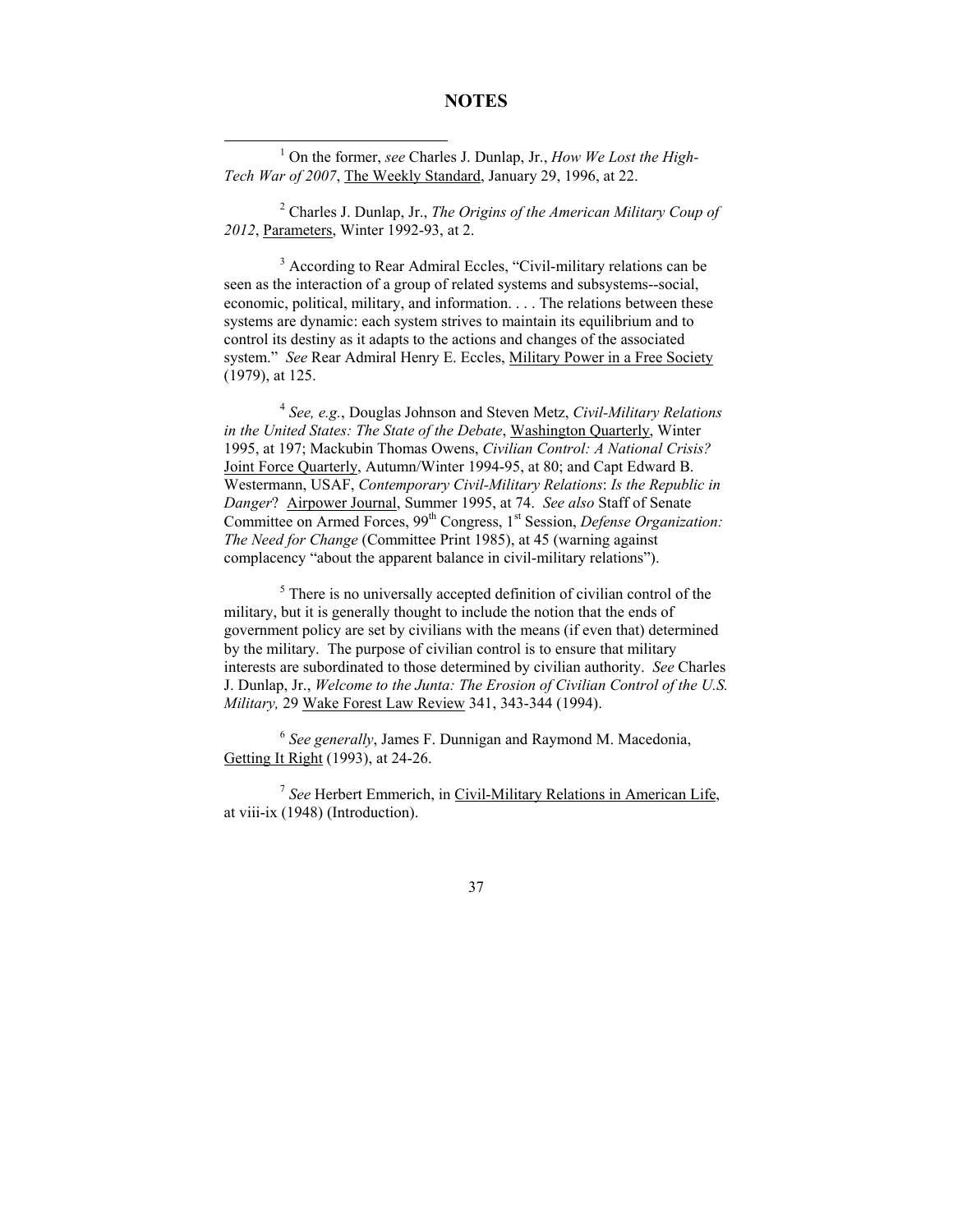8 A.J. Bacevich, *Civilian Control: A Useful Fiction?* Joint Force Quarterly, Autumn/Winter 1994/95, at 76, 78. *Cf*. John M. Swomley, Jr., The Military Establishment (1964).

<sup>9</sup> *See* Michael C. Desch, Soldiers, States, and Structure: Civilian Control of the Military in a Changing Security Environment (forthcoming, 1997), at 67, 69 (arguing that civilian control is enhanced where the military faces a challenging international security environment).

<sup>10</sup> *Cf*. Rowland Evans and Robert Novak, *To Keep the Peace*, Readers Digest, January 1996, at 92-93 ("The lack of a superpower enemy, after the fall of Soviet communism, has reduced justification of military spending in the public mind").

11 On the former, s*ee* Dunnigan and Macedonia, *supra* note 6. *See also*  Al Santoli, Leading the Way (1993).

<sup>12</sup> Robert S. McNamara, In Retrospect (1995).

<sup>13</sup> *See* Bruce Palmer, The 25 Year War: America's Military Role in Vietnam (1984), at 45-46, 201-202.

14 Owens, *supra* note 4, at 83.

<sup>15</sup> Much of this is the result of Colonel Harry Summers' brilliant Clausewitzian analysis of the Vietnam conflict. *See* Harry G. Summers, On Strategy: A Critical Analysis of the Vietnam War (1982).

<sup>16</sup> John Keegan, A History of Warfare (1993).

<sup>17</sup> "It is clear, consequently, that war is not a mere act of policy but a true political instrument, a continuation of political activity by other means." Carl Von Clausewitz, On War (Princeton University ed., 1976), at 87.

<sup>18</sup> Properly applied, Clausewitzian theory "underlines the need and justification for civilian control of the armed forces." *See* Yehuda Ben Meir, Civil-Military Relations in Israel (1995), at 187.

 $19$  "War is too serious to be entrusted to generals," Georges Clemenceau *as quoted in* The New York Times, July 19, 1944 *as cited in* The Macmillan Dictionary of Political Quotations (Lewis D. Eigen and Jonathan P. Siegel, eds., 1993), at 689.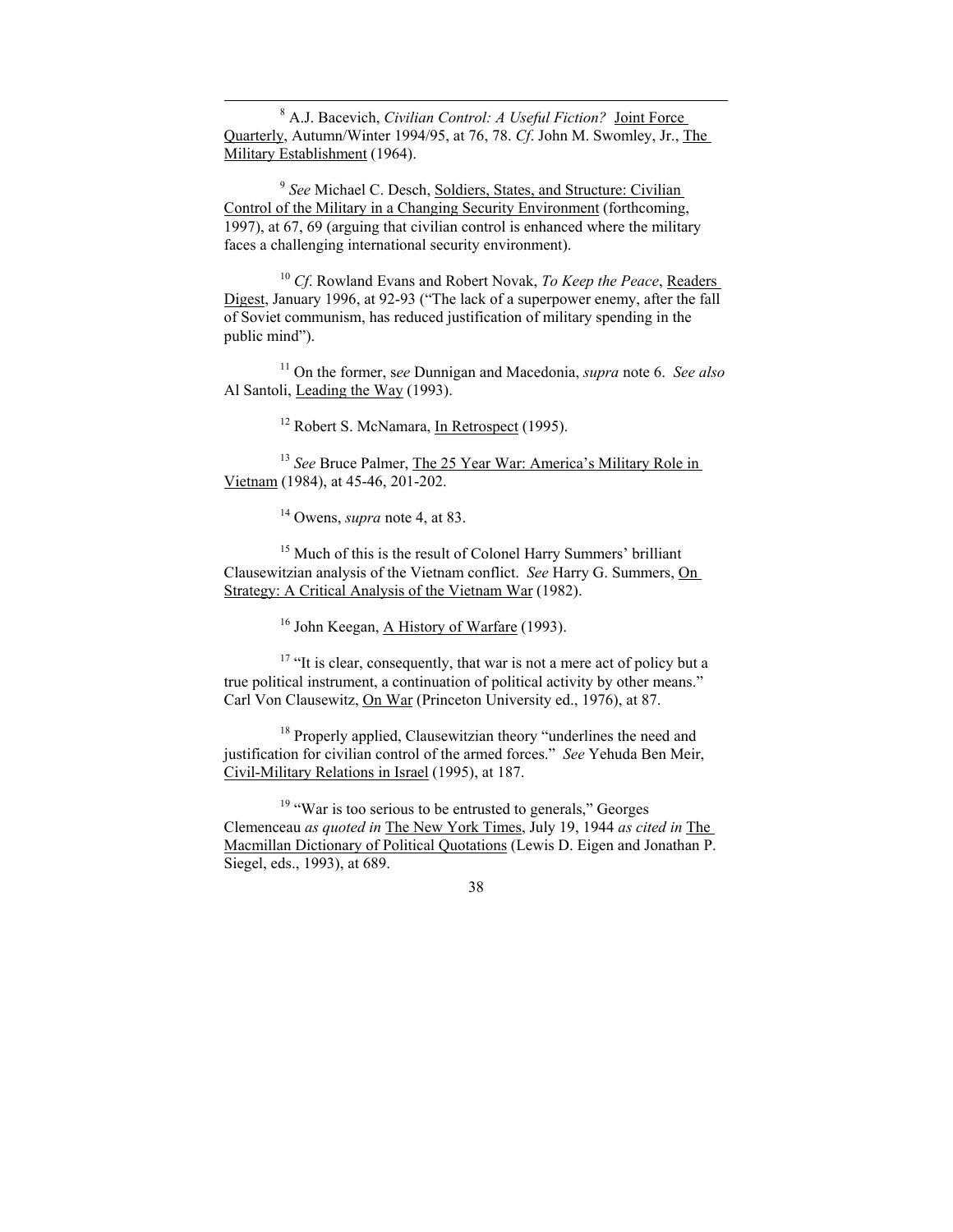<sup>20</sup> *See* Rick Maze, *Do Military Officers and Politics Mix?* Navy Times, July 8, 1996, at 10. According to Maze, "hundreds of military officers [are] participating in a loose-knit fellowship program." *Id*.

 $\overline{a}$ 

 $21$  House Speaker Newt Gingrich had four military officers serving in a congressional fellowship program produce a military-style report to "show why the Republicans nearly lost a June vote on their balanced budget plan." Representative Patricia Schroeder complained that "[t]he use of military officers for partisan political activity is, in my view, totally improper." *Id*. *See also Were Military Aides Used Politically?* New York Times, June 23, 1996, at 17.

<sup>22</sup> *Miffed Specter Holds Promotions Hostage*, Washington Times, May 12, 1996, at 5.

<sup>23</sup> *See generally*, David Martin, *Landing the Eagle*, Vanity Fair, November 1993, at 150.

<sup>24</sup> *See* Summers, On Strategy, *supra* note 15, at 170.

25 Thomas E. Ricks, *On American Soil: The Widening Gap between the U.S. Military and U.S. Society*, Working Paper No. 3, Project on U.S. Post-Cold War Civil-Military Relations, John M. Olin Institute for Strategic Studies, Harvard University, May 1996, at 11-13. *Cf*. Daniel Voll, *A Few Good Nazis*, Esquire, April 1996, at 102 (discussing extremism in the ranks).

<sup>26</sup> Admiral William J. Crowe, Jr. and David Chanoff, The Line of Fire (1993), at 23.

27 Military Operations Other Than War. *See* Joint Publication 3-07, *Joint Doctrine for Military Operations Other Than War*, 16 June 1995.

<sup>28</sup> *As quoted by* John T. Correll, *The Murky Edges of Mootwah*, Air Force Magazine, July 1996, at 2 (emphasis added).

<sup>29</sup> *See, e.g.,* Carla Anne Robbins and John Fiakla, *Despite Tough Words, Antiterrorism Effort in U.S. Is Still Flawed*, Wall Street Journal, July 22, 1996, at 1.

<sup>30</sup> *Compare* Paul H. Appleby, *Civilian Control of a Department of National Defense*, in Civil-Military Relations in American Life, *supra* note 7, at 63. "When the country comes to any severe internal crisis, it is not uncommon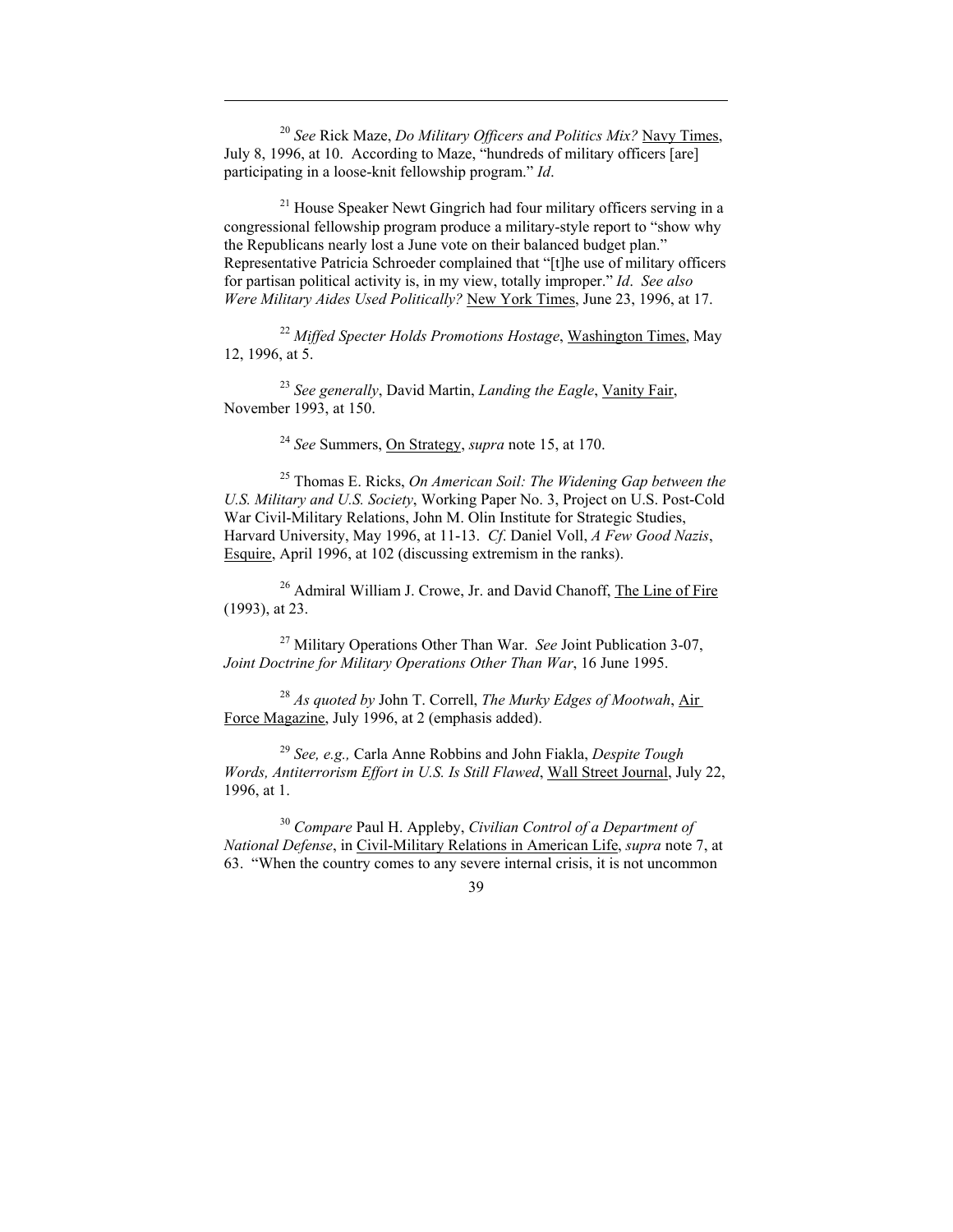for some conscientious citizens to give thought--even to make plans--about a military takeover of the country to preserve order, to avert revolution, and to serve other like purposes." *Id*.

 $\overline{a}$ 

<sup>31</sup> *See, e.g.,* Joyce Price, *Black Copters over Pittsburgh? It's Just an Exercise*, Washington Times, June 6, 1996, at 1 (describing U.S. Army Special Forces "urban warfare training" conducted in a number of U.S. cities, including Pittsburgh, Detroit, Los Angeles, Dallas, and Miami).

<sup>32</sup> Samuel P. Huntington, The Soldier and the State (1957), at 80-97. *See also* note 94 *supra*.

<sup>33</sup> Senator Sam Nunn argued that using military personnel to chauffeur athletes would deter terrorists. *See* Rick Maze, *Senator Criticizes the Use of Troops*, Air Force Times, June 24, 1996, at 17. *Cf.* Robert F. Dorr, *Troops Have No Business Working at the Olympics*, Air Force Times, June 24, 1996, at 54.

<sup>34</sup> *Cf.* Samuel P. Huntington, *New Contingencies, Old Roles*, Joint Force Quarterly, Autumn 1993, at 38. "A military force is fundamentally antihumanitarian: its purpose is to kill people in the most efficient way possible." *Id*., at 43.

<sup>35</sup> Secretary of Defense Caspar Weinberger announced the following rules at a luncheon in 1984. *See*, Colin Powell and Joseph E. Persico, My American Journey (1995), at 303.

> (1) Commit only if our or our allies' vital interests are at stake.

(2) If we commit, do so with all the resources necessary to win.

(3) Go in only with clear political and military objectives. (4) Be ready to change the commitment if the objectives

change, since wars rarely stand still.

(5) Only take on commitments that can gain the support of the American people and Congress.

(6) Commit U.S. forces only as a last resort.

*Id. Cf*. Richard K. Betts, Soldiers, Statesmen, and Cold War Crisis (1991 ed.), at 221-236 *and* Martin Sieff, *Policy on U.S. Force Is Clarified*, Washington Times, March 7, 1996, at 1,3.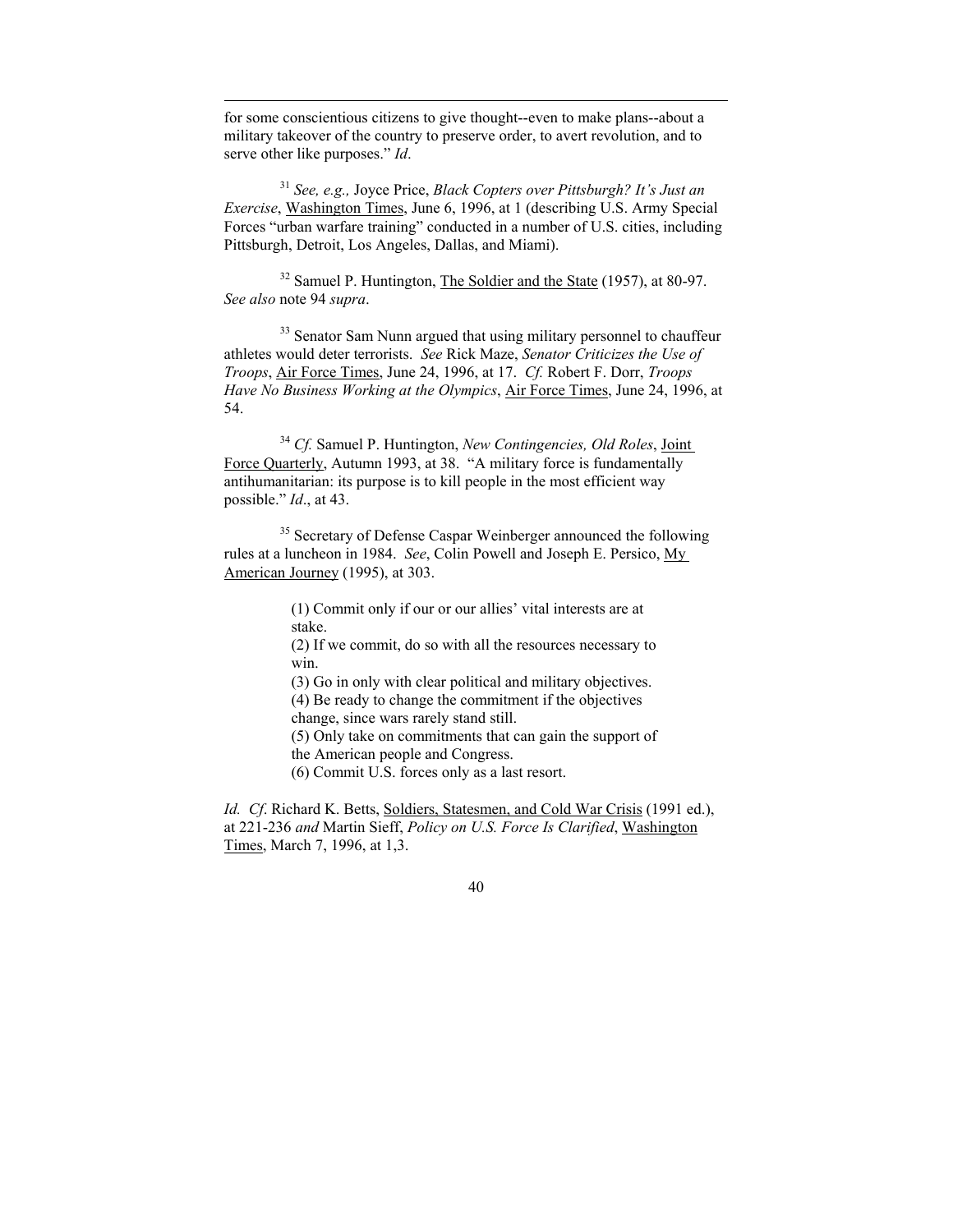36 *See* Charles Lane, *A Soldiers Story: National Insecurity*, New Republic, October 16, 1995, at 20.

37 Eric V. Lawson, Casualties and Consensus (1996). *See also* Charles Moskos, *When Americans Accept Casualties*, November 1995 (unpublished paper).

<sup>38</sup> *See, e.g*., Chris Black, *US Options Seen Fewer as Military Avoids Risk*, Boston Globe, July 23, 1995, at 12.

<sup>39</sup> *See, e.g.,* Edward Luttwak, *Washington's Biggest Scandal*, Commentary, May 1994, at 29 *and* Richard H. Kohn, *Out of Control: The Crisis in Civil-Military Relations*, The National Interest, Spring 1994, at 3.

40 General John M. Shalikashvili, Joint Vision 2010 (1996), at 28.

<sup>41</sup> *See e.g*., Bruce Brocka and M. Suzanne Brocka, Quality Management (1992).

<sup>42</sup> *Compare*, HQ USAF/CC letter, subject: *Key Issue Update,* 15 July 1996, at 4 ("[T]he CT-43 mishap starkly pointed out the critical importance of complying with higher headquarters directives. Unfortunately, the change from Air Force regulations to instructions *combined with quality initiatives* may have given some people the wrong impression about compliance with AFIs" [emphasis added]).

43 Rick Maze, *The Blame Game*, Air Force Times, July 22, 1996, at 6 (quoting Lt Gen Bernard Trainor, USMC [Ret.]: "There is a tendency in the military today to put too much emphasis on quality of life and comfort. This is putting troops at risk"). *See also*, Don G.D. Bloom, *The Price of Quality*, Air Force Times, August 12, 1996, at 26 (letter).

44 William Pfaff, *Civilian Militarism, Military Civilians*, Baltimore Sun, January 4, 1996, at 15.

45 Edward Luttwak, *Post-Heroic Armies*, Foreign Affairs, July/August 1996, at 33.

<sup>46</sup> *See* Alexander Bevin, Future War (1995), at 41.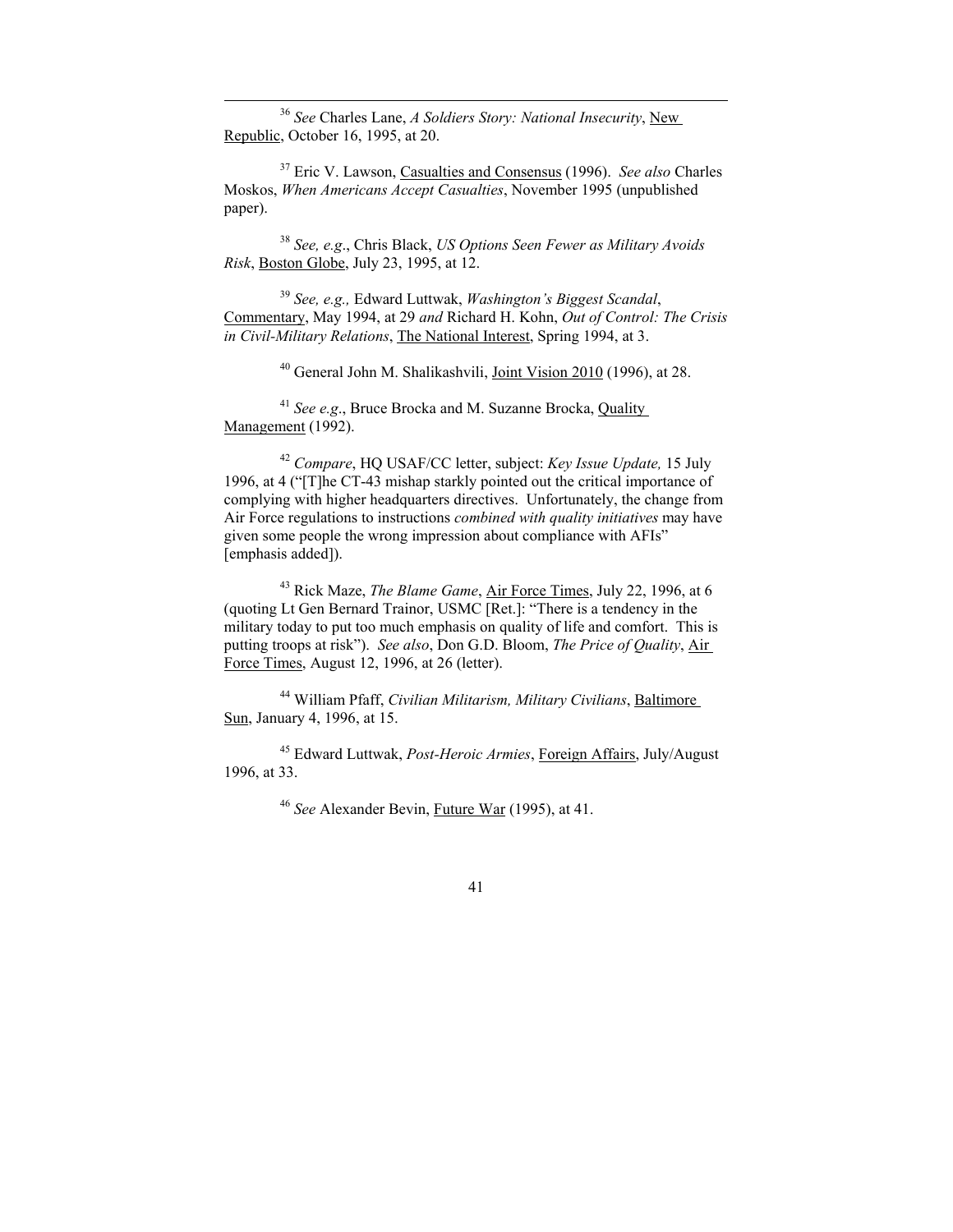47 *See* John Mintz, *"Outsourcing" Goes Right to the Front*, Washington Post, December 21, 1995, at B13 (discussing the growth of outsourcing in the military).

48 The Framers were influenced by the excesses of Cromwell's New Model Army as well as first-hand experiences with British regulars used to suppress growing dissatisfaction with English rule prior to the Revolution. *See generally*, Charles J. Dunlap, Jr., *Revolt of the Masses: Armed Civilians and the Insurrectionary Theory of the Second Amendment*, 62 Tennessee Law Review 643, 646-653 (1995).

<sup>49</sup> *See, e.g.,* Allan R. Millett, *The Constitution and the Citizen-Soldier*, in The United States Military under the Constitution of the United States (Richard H. Kohn, ed., 1991), at 97-115 and Dave R. Palmer, 1794: America, Its Army, and the Birth of the Nation (1994), at 263-277.

50 Harry G. Summers, Jr., *A Tale of 2 Presidents: Call It Poetic Justice*, Air Force Times, November 8, 1993, at 62 ("Suspicion of the military is no sin. Americans have a long and proud history of antimilitarism, and civilian control of the military is one of the foundations of American democracy").

<sup>51</sup> *See* Richard G. Miles, *Those Who Fight, Those Who Decide*, Newsweek, November 22, 1993, at 12.

<sup>52</sup> *See* Dunlap, *Welcome to the Junta: The Erosion of Civilian Control of the U.S. Military*, *supra* note 5, at 387-390; Charles J. Dunlap, Jr., *A Fallow Challenge to Civilian Control?* Joint Force Quarterly, Spring 1995, at 103-104; and Colonel Harry G. Summers, Jr., USA (Ret.), The New World Strategy (1995), at 198-202.

53 Charles J. Dunlap, Jr., *Postmodern Militarism*, The National Interest, Fall 1994, at 104-105 (letter).

<sup>54</sup> *See, e.g.,* A.J. Bacevich, *Clinton's Military Problem--And Ours*, National Review, December 13, 1993, at 36.

<sup>55</sup> *See, e.g.*, *Bill Clinton, Military Man?* Washington Times, May 23, 1996, at 16 and *Clinton's Legal Claim and Reaction*, Air Force Magazine, July 1996, at 11.

<sup>56</sup> *See, e.g*., Mary McGrory, *Clinton's Duty to Command the Pentagon*, Washington Post, April 21, 1996.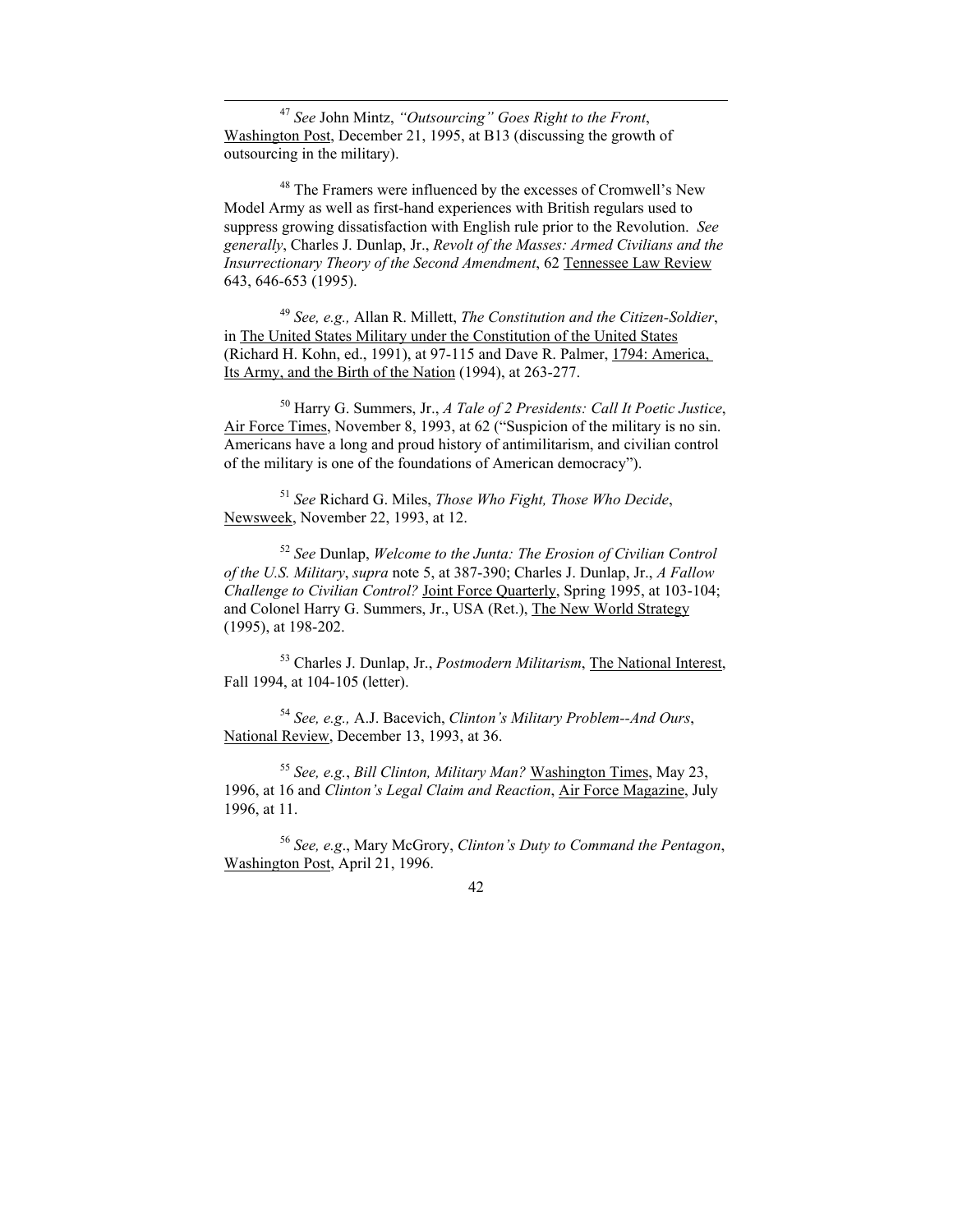57 Pfaff, *supra* note 44.

 $\overline{a}$ 

58 A.J. Bacevich, *What Are Soldiers For?* Chronicles, May 1996, *as quoted in* Wilson Quarterly, Summer 1996, at 118.

<sup>59</sup> *See* Robert Holzer and Stephen C. LeSuer, *JCS Chairman's Rising Clout Threatens Civilian Leaders*, Defense News, June 13-19, 1994, at 29.

 $60$  Pub. L. No. 99-433, 100 Stat. 992 (1986) (codified as amended in scattered sections of 10 U.S.C.).

<sup>61</sup> *See, e.g*., Richard H. Kohn, *Out of Control: The Crisis in Civil-Military Relations*, The National Interest, Spring 1994, at 3.

62 On the former, *see* Bryan Bender, *Shalikashvili Blasts Isolationist Rhetoric of Primaries*, Defense Daily, March 21, 1996, at 434. On the latter, *see* Bill Gertz, *Shalikashvili Warns Republicans Not to Undermine Arms Reductions*, Washington Times, May 23, 1996, at 13.

 63 *See* 10 U.S.C. §152(c); *Cf.* Lt Gen John H. Cushman, USA (Ret.), *Joint Doctrine: The Chairman's Authority*, U.S. Naval Institute Proceedings, April 1995, at 48.

<sup>64</sup> *See* 10 U.S.C. §155(e) ("The Joint Staff shall not operate or be organized as an overall Armed Forces General Staff and shall have no executive authority").

<sup>65</sup> *See also* Kenneth W. Kemp and Charles Hudlin, *Civil Supremacy Over the Military: Its Nature and Limits*, Armed Forces and Society, Fall 1992, at 7, 16-19 (discussing "politically motivated disobedience" in the case of Air Force General John D. Lavelle's secret bombing of North Vietnam).

66 Lt Col James Callard, *The Changing Nature of American Democracy: Consequences for the Military*, Naval War College, 21 May 1996 (unpublished thesis), at 16.

<sup>67</sup> *See* Ricks, *supra* note 25, at 21-22.

<sup>68</sup> *Are Commanders Ignoring Orders?* Air Force Times, June 24, 1996, at 1.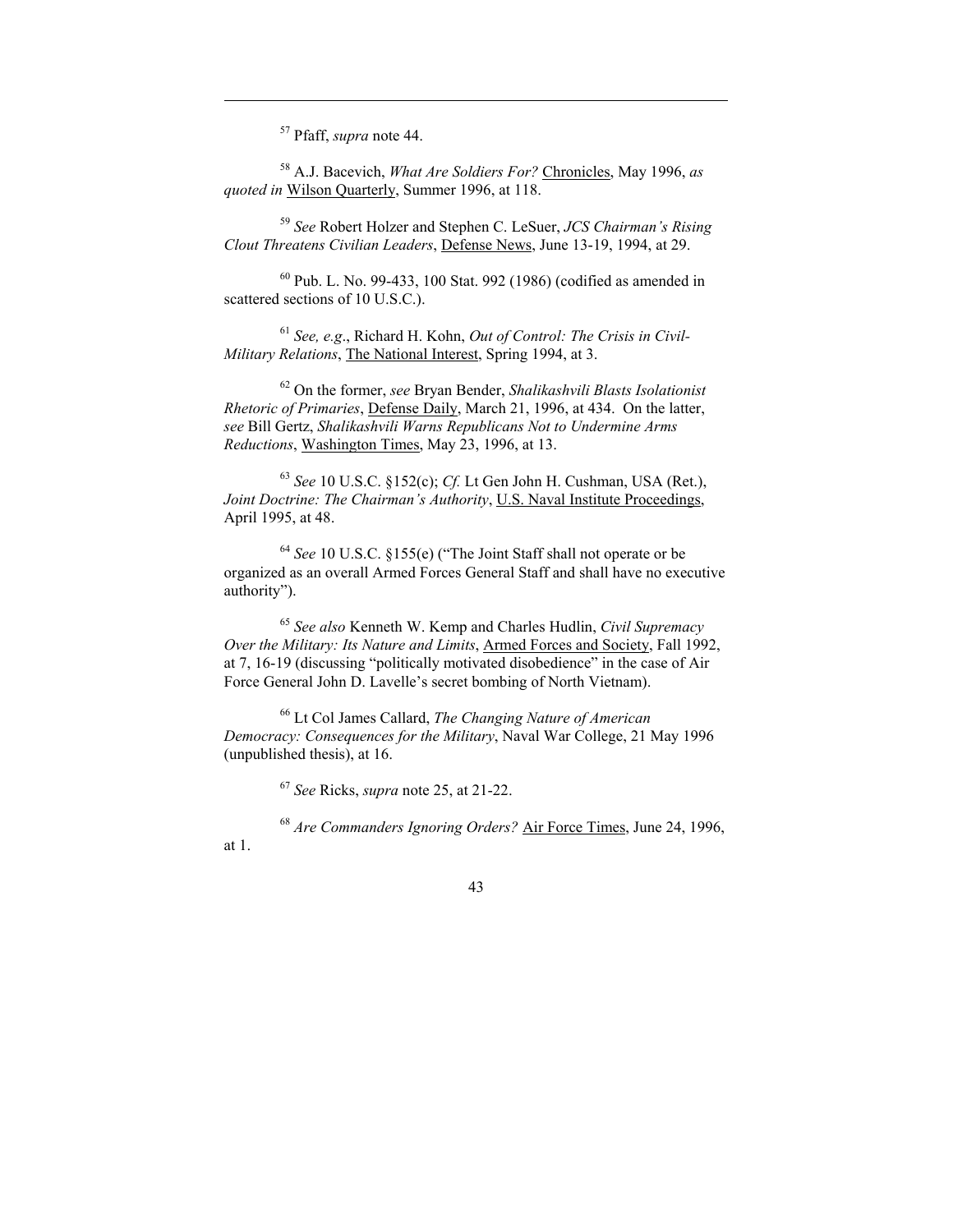69 *See, e.g*., Keith Hutcheson, *The Discipline Crisis*, Armed Forces Journal, March 1996, at 40.

<sup>70</sup> *See* David Hackworth, *Rancor in the Ranks: The Troops vs. The President*, Newsweek, June 28, 1993.

 $71$  10 U.S.C. §888 (1988).

72 10 U.S.C. §815 (1988). *See also* Michael R. Gordon, *General Ousted for Derisive Remarks about President*, New York Times, June 19, 1993, at 19.

73 According to Meir, *supra* note 18, at 192, the traditional concept of praetorianism "refers to the military's tendency to intervene in the affairs of state. The term is borrowed from the Roman guard that made and unmade emperors." It was initially discussed by Amos Perlmutter in The Military and Politics of Modern Times (1977). Perlmutter contends:

> The client of the professional soldier is clearly the state and, hence, the nation. Praetorian symptoms may occur in the professional soldier, but only when leaders of the military establishment "discover" that there is a "contradiction" between the "state" to which they have pledged loyalty, and the "regime" that has taken over.

Perlmutter, *id*., at 14, *as quoted in* Meir, *supra* note 18, at 13. A cardinal feature of neopraetorianism is that the contradiction is not so much in reference to any regime, rather it is between the military's assessment of appropriate societal values and organization and that which they perceive as existing in society as a whole.

<sup>74</sup> *See* Parker v. Levy, 417 U.S. 733, 743 (1974) (the military is a "separate specialized society separate from civilian society"). Arthur Hadley labeled the separation the "Great Divorce" in Straw Giant (1986), at 22.

<sup>75</sup> *See generally,* Ricks, *supra* note 25.

76 David Wood, *Duty, Honor, Isolation: Military More and More a Force Unto Itself*, Star Ledger (Newark, NJ), April 21, 1991, at 1.

77 Art Pine, *U.S. Military Highly Rated, but Strains Begin to Show*, Los Angeles Times (Wash. ed.), March 19, 1996, at 1.

<sup>44</sup>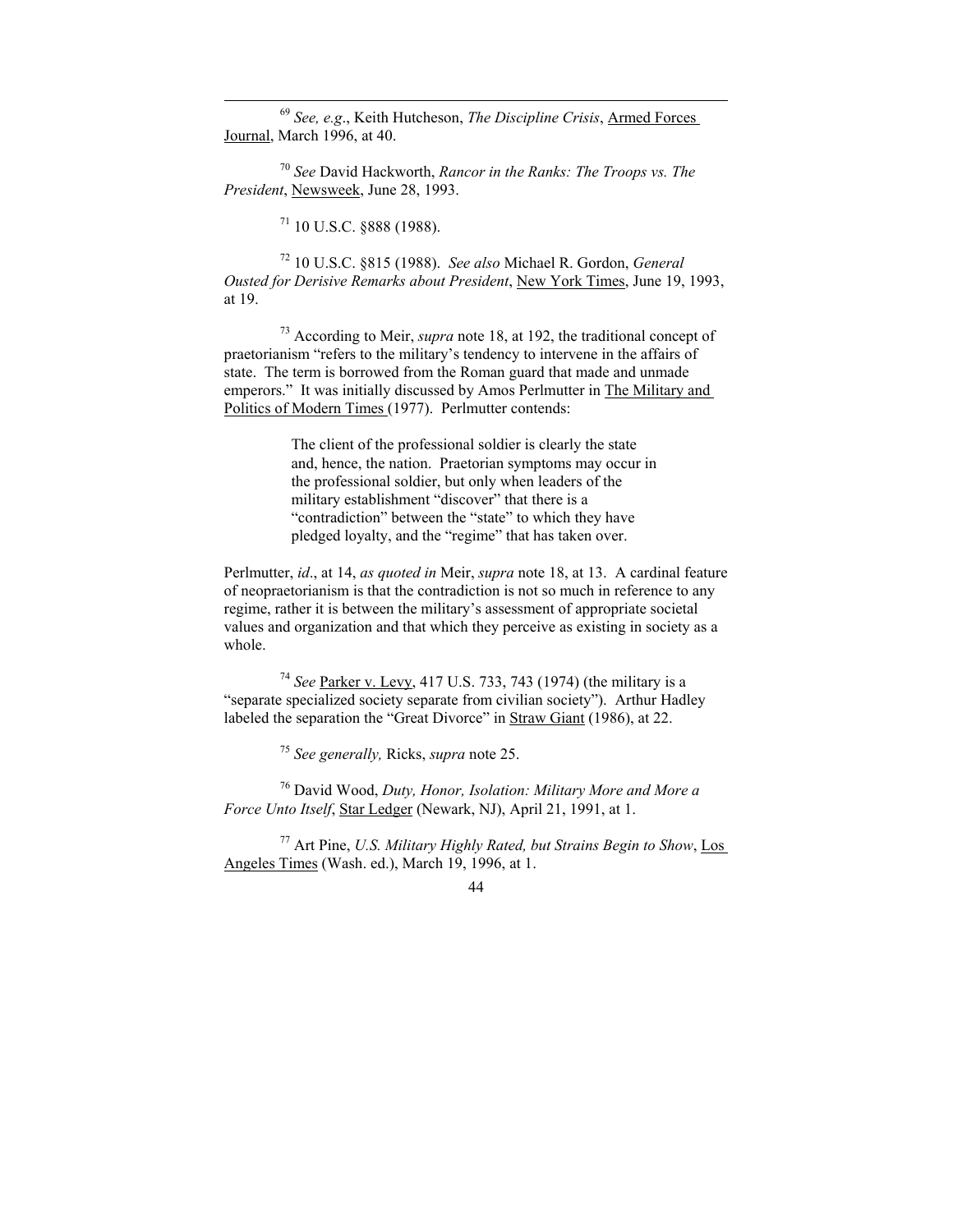<sup>78</sup> *See, e.g*., Ricks, *supra* note 25 and Callard, *supra* note 66, at 46.

<sup>79</sup> *See Marines Plan Values Training*, Omaha World Herald, July 6, 1996, at 6 (citing Associated Press report).

<sup>80</sup> *See, e.g.,* Patricia Edmonds and Ann Oldenberg, *Chasing the Values Vote*, USA Today, at 5A (discussing "[w]hy Americans are more upset about values than at any time in modern history").

<sup>81</sup> *See* Vince Passaro, *Dragon Fiction*, Harper's Magazine, September 1996, at 64, 68. In reviewing the emerging genre of "Christian Thrillers," Passaro says:

> It doesn't take you long to figure out, reading . . . evangelical Christian writers, that the obsession with public order, public morality, codes, rules, consensus, and sin are American political ideas, religious in origin but not in current application. The Christianity of the evangelical right is deeply rooted in a political nostalgia, a drive to restore an America seemingly lost. Of course, what this America has been lost to is reality; it never existed and never will, but since the combined landslide votes cast for Richard Nixon and George Wallace in 1968, this never-America has been the central idea driving our political life*.*

*Id. Compare,* David T. Courtwright*, Violence in America,* American Heritage, September 1996, at 36 (relating the similarities of nineteenth-century crime on the frontier with current crime in the inner city).

<sup>82</sup> *General Krulak Warns of "Lack of Values" in Society*, National Security Law Report (ABA, Washington, D.C.) April 1996, at 9, 10.

<sup>83</sup> *See, e.g., Smarter than Ever*, Air Force Times, July 22, 1996, at 12 (discussing the rising education level of enlisted personnel). Additionally, a recent national survey revealed that teenagers' attitudes toward moral and social values are much more conventional than widely believed. *See* Dianne Hales, *How Teenagers See Things*, Parade Magazine, August 18, 1996, at 4.

<sup>84</sup> *Supra* note 82, at 10.

<sup>85</sup> *Id.* 

 $\overline{a}$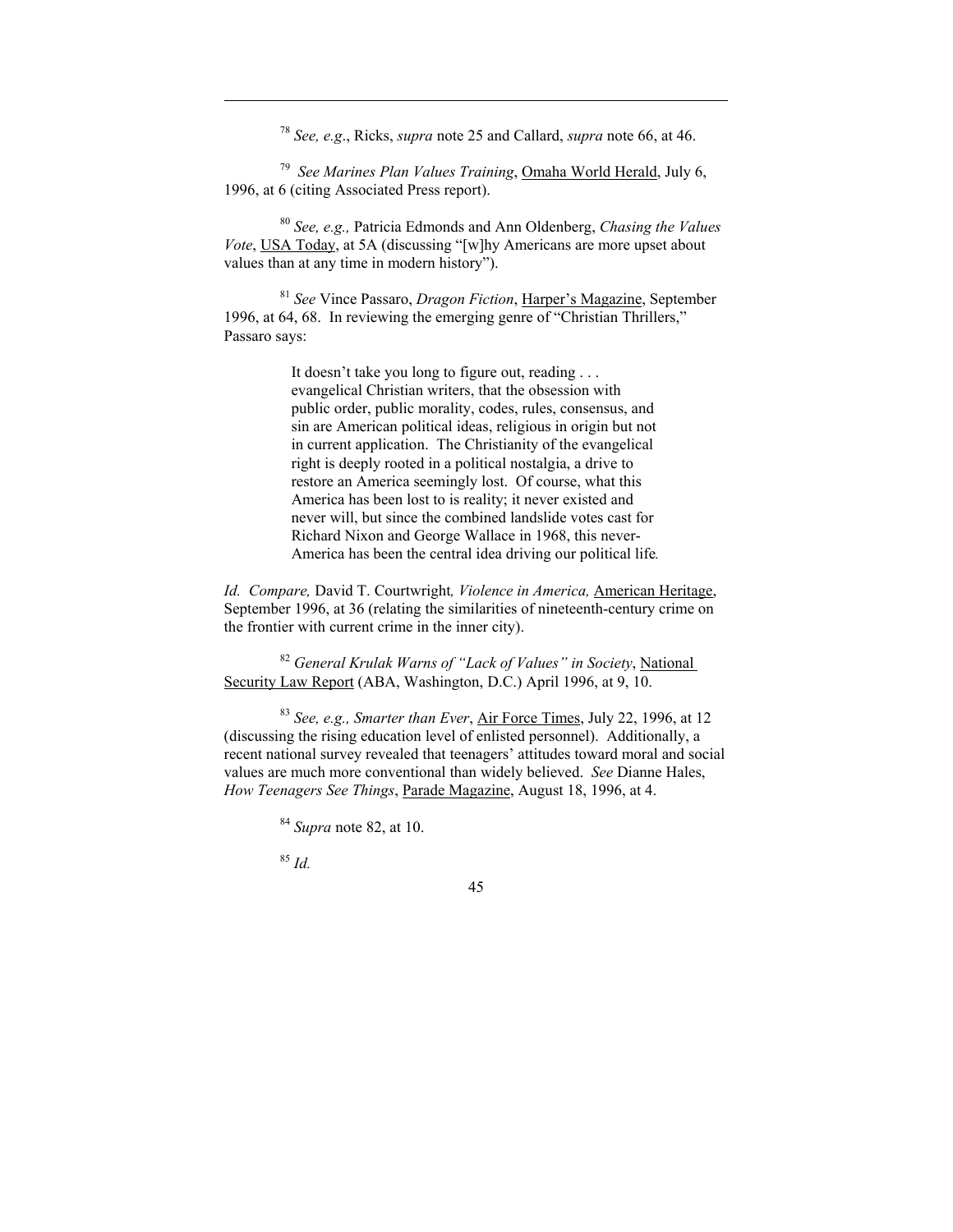*<sup>86</sup> See Marines Plan Values Training, supra* note 79.

87 Daniel Chirot, Modern Tyrants (1994), at 417.

<sup>88</sup> *Id*.

 $\overline{a}$ 

 $89$  The rate of heavy drinkers in the military is more than 50 percent above that of civilians, a rate that has remained unchanged for over 15 years despite extensive substance abuse programs. *See* Nolan Walters, *Today, A Good Soldier is a Sober Soldier, in the Military's Eyes*, Philadelphia Inquirer, June 26, 1996, at B1.

90 James Q. Wilson, *A Rhythm to the Madness*, Time, August 23, 1993, at 31.

<sup>91</sup> Charles E. Merriam explains:

[T]he military principle and the democratic principle stand in direct opposition to each other. The military hierarchy involves authority from the top down, while the democratic systems are based on the consent of the governed from the grass roots up. The military principle develops the idea of discipline and unquestioning obedience. Democratic political society is based upon the consent of the governed, freely given.

Charles E. Merriam, *Security Without Militarism: Preserving Civilian Control in American Political Institutions,* in Civil-Military Relations in American Life (Jerome G. Kerwin, ed., 1948), at 148 (citing Quincy Wright).

92 Secretary of the Air Force Policy Letter, *Dealing with Democracy* (1991), at 4.

<sup>93</sup> *See* Kohn, *supra* note 61.

<sup>94</sup> Professor Huntington restated his concept of objective civilian control in the February 1996 issue of Current. Specifically, he said that objective civilian control involves:

> 1) a high level of military professionalism and recognition by military officers of the limits of their professional

<sup>46</sup>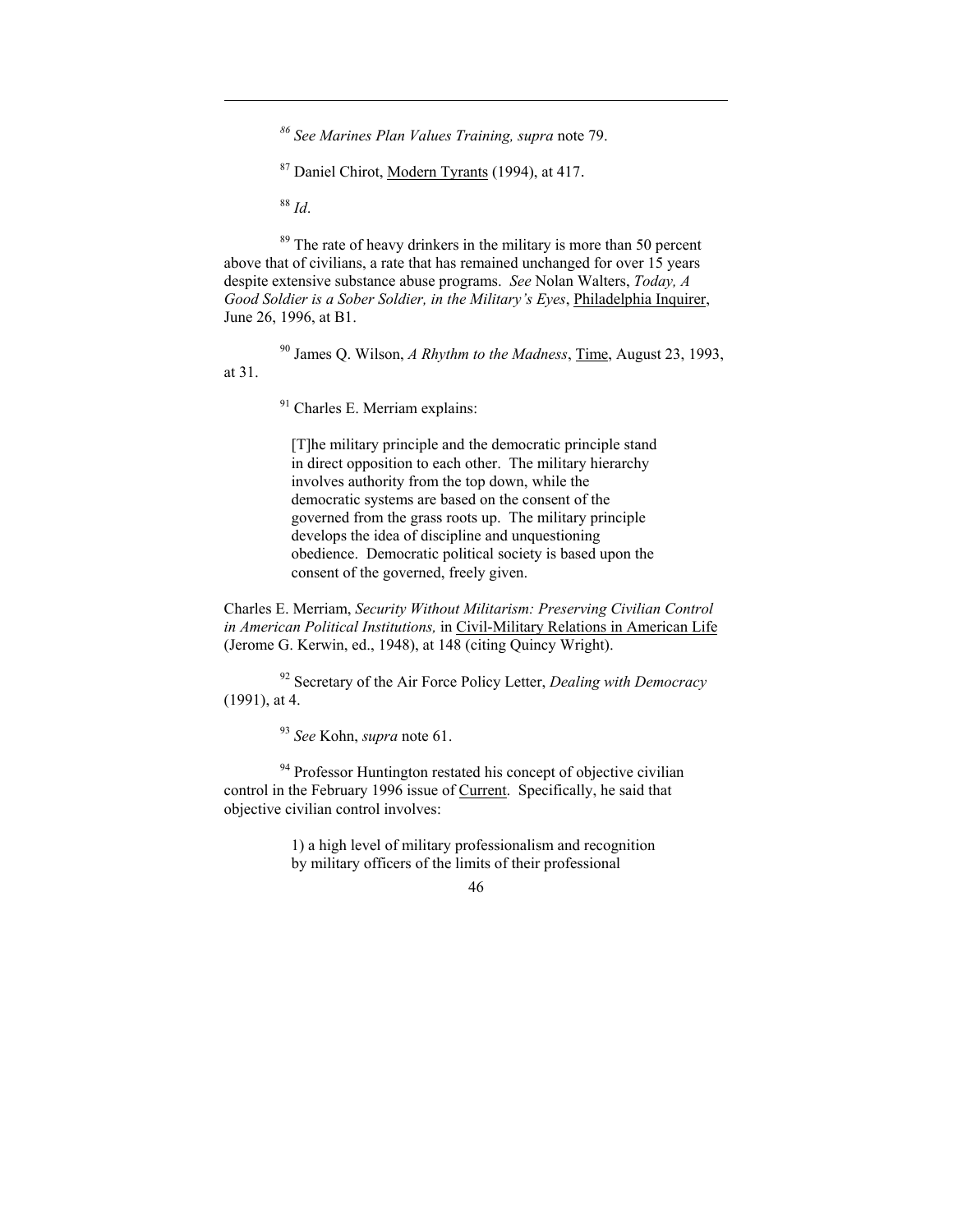competence; 2) the effective subordination of the military to the civilian political leaders who make the basic decisions on foreign and military policy; 3) the recognition and acceptance that leadership of an area of professional competence and autonomy for the military; and 4) as a result, the minimization of military intervention in politics and of political intervention in the military.

Samuel P. Huntington*, Democracy and Armed Forces,* Current, February 1996*,* at 17.

95 Desch, *supra* note 9.

 $\overline{a}$ 

<sup>96</sup> *Compare* Professor Eliot A. Cohen. "Civilian control also means making sure that in an age of rapid technological change, the services remain intellectually open, that thinkers do not suffer for taking time out to reflect on their profession and *speak out about it*" (Emphasis added). Eliot A. Cohen, *Beyond "Bottom Up,"* National Review, November 15, 1993, at 40, 43.

<sup>97</sup> *See* Roger Charles, *It's a War for Soul of U.S. Military*, Baltimore Sun, June 2, 1996, at 1F.

98 William P. Lawrence and Frank A. Aukofer, America's Team: The Odd Couple--A Report on the Relationship Between the Media and the Military (1995), at viii.

<sup>99</sup> *See* Charles C. Moskos with Thomas E. Ricks, *Reporting War When There Is No War*, Cantigney Conference Series Special Report, Northwestern University (1996), at 8.

<sup>100</sup> *See, e.g*., James Fallows, *Why Americans Hate the Media*, Atlantic, February 1996, at 45.

<sup>101</sup> *As quoted by* Chris Murray in *Troops Learn How to Deal with Shelling from Reporters*, Air Force Times, June 7, 1993, at 28.

<sup>102</sup> *See* Callard, *supra* note 66, at 120.

<sup>103</sup> *Id.*

<sup>104</sup> *See* Bill Gertz, *Pentagon Tells Reporters in Bosnia Soldiers' OK Needed Before Quotes*, Washington Times, May 9, 1996, at 4.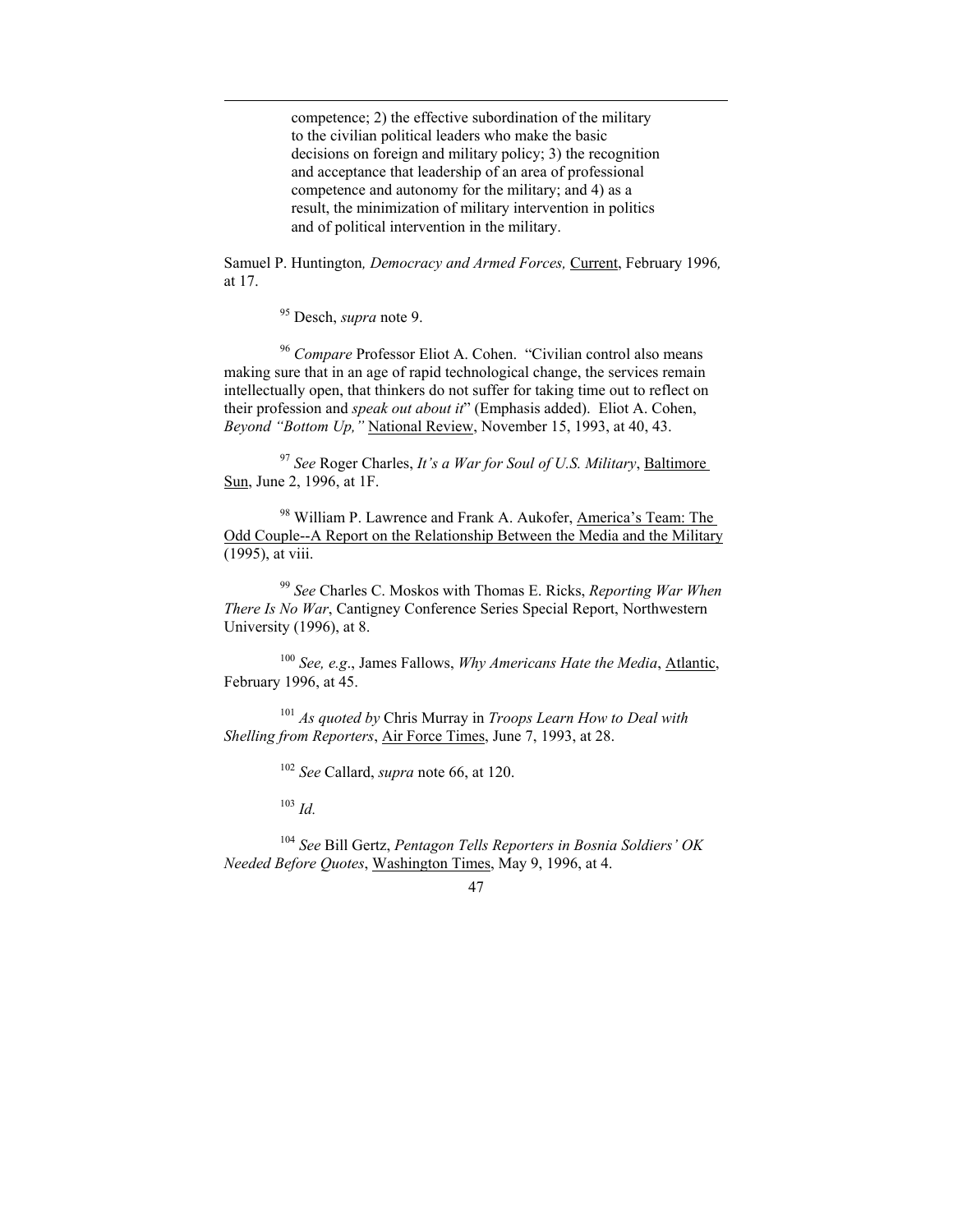<sup>105</sup> *See Report Shows Distrust Prevalent within the Army*, Washington Times, May 30, 1996, at 4.

 $\overline{a}$ 

<sup>106</sup> "The Army effectively gave up an opportunity to publicize its operations during the Gulf War when it effectively blacked out coverage of its biggest triumph since World War II." *See* Moskos, *supra* note 99, at 41 (citing John J. Fialka, Hotel Warriors: Covering the Gulf War [1992]).

<sup>107</sup> Despite an executive order aimed at reducing the amount of classified material, the U.S. government's \$2 billion secrecy system was, by 1996, classifying over six million documents annually. *See Martin Faga Describes Work of Government Secrecy Commission*, National Security Law Newsletter (American Bar Association), April 1996, at 7, 11.

108 Max Frankel, *Top Secret*, New York Times Magazine, June 16, 1996, at 20.

 $109$  A rice bowl is a military colloquialism that indicates an inflexible allegiance to a project motivated by personal interest.

<sup>110</sup> *See U.S. Military Foresees Increase in Spending*, Defense News, December 4-10, 1995, at 16 ("U.S. military spending on information warfare [IW] technologies is projected to increase over the next decade").

<sup>111</sup> *See* Joint Vision 2010, *supra* note 40.

<sup>112</sup> *See* Peter Grier, *Information Warfare*, Air Force Magazine, March 1995, at 34, 35 (quoting Professor Thomas Czerwinski of the School of Information Warfare at the National Defense University).

113 Daniel Schorr, *Too Many Rushed to Judgment On Navy Leader's Suicide*, Christian Science Monitor, May 31, 1996, at 19 (quoting Hillary Rodham Clinton). The reporter who broke the story on Admiral Boorda was later fired. *See* Howard Kurtz, *Reporter Who Broke Story On Adm. Boorda Is Fired*, Washington Post, July 25, 1996, at 11.

<sup>114</sup> *Compare* Moskos, *supra* note 99, at 11("Dan Rather, located in Bosnia, asked an Army commander, 'What is your greatest fear?' The commander replied, 'Saying the wrong thing to the media'").

<sup>115</sup> *See* Meir, *supra* note 18, at 25.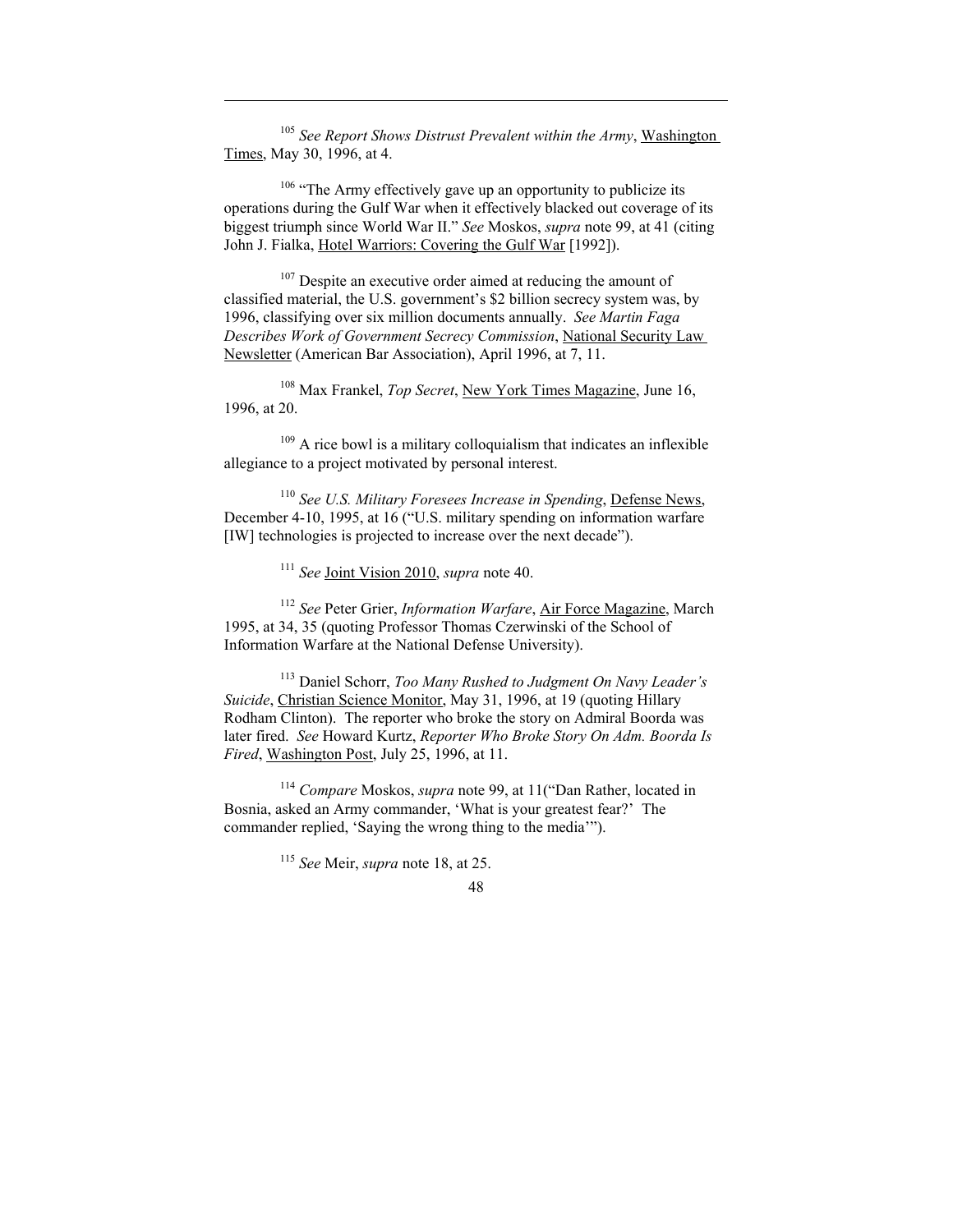<sup>116</sup> *Id.*

 $\overline{a}$ 

<sup>117</sup> *Id.*

<sup>118</sup> *See, e.g*., *Navy Personnel in San Diego Barred from Partisan Events*, Baltimore Sun, August 8, 1996, at 10 (reporting how military rules prohibiting participation in partisan political activities will severely limit activities by naval personnel at the Republican National Convention in San Diego).

 $119$  The context is as follows:

Most importantly, the long-term health of the American civil-military relationship will depend on a recognition of the dual nature of war. Battlefield means give war its grammar, said Clausewitz, but politics supplies the logic, the ends. Thus, *generals must be free to explain what military means may reasonably accomplish* (emphasis added).

Thomas Donnelly, *Post-Modern Statesmen, Post-Modern Soldiers* (1995) (unpublished paper), at 7-8.

120 Mike Galloucis, *Can You Be Candid in the Military?* Air Force Times, April 1, 1996, at 33.

<sup>121</sup> *See generally* Rowan Scarborough, *Webb Keelhauls Navy for Abandoning Its Men*, Washington Times, April 26, 1996, at 1.

122 Bacevich, *supra* note 52.

<sup>123</sup> *Id*.

<sup>124</sup> *See generally* David H. Hackworth*, "Naked" Mission,* Newsweek*,*  August 12, 1996, at 68 and *What Went Wrong in Somalia?* U.S. News & World Report, October 18, 1993, at 33.

<sup>125</sup> *See* Joyce Price, *Specter Demands Change at Pentagon*, Washington Times, July 1, 1996, at 1. *Cf.* Douglas Mackinnon, *Clinton Enshrined in the Pentagon*, Washington Times, March 23, 1996, at C1 (alleging that even before the Khobar bombing the military "had lost all respect" for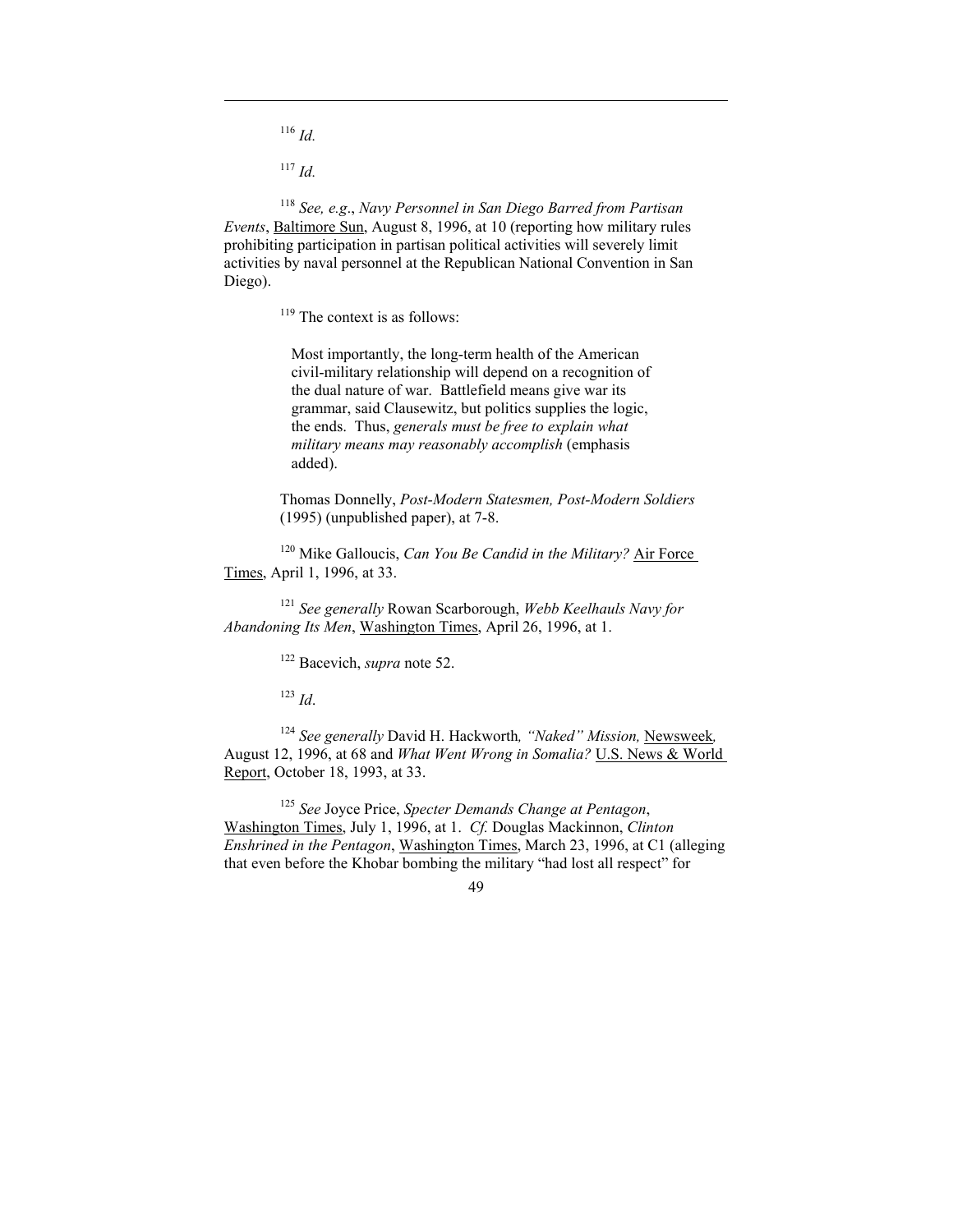Secretary Perry). *See also* John Fialka, *Defense Chief Perry Faces a Grilling as Congress Looks for Answers in Saudi Arabia Bomb Attack*, Wall Street Journal, July 9, 1996, at 1, 20.

 $\overline{a}$ 

<sup>126</sup> *See* John Mintz and R. Jeffrey Smith, *Military Underestimated Terrorist*s*, Perry Says*, Washington Post, July 10, 1996, at 1. *See also* David H. Hackworth, *Saudi Blast Shows What's Wrong*, Air Force Times, August 12, 1996, at 54 (arguing that "[m]ilitary leaders are again circling the wagons as they go into an it-wasn't-my-fault-mode and pass the buck").

<sup>127</sup> *Seven Careers Damaged in Black Hawk Review Action*, Air Force Magazine, October 1995, at 16.

<sup>128</sup> *See generally* Charles J. Dunlap, Jr., *The Military Justice System and Command Accountability*, Military Review, February 1985, at 45.

<sup>129</sup> *See generally* Roy K. Flint, *The Truman-MacArthur Conflict: Dilemmas of Civil-Military Relations in the Nuclear Age, in The United States* Military Under the Constitution of the United States 1789-1989 (Richard H. Kohn, ed., 1991), at 223.

<sup>130</sup> *See* Effie Bathen, *U.S. Colonel Under Probe for Alleged Remarks*, European Stars and Stripes, December 29, 1995, at 1. *Cf. Hello, General? War Isn't Heck*, Chicago Tribune, December 30, 1995, at 22 (criticizing the recommended disciplinary action).

<sup>131</sup> *See* Kohn, *supra* note 61, at 7.

132 John Keegan, *The Warrior's Code of No Surrender*, U.S. News and World Report, January 23, 1995, at 47.

<sup>133</sup> *See* Callard, *supra* note 66, at 120.

<sup>134</sup> *See* Lloyd J. Matthews, *Censorship and Professional Writing in the Army Today*, Army, November 1995, at 11.

 135 *See, e.g.*, Jonathan S. Landay, *Pentagon Debates Role of US Citizen Soldiers in Combat Overseas*, Christian Science Monitor, July 26,1996, at 3 (citing Michael O'Hanlon of the Brookings Institution contending that Guard ground units cannot be made combat-ready quickly).

<sup>50</sup>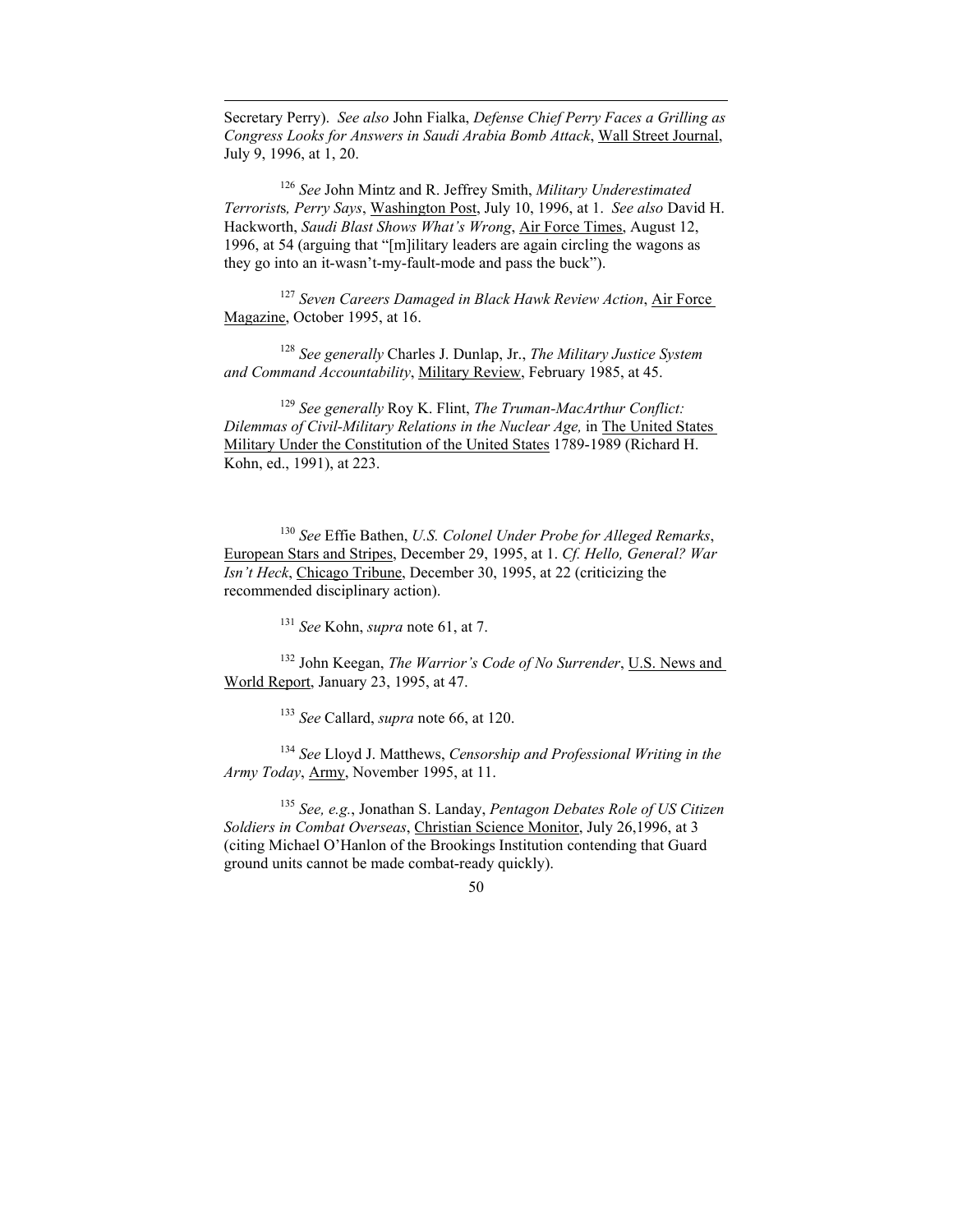<sup>136</sup> *See* Landay, *id*. (discussing Guard's "massive political clout").

 $\overline{a}$ 

### **UNITED STATES AIR FORCE ACADEMY**

**Lieutenant General Paul E. Stein Superintendent** 

**Brigadier General Ruben A. Cubero Dean of the Faculty** 

**HEADQUARTERS, US AIR FORCE PLANS AND OPERATIONS DIRECTORATE** 

**Major General Donald L. Peterson Director of Plans** 

**Colonel (S) Todd A. Bodenhamer Chief, National Security Negotiations Division** 

# **USAF INSTITUTE FOR NATIONAL SECURITY STUDIES**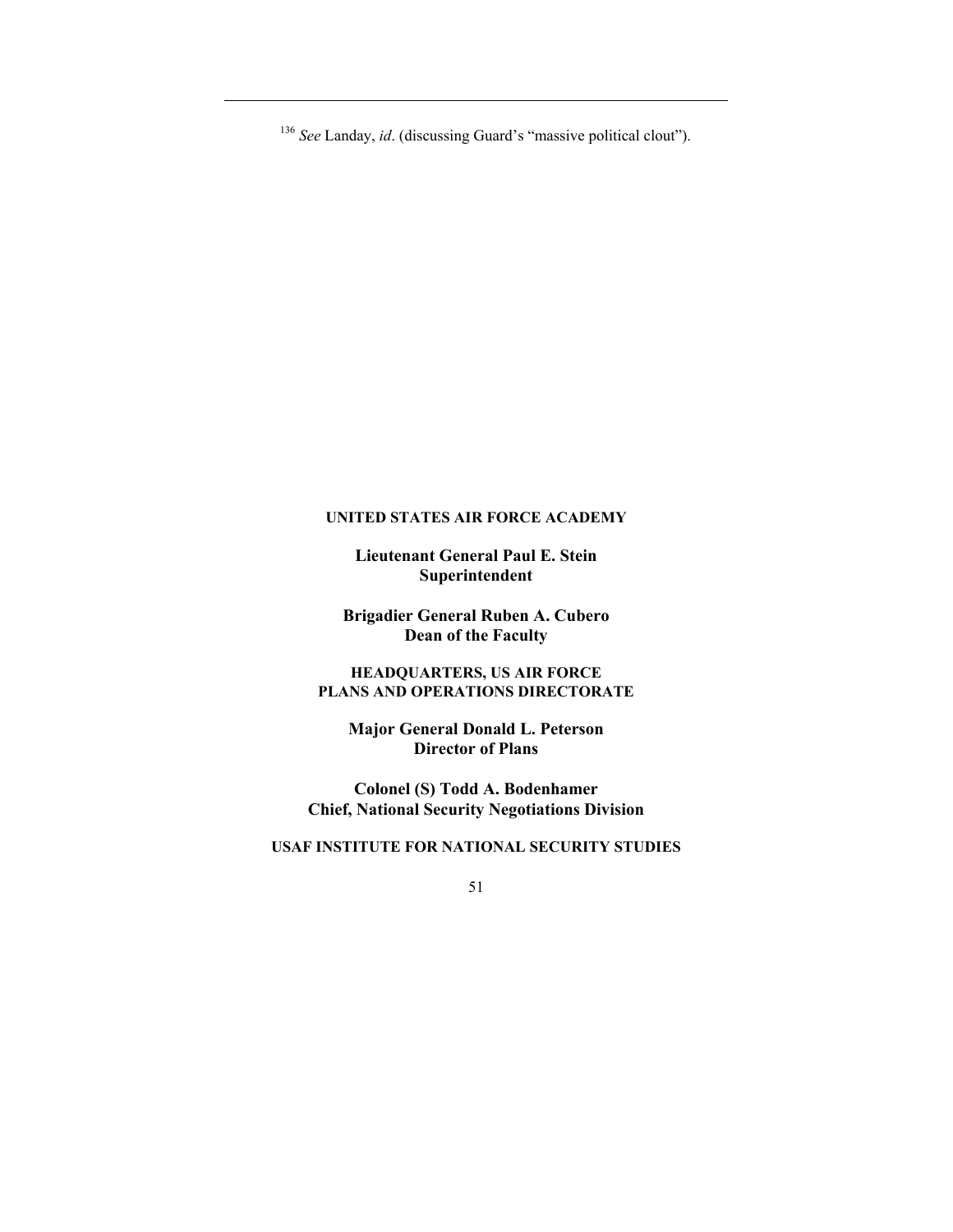**Lieutenant Colonel Peter L. Hays Director** 

 $\overline{a}$ 

**Major Alan R. Van Tassel Editor** 

> **Ms Marsha Taylor Cover Design**

# **INSS OCCASIONAL PAPERS**

**1.** *Explaining Weapons Proliferation: Going Beyond the Security Dilemma.*Gregory J. Rattray, July 1994

**2.** *The Ukrainian Military: Instrument for Defense or Domestic Challenge?* Oleg Strekal, November 1994

**3.** *North Korea's Nuclear Program: The Clinton Administration's Response.* William E. Berry, Jr., March 1995

**4.** *Environmental Assistance as National Security Policy: Helping the Former Soviet Union Find Solutions to its Environmental Problems.* Robert L. Dunaway, November 1995

**5.** *Economic Power in the Sino-U.S. Relationship.* Kevin F. Donovan, December 1995

**6.** *Nuclear Proliferation: Diminishing Threat?* William H. Kincade, December 1995

**7.** *Nuclear Proliferation: The Diplomatic Role of Non-Weaponized Programs.*Rosalind R. Reynolds, January 1996

**8.** *Five Minutes Past Midnight: The Clear and Present Danger of Nuclear Weapons Grade Fissile Materials.*Guy B. Roberts, February 1996